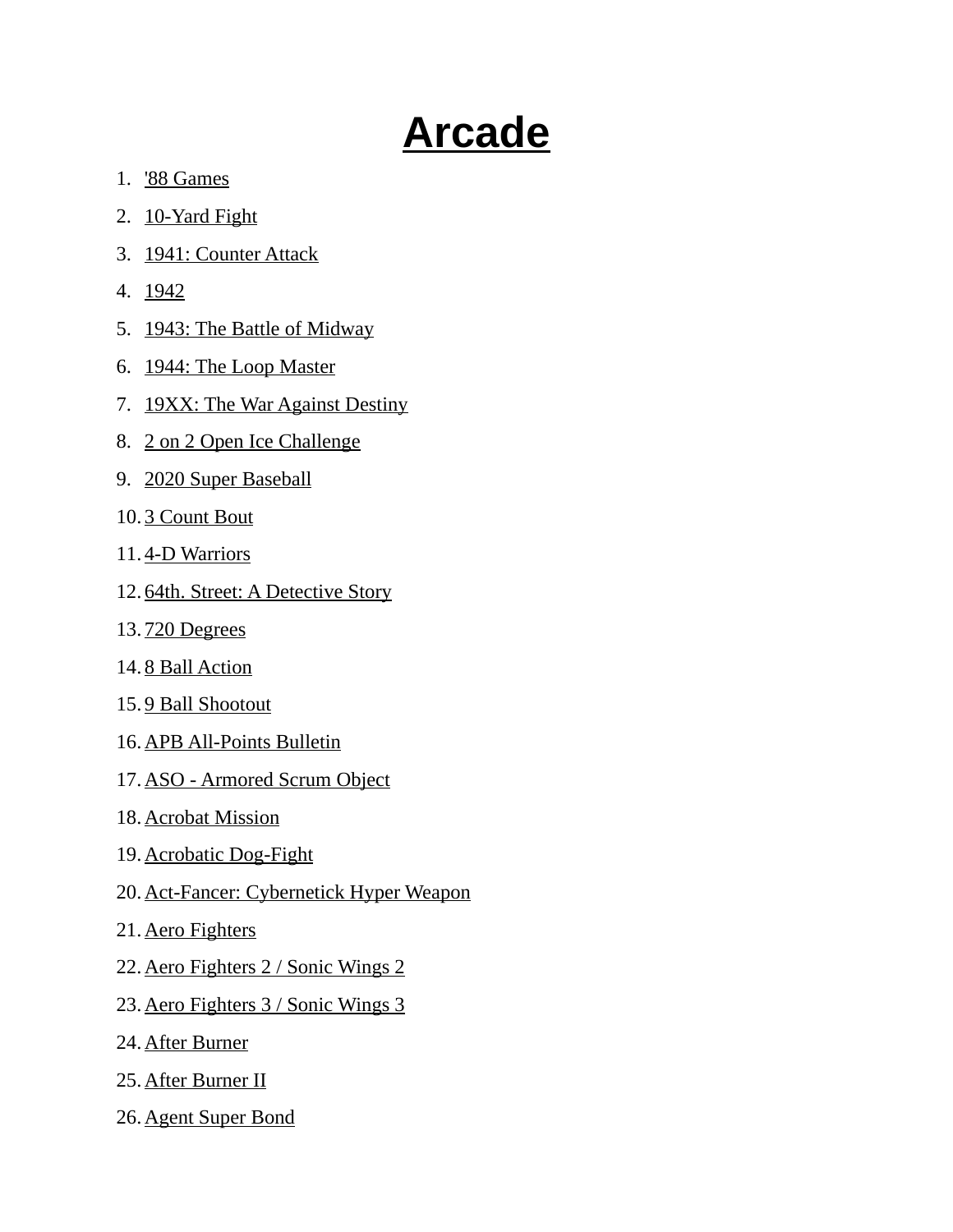- 27. Aggressors of Dark Kombat
- 28. Air Buster
- 29. Air Duel
- 30. Air Gallet
- 31. Air Inferno
- 32. Air Raid
- 33. Airwolf
- 34. Ajax
- 35. Alcon
- 36. Ali Baba and 40 Thieves
- 37. Alien Storm
- 38. Alien Syndrome
- 39. Alien vs. Predator
- 40. Alien3: The Gun
- 41. Aliens
- 42. All American Football
- 43. Alley Master
- 44. Alpha Mission
- 45. Alpha Mission II
- 46. Alpine Ski
- 47. Altered Beast
- 48. Amazing Maze
- 49. Ambush
- 50. American Horseshoes
- 51. American Speedway
- 52. Amidar
- 53. Andro Dunos
- 54. Angel Kids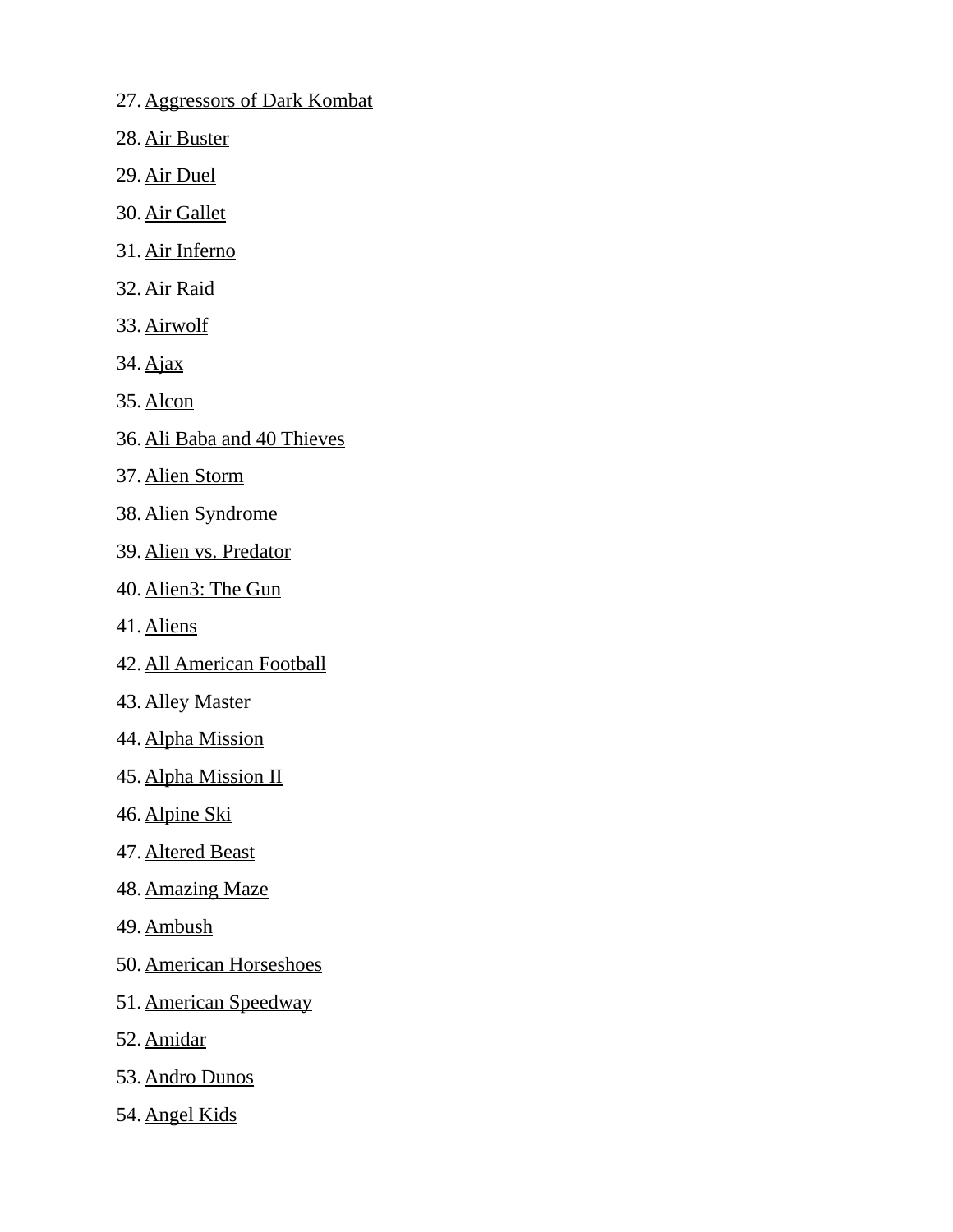- 55. Anteater
- 56. Appoooh
- 57. Aqua Jack
- 58. Aquarium
- 59. Arabian
- 60. Arabian Fight
- 61. Arabian Magic
- 62. Arbalester
- 63. Arcade Classics
- 64. Arcadia 1994
- 65. Arcana Heart 3
- 66. Arch Rivals
- 67. Argus
- 68. Ark Area
- 69. Arkanoid
- 70. Arkanoid Returns
- 71. Arkanoid: Revenge of DOH
- 72. Arlington Horse Racing
- 73. Arm Wrestling
- 74. Armed Formation F
- 75. Armed Police Batrider
- 76. Armor Attack
- 77. Armored Car
- 78. Armored Warriors
- 79. Art Of Fighting
- 80. Art of Fighting 2
- 81. Art of Fighting 3
- 82.Art of Fighting 3 The Path of the Warrior / Art of Fighting Ryuuko no Ken Gaiden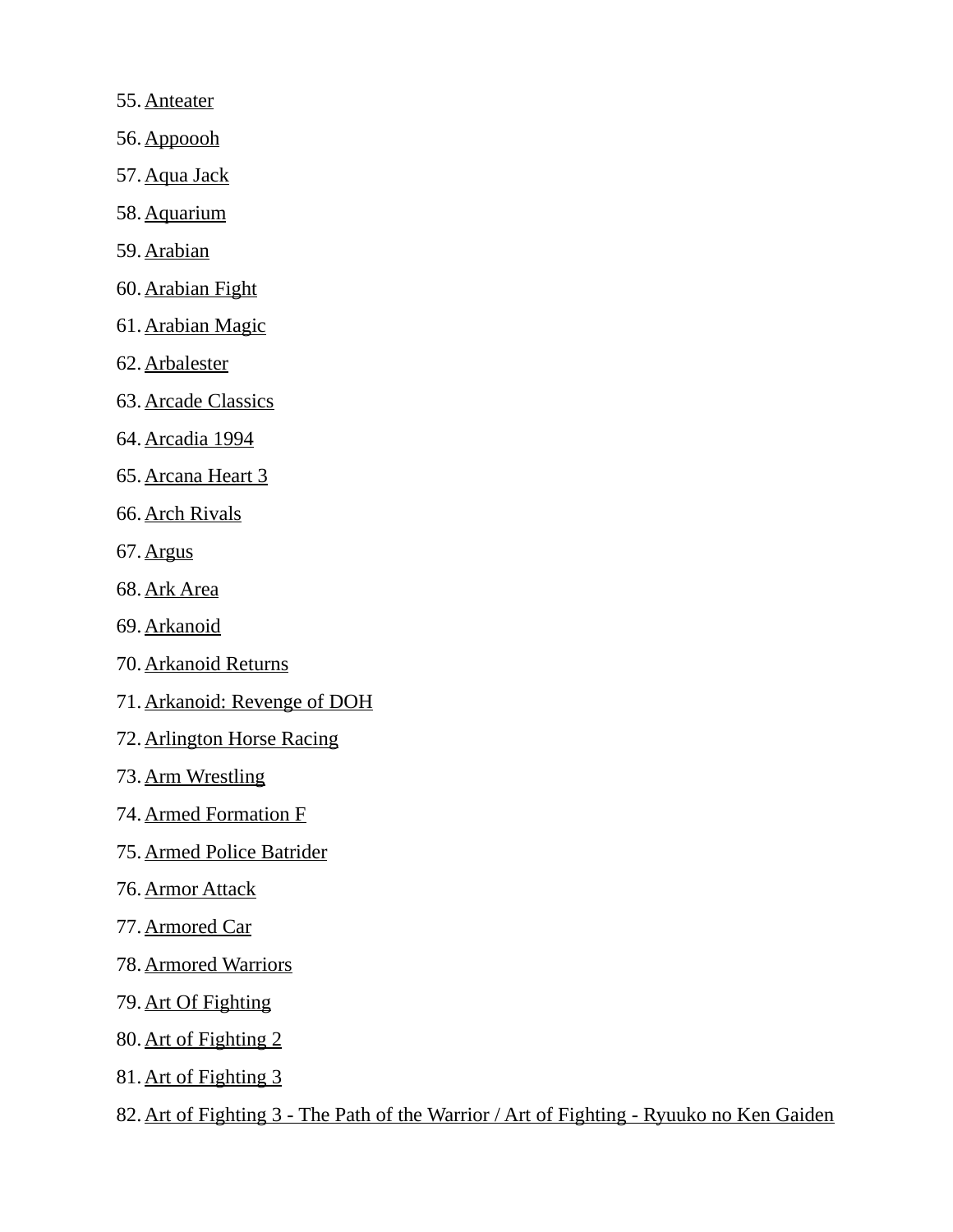- 83. Ashita No Joe
- 84. Ashura Blaster
- 85. Assault
- 86. Asterix
- 87. Asteroids
- 88. Asteroids Deluxe
- 89. Astro Blaster
- 90. Astro Fighter
- 91. Astro Invader
- 92. Asuka & Asuka
- 93. Asura Blade: Sword of Dynasty
- 94. Asylum
- 95. Atari Baseball
- 96. Atari Soccer
- 97. Ataxx
- 98. Athena
- 99. Atomic Point
- 100. Atomic Robo-Kid
- 101. Aurail
- 102. Avalanche
- 103. Avengers
- 104. Avenging Spirit
- 105. Azurian Attack
- 106. B-Wings
- 107. Back Street Soccer
- 108. Bad Dudes Vs. DragonNinja
- 109. Bad Lands
- 110. Bagman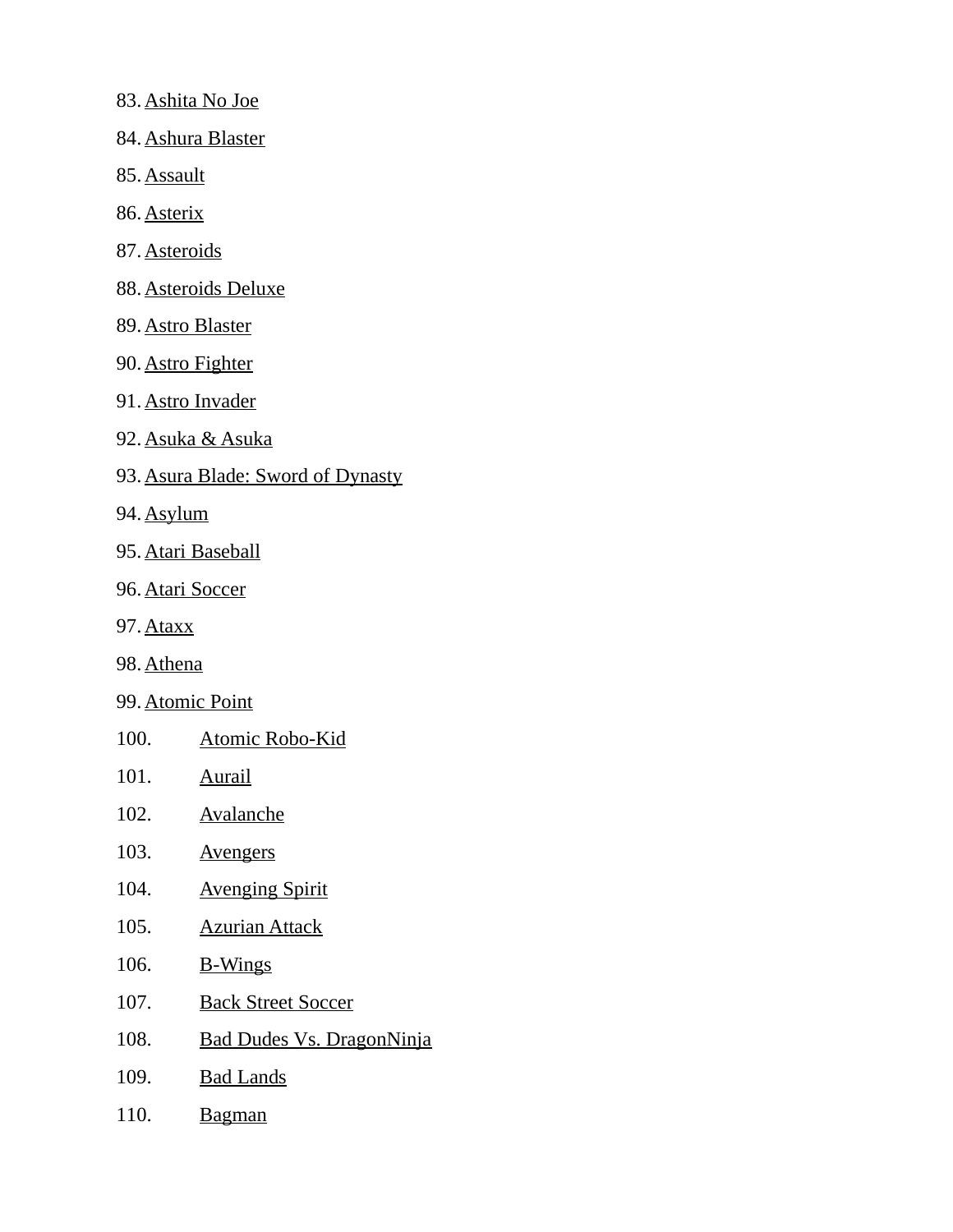| 111. | <b>Bakuretsu Breaker</b>           |
|------|------------------------------------|
| 112. | <u>Bakutotsu Kijuutei</u>          |
| 113. | <b>Balloon Bomber</b>              |
| 114. | <b>Balloon Brothers</b>            |
| 115. | Baluba-louk no Densetsu            |
| 116. | <b>Bang</b>                        |
| 117. | <b>Bang Bang Ball</b>              |
| 118. | <b>Bang Bead</b>                   |
| 119. | <b>Bank Panic</b>                  |
| 120. | <b>Baraduke</b>                    |
| 121. | <b>Barricade</b>                   |
| 122. | <b>Barrier</b>                     |
| 123. | <b>Baseball Stars 2</b>            |
| 124. | <b>Baseball Stars Professional</b> |
| 125. | <b>Baseball The Season II</b>      |
| 126. | <b>Basketball</b>                  |
| 127. | <b>Batman</b>                      |
| 128. | <b>Batsugun</b>                    |
| 129. | <u>Battlantis</u>                  |
| 130. | <b>Battle Bakraid</b>              |
| 131. | <b>Battle Balls</b>                |
| 132. | <b>Battle Chopper</b>              |
| 133. | <b>Battle Circuit</b>              |
| 134. | <b>Battle City</b>                 |
| 135. | <b>Battle Cross</b>                |
| 136. | <b>Battle Flip Shot</b>            |
| 137. | <b>Battle Garegga</b>              |
| 138. | <b>Battle K-Road</b>               |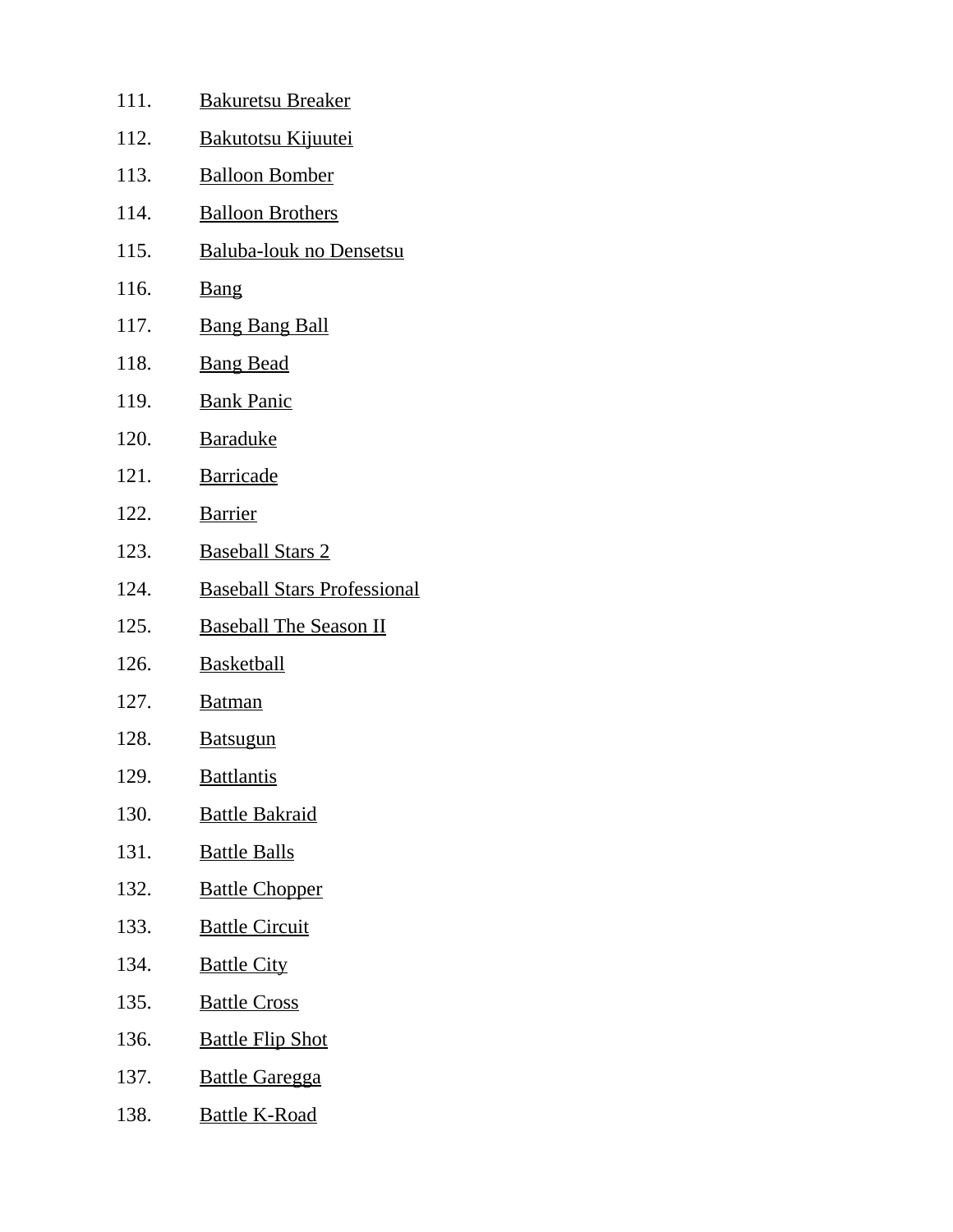| 139. | <u>Battle Lane Vol. 5</u>   |
|------|-----------------------------|
| 140. | <b>Battle Rangers</b>       |
| 141. | <b>Battle Shark</b>         |
| 142. | <b>Battle of Atlantis</b>   |
| 143. | <b>BattleCry</b>            |
| 144. | <b>Battletoads</b>          |
| 145. | <b>Battlezone</b>           |
| 146. | <b>Bay Route</b>            |
| 147. | <b>Beast Busters</b>        |
| 148. | <b>Beastie Feastie</b>      |
| 149. | <b>Bells &amp; Whistles</b> |
| 150. | <b>Ben Bero Beh</b>         |
| 151. | <b>Beraboh Man</b>          |
| 152. | Bermuda Triangle            |
| 153. | <b>Berzerk</b>              |
| 154. | <b>Best Bout Boxing</b>     |
| 155. | <b>Big Event Golf</b>       |
| 156. | <b>Big Karnak</b>           |
| 157. | <b>Big Run</b>              |
| 158. | <b>Big Striker</b>          |
| 159. | <b>Bigfoot Bonkers</b>      |
| 160. | <b>Bio Attack</b>           |
| 161. | <b>Bio-Ship Paladin</b>     |
| 162. | <b>Biomechanical Toy</b>    |
| 163. | <b>Bionic Commando</b>      |
| 164. | <u>Birdie Try</u>           |
| 165. | <b>BlaZeon</b>              |

166. Black Heart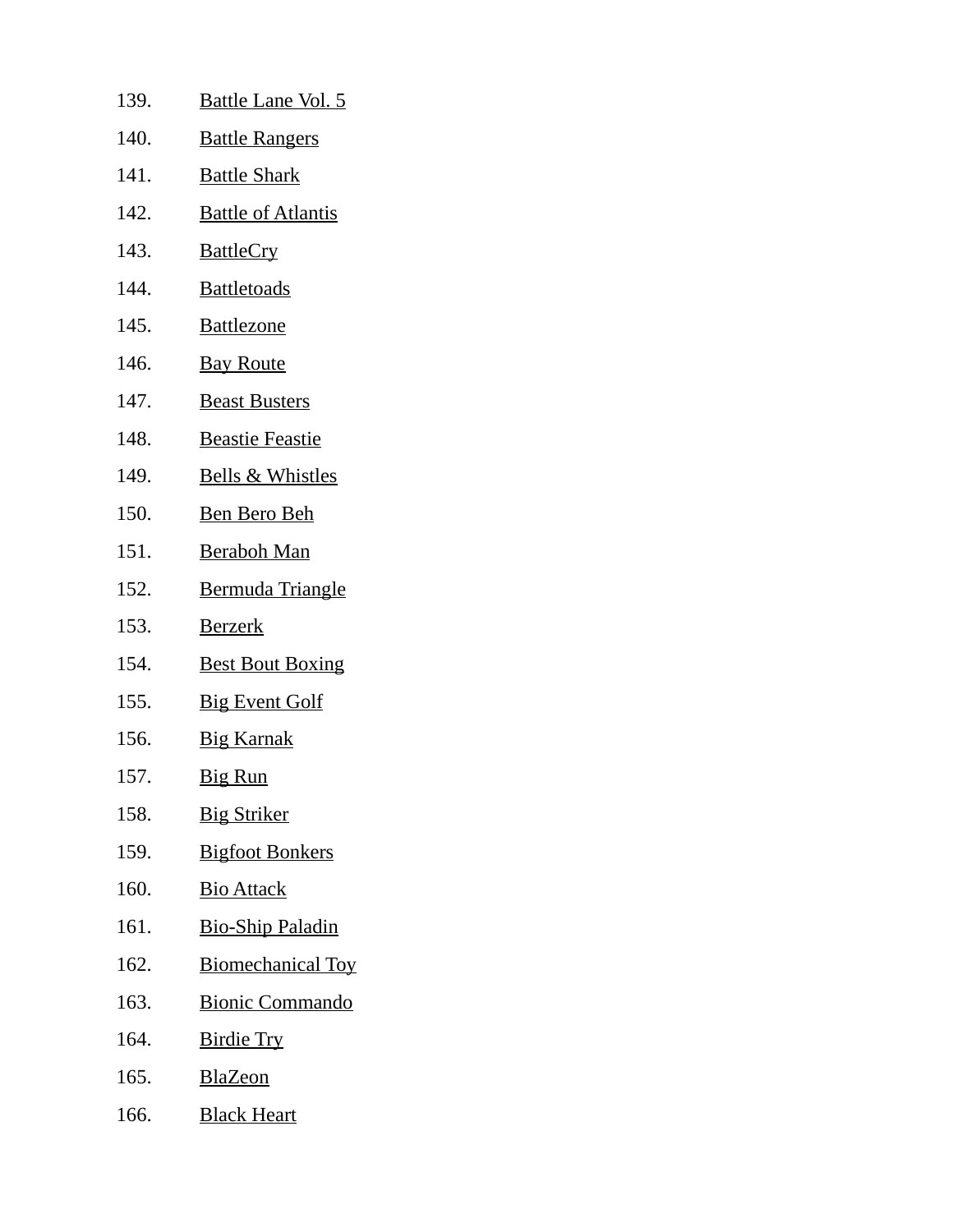| 167. | <b>Black Hole</b>                               |
|------|-------------------------------------------------|
| 168. | <b>Black Panther</b>                            |
| 169. | <b>Black Tiger</b>                              |
| 170. | <b>Black Widow</b>                              |
| 171. | <b>Blade Master</b>                             |
| 172. | <b>Blades of Steel</b>                          |
| 173. | <b>Blandia</b>                                  |
| 174. | <b>Blast Off</b>                                |
| 175. | <b>Blasted</b>                                  |
| 176. | <b>Blaster</b>                                  |
| 177. | <b>Blasteroids</b>                              |
| 178. | <b>Blasto</b>                                   |
| 179. | <b>Blazer</b>                                   |
| 180. | <b>Blazing Star</b>                             |
| 181. | <b>Blazing Tornado</b>                          |
| 182. | <b>Block Block</b>                              |
| 183. | <b>Block Carnival Thunder &amp; Lightning 2</b> |
| 184. | <b>Block Hole</b>                               |
| 185. | <b>Block Out</b>                                |
| 186. | <b>Blockade</b>                                 |
| 187. | <b>Blocken</b>                                  |
| 188. | <b>Blomby Car</b>                               |
| 189. | <b>Blood Bros.</b>                              |
| 190. | <b>Blood Storm</b>                              |
| 191. | <b>Blood Warrior</b>                            |
| 192. | <b>Bloody Wolf</b>                              |
| 193. | <u>Blue Hawk</u>                                |
| 194. | <b>Blue Print</b>                               |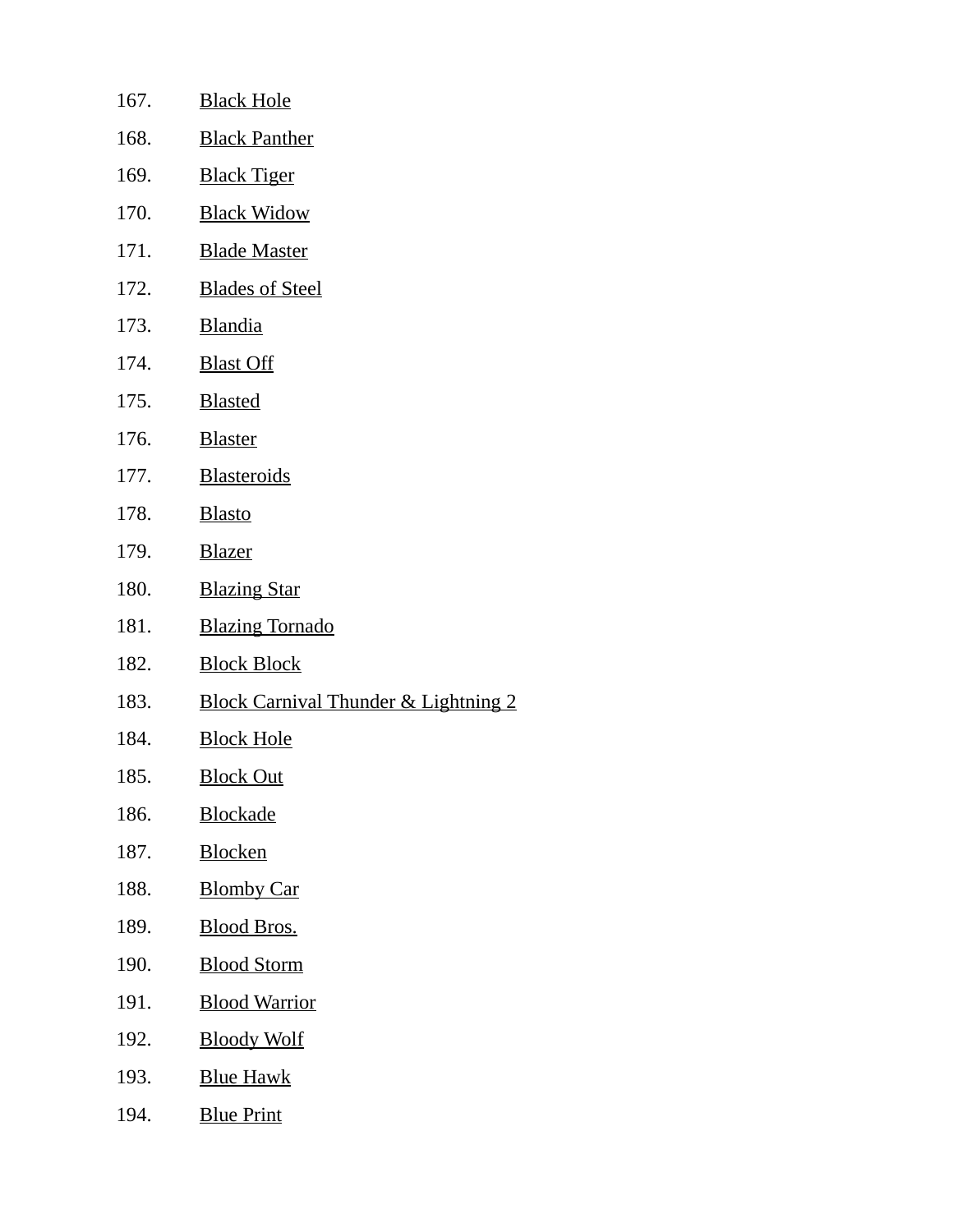| 195. | <u>Blue's Journey</u>          |
|------|--------------------------------|
| 196. | <b>Body Slam</b>               |
| 197. | <b>Bogey Manor</b>             |
| 198. | <u>Boggy '84</u>               |
| 199. | <b>Bomb Bee</b>                |
| 200. | <u>Bomb Jack</u>               |
| 201. | <b>Bomber Man</b>              |
| 202. | <b>Bomber Man World</b>        |
| 203. | <b>Bomberman: Panic Bomber</b> |
| 204. | <b>Bombjack Twin</b>           |
| 205. | Bonanza Bros.                  |
| 206. | <b>Bonk's adventure</b>        |
| 207. | <b>Bonze Adventure</b>         |
| 208. | <b>Boomer Rang'r</b>           |
| 209. | <b>Boot Camp</b>               |
| 210. | <u>Boot Hill</u>               |
| 211. | <b>Borench</b>                 |
| 212. | <b>Bosconian</b>               |
| 213. | <b>Bottom of the Ninth</b>     |
| 214. | <b>Boulder Dash</b>            |
| 215. | <b>Boulder Dash Part 2</b>     |
| 216. | <b>Bowl-O-Rama</b>             |
| 217. | <b>Boxy Boy</b>                |
| 218. | <b>Brain</b>                   |
| 219. | <b>Brave Blade</b>             |
| 220. | <b>Break Thru</b>              |
| 221. | <b>Breakers</b>                |
| 222. | <b>Breakers Revenge</b>        |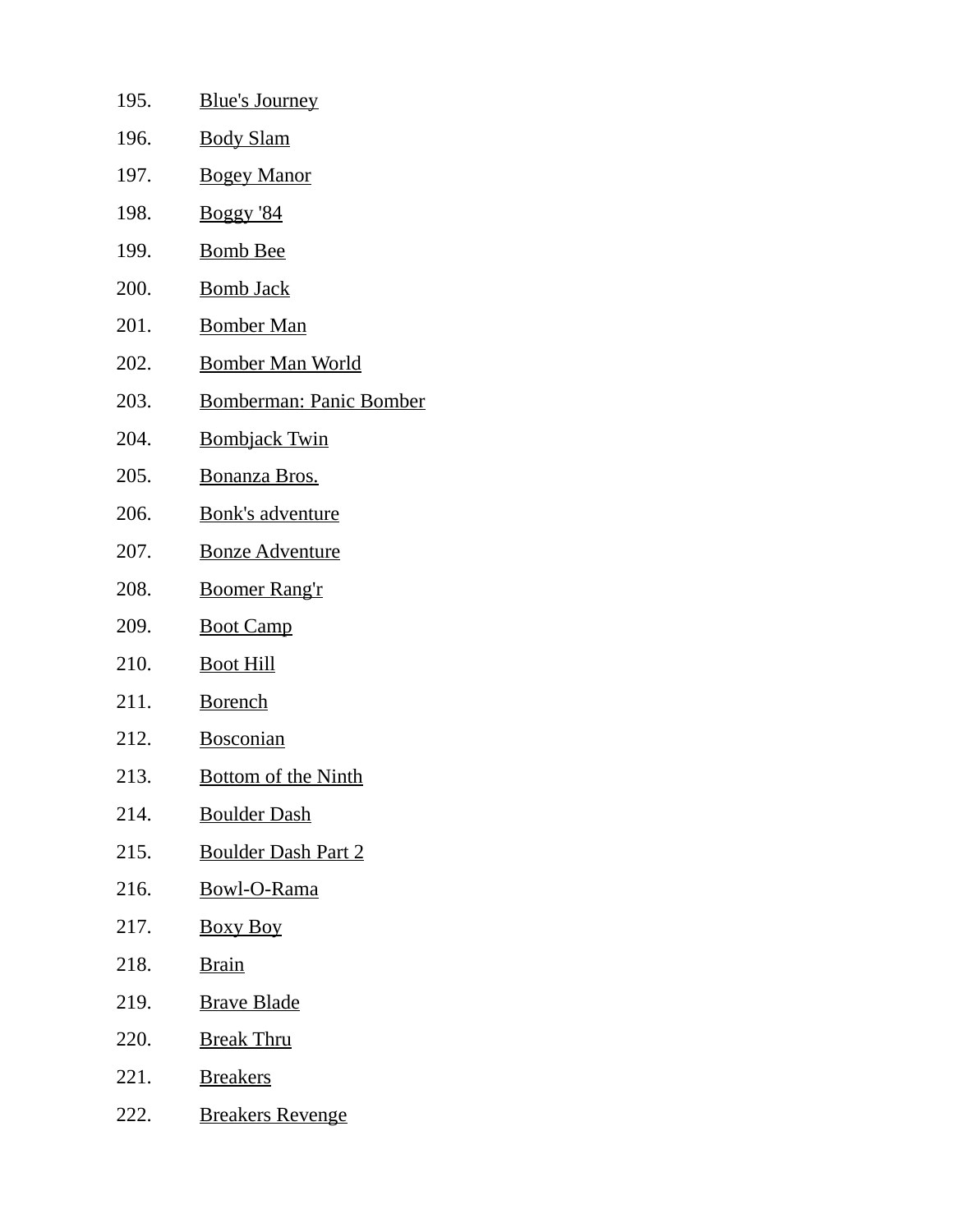| 223. | <b>Breywood</b>                    |
|------|------------------------------------|
| 224. | <u>Brix</u>                        |
| 225. | <b>Brute Force</b>                 |
| 226. | <u>Bubble Bobble</u>               |
| 227. | <u>Bubble Bobble 2</u>             |
| 228. | <b>Bubble Memories</b>             |
| 229. | <b>Bubbles</b>                     |
| 230. | <b>Buck Rogers: Planet of Zoom</b> |
| 231. | <b>Bucky O'Hare</b>                |
| 232. | <b>Buggy Challenge</b>             |
| 233. | <b>Bull Fight</b>                  |
| 234. | <b>Bullfight</b>                   |
| 235. | Bump 'n' Jump                      |
| 236. | <b>Burger Time</b>                 |
| 237. | <u>Burglar x</u>                   |
| 238. | <b>Burning Fight</b>               |
| 239. | <b>Burning Force</b>               |
| 240. | <b>Burning Rival</b>               |
| 241. | <u>Buster Bros</u>                 |
| 242. | <b>Butasan</b>                     |
| 243. | <b>Cabal</b>                       |
| 244. | Cadash                             |
| 245. | <b>Cadillacs and Dinosaurs</b>     |
| 246. | Caliber .50                        |
| 247. | <b>Calipso</b>                     |
| 248. | Cameltry                           |
| 249. | <b>Cannon Ball</b>                 |
| 250. | <u>Canyon Bomber</u>               |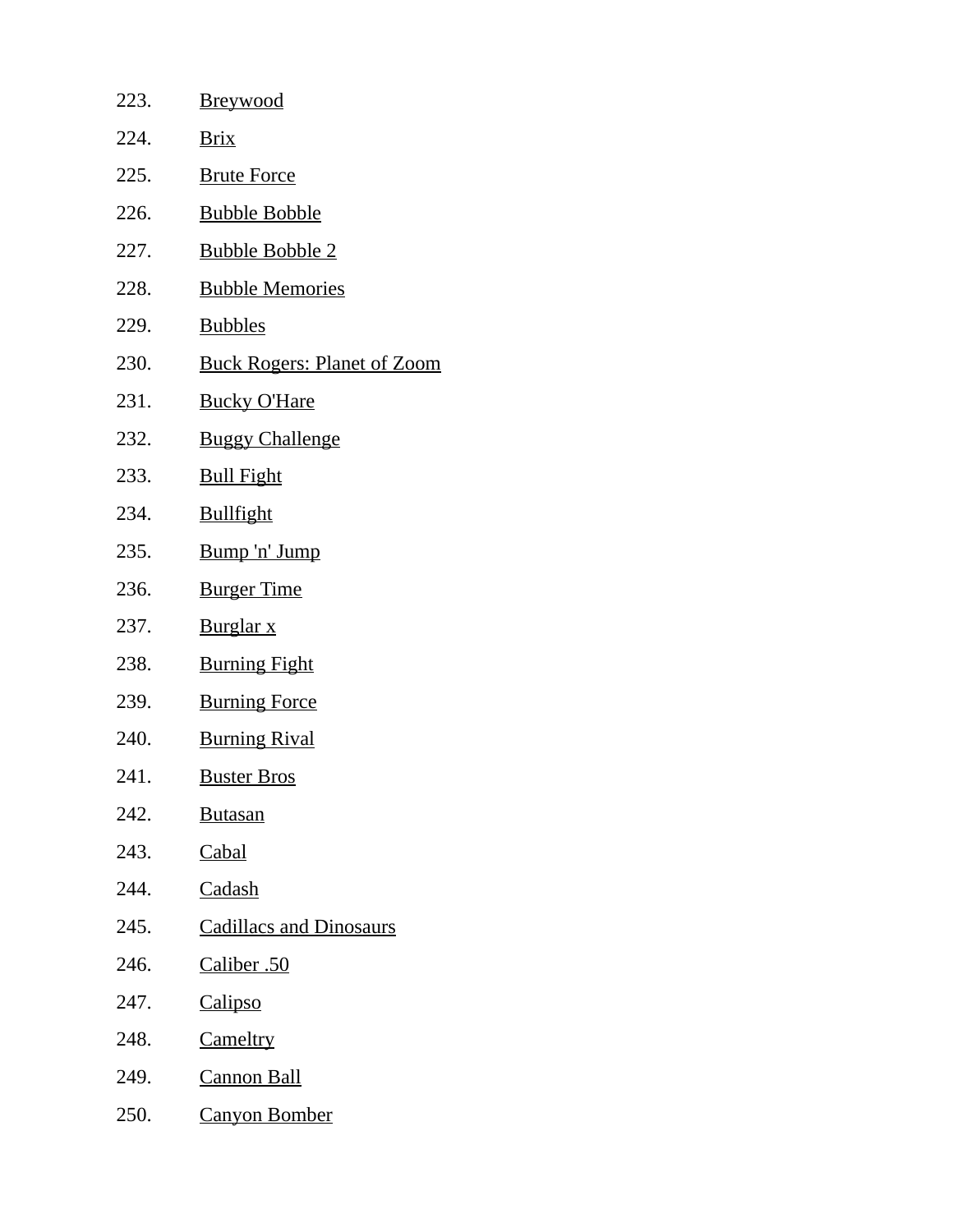| 251. | <b>Capcom Bowling</b>                   |
|------|-----------------------------------------|
| 252. | <b>Capcom Sports Club</b>               |
| 253. | Capcom baseball                         |
| 254. | <b>Captain America and the Avengers</b> |
| 255. | <b>Captain Commando</b>                 |
| 256. | <b>Captain Silver</b>                   |
| 257. | <b>Captain Tomaday</b>                  |
| 258. | Captain tomaday                         |
| 259. | Car Jamboree                            |
| 260. | <u>Car Polo</u>                         |
| 261. | <b>Carnival</b>                         |
| 262. | <b>Carrier Air Wing</b>                 |
| 263. | Cavelon                                 |
| 264. | <b>Centipede</b>                        |
| 265. | <u>Cerberus</u>                         |
| 266. | <b>Chack 'N Pop</b>                     |
| 267. | <b>Challenger</b>                       |
| 268. | Chameleon                               |
| 269. | <u>Champion Baseball</u>                |
| 270. | <b>Champion Boxing</b>                  |
| 271. | <b>Champion Pro Wrestling</b>           |
| 272. | <u>Champion Wrestler</u>                |
| 273. | <b>Championship Sprint</b>              |
| 274. | <b>Change Air Blade</b>                 |
| 275. | <b>Changes</b>                          |
| 276. | Chase H.Q.                              |
| 277. | <b>Check Man</b>                        |
| 278. | Checkmate                               |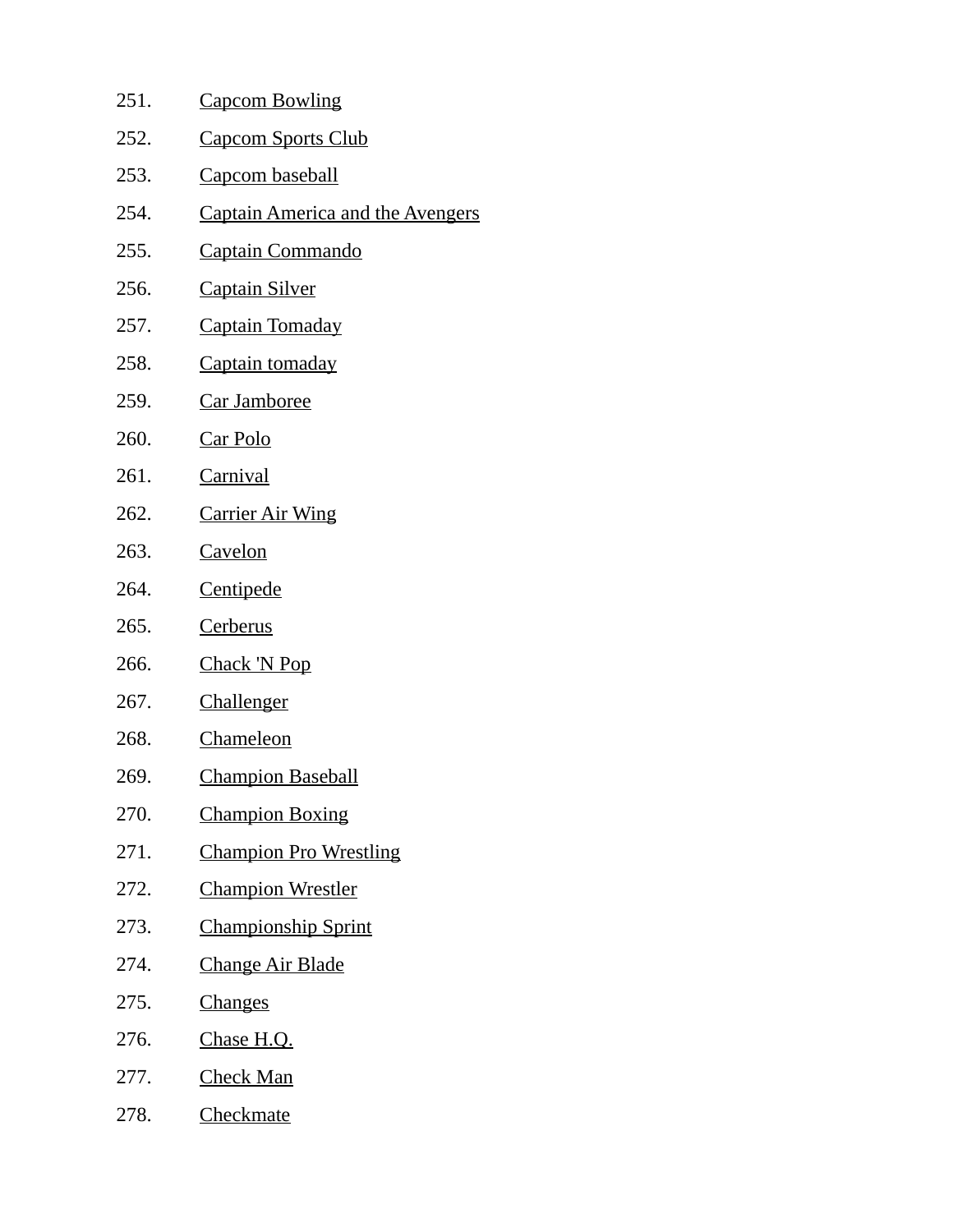| 279. | <b>Cheeky Mouse</b>                 |
|------|-------------------------------------|
| 280. | <b>Cheese Chase</b>                 |
| 281. | Chelnov                             |
| 282. | <b>Chequered Flag</b>               |
| 283. | <b>Cheyenne</b>                     |
| 284. | <b>Chicken Shift</b>                |
| 285. | <b>Chiller</b>                      |
| 286. | <u>Chimera Beast</u>                |
| 287. | China Gate                          |
| 288. | <b>Chinese Hero</b>                 |
| 289. | Chopper I                           |
| 290. | <b>Chrono Soldier</b>               |
| 291. | <b>Chuka Taisen (Cloud Master)</b>  |
| 292. | <u>Circus</u>                       |
| 293. | <b>Circus Charlie</b>               |
| 294. | <b>Cisco Heat</b>                   |
| 295. | <b>City Bomber</b>                  |
| 296. | <b>City Connection</b>              |
| 297. | <u>Clash-Road</u>                   |
| 298. | <b>Clay Pigeon</b>                  |
| 299. | <b>Cleopatra's Fortune</b>          |
| 300. | Cloak & Dagger                      |
| 301. | Cloud 9                             |
| 302. | <b>Cobra Command</b>                |
| 303. | <b>Colony</b> 7                     |
| 304. | <b>Columns</b>                      |
| 305. | Columns II: The Voyage Through Time |

306. Combat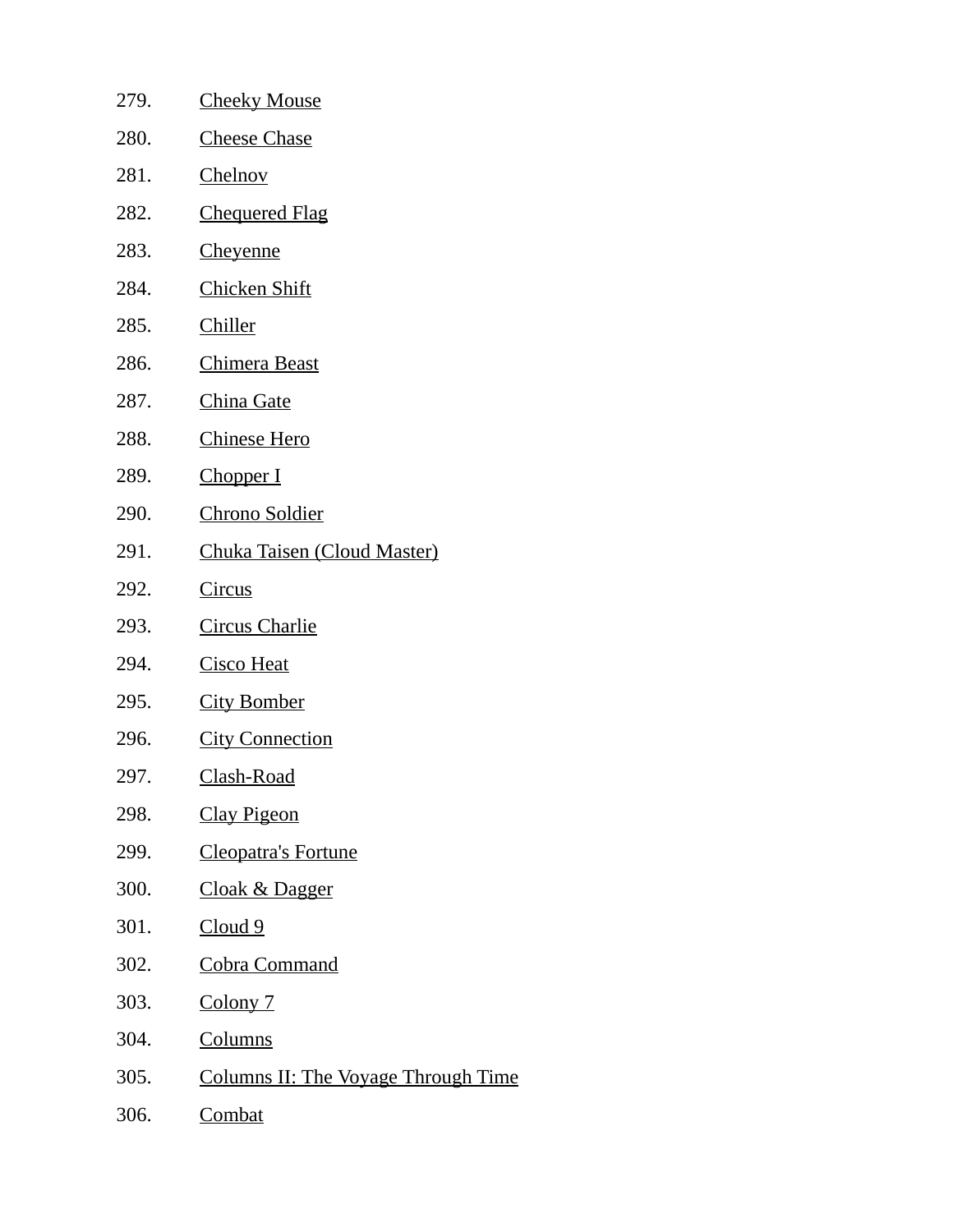| 307. | <b>Combat School</b>         |
|------|------------------------------|
| 308. | <u>Commando</u>              |
| 309. | Commando (Sega)              |
| 310. | <b>Complex X</b>             |
| 311. | Congo Bongo                  |
| 312. | <b>Continental Circus</b>    |
| 313. | Contra                       |
| 314. | <u>Cookie &amp; Bibi 2</u>   |
| 315. | <b>Coors Light Bowling</b>   |
| 316. | Cop <sub>01</sub>            |
| 317. | <b>Cosmic Alien</b>          |
| 318. | <b>Cosmic Chasm</b>          |
| 319. | <b>Cosmic Cop</b>            |
| 320. | Cosmic Guerrilla             |
| 321. | <b>Cosmic Monsters</b>       |
| 322. | <b>Cosmo Gang The Puzzle</b> |
| 323. | <b>Cosmo Gang The Video</b>  |
| 324. | <u>Cosmos</u>                |
| 325. | <b>Country Club</b>          |
| 326. | <b>Crackshot</b>             |
| 327. | Crash                        |
| 328. | <b>Crater Raider</b>         |
| 329. | <b>Crazy Balloon</b>         |
| 330. | <b>Crazy Climber</b>         |
| 331. | <b>Crazy Climber 2</b>       |
| 332. | <b>Crazy Kong</b>            |
| 333. | <b>Crazy Rally</b>           |
| 334. | <b>Crime City</b>            |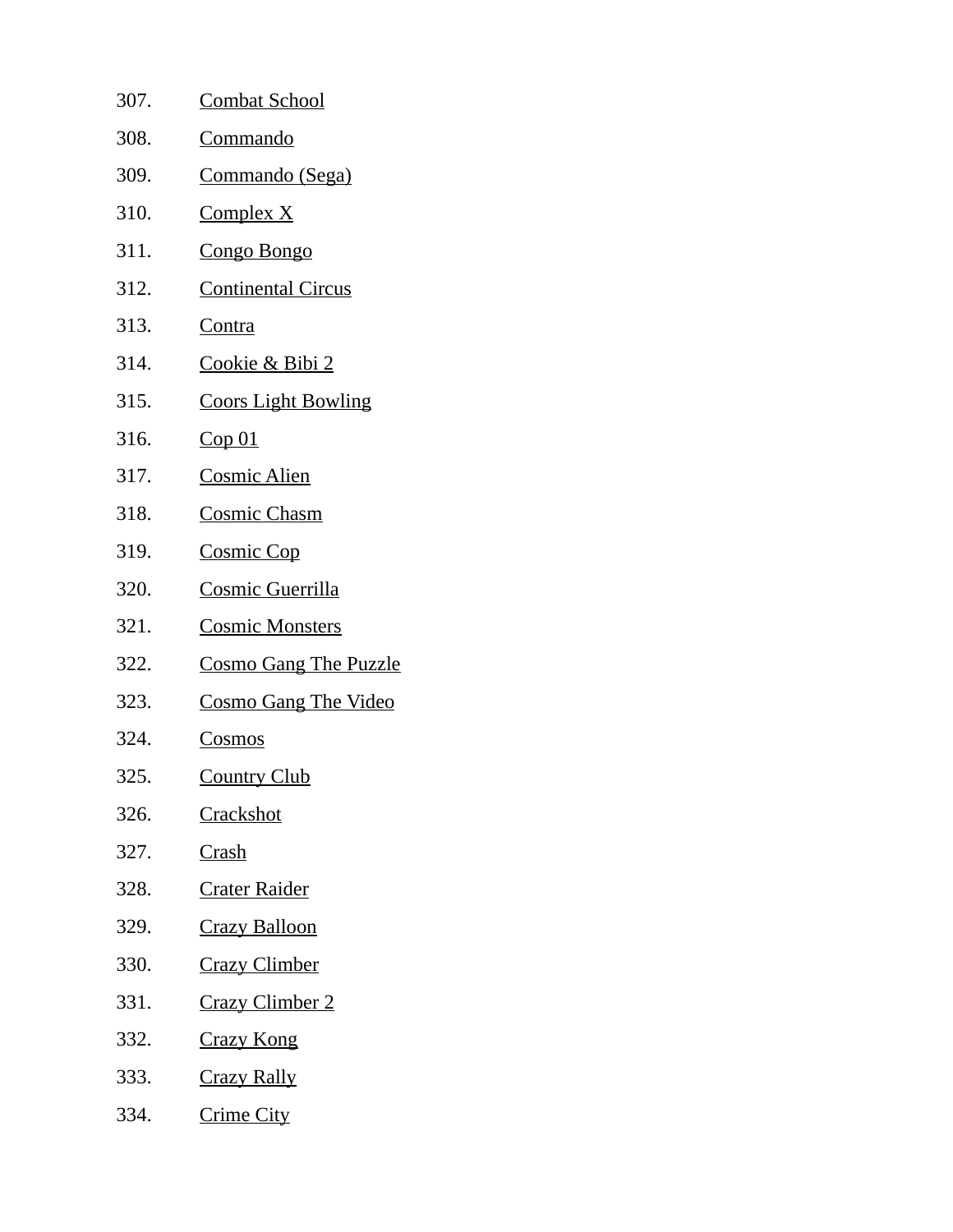| 335. | <u>Crime Fighters</u>                |
|------|--------------------------------------|
| 336. | <b>Cross Pang</b>                    |
| 337. | <b>Crossbow</b>                      |
| 338. | <b>Crossed Swords</b>                |
| 339. | <u>Crowns Golf</u>                   |
| 340. | <u>Crude Buster</u>                  |
| 341. | <u>Crush Roller</u>                  |
| 342. | <u>Crystal Castles</u>               |
| 343. | <b>Cube Quest</b>                    |
| 344. | <b>Cuby Bop</b>                      |
| 345. | <b>Cue Brick</b>                     |
| 346. | <u>Curve Ball</u>                    |
| 347. | Cybattler                            |
| 348. | <u>Cyber-Lip</u>                     |
| 349. | <b>Cyberball</b>                     |
| 350. | <b>Cyberbots: Full Metal Madness</b> |
| 351. | <u>Cyvern</u>                        |
| 352. | D-Day (Centuri)                      |
| 353. | DJ Boy                               |
| 354. | Dai Ressya Goutou                    |
| 355. | <b>Daioh</b>                         |
| 356. | <u>Dan-ku-ga</u>                     |
| 357. | Danger Zone                          |
| 358. | Dangerous Dungeons                   |
| 359. | Dangerous Seed                       |
| 360. | Dangun Feveron                       |
| 361. | Danny Sullivan's Indy Heat           |
| 362. | <b>Darius</b>                        |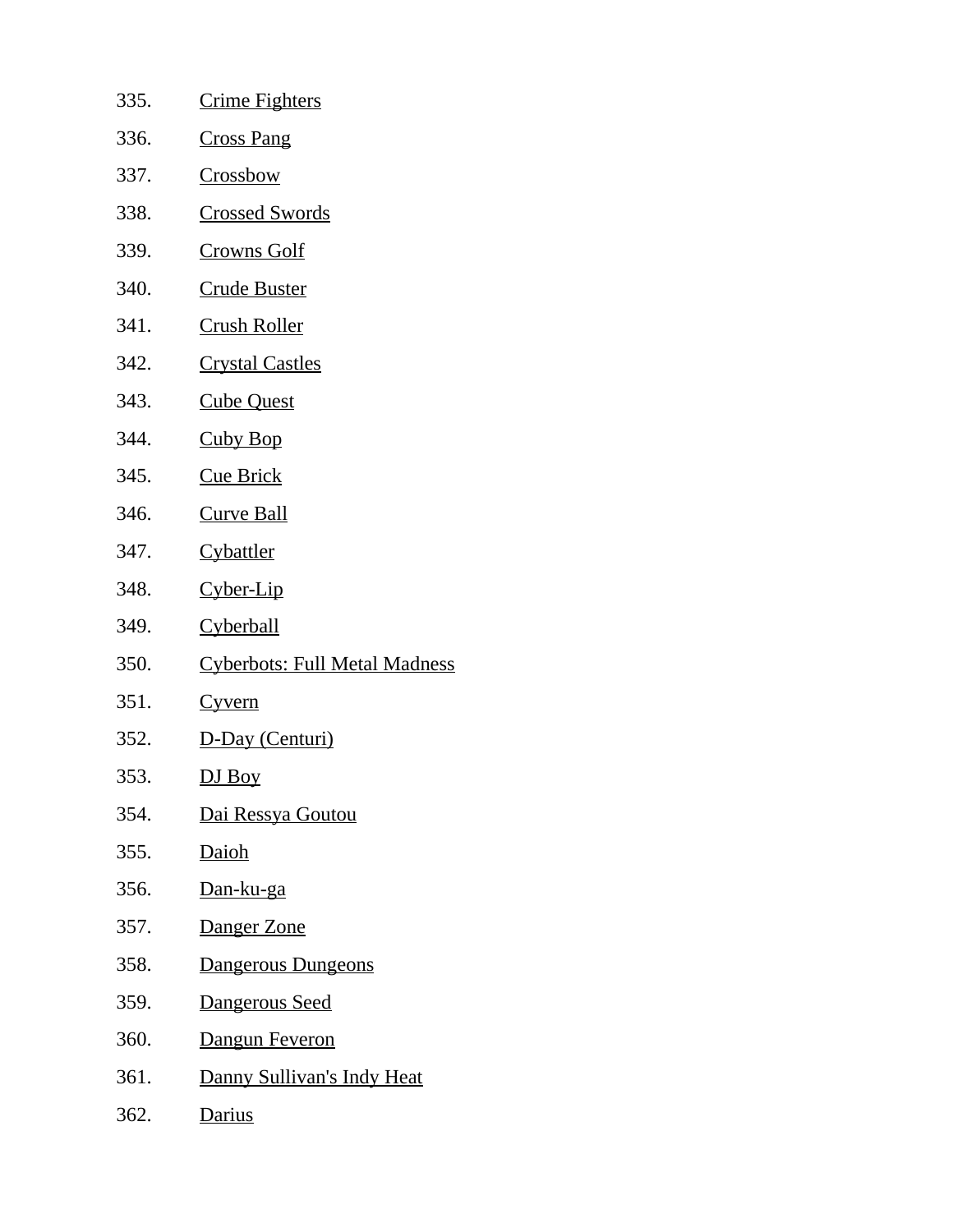| 363. | Darius Gaiden                          |
|------|----------------------------------------|
| 364. | Darius II                              |
| 365. | Dark Adventure                         |
| 366. | Dark Seal                              |
| 367. | Dark Tower                             |
| 368. | <b>Darkstalkers</b>                    |
| 369. | Darwin 4078                            |
| 370. | Dazzler                                |
| 371. | Dcon                                   |
| 372. | Dead Angle                             |
| 373. | <b>Dead Connection</b>                 |
| 374. | <u>Dead Eye</u>                        |
| 375. | Defend The Terra Attack On The Red UFO |
| 376. | Defender                               |
| 377. | <b>Demolition Derby</b>                |
| 378. | <b>Demon</b>                           |
| 379. | Demon's World                          |
| 380. | <u>Demoneye-X</u>                      |
| 381. | Depthcharge                            |
| 382. | Desert War                             |
| 383. | <u>Devastators</u>                     |
| 384. | <u>Devil Fish</u>                      |
| 385. | Devil World                            |
| 386. | Dharma Doujou                          |
| 387. | Diamond Run                            |
| 388. | <u>DigDug</u>                          |
| 389. | DigDug II                              |
| 390. | Dimahoo                                |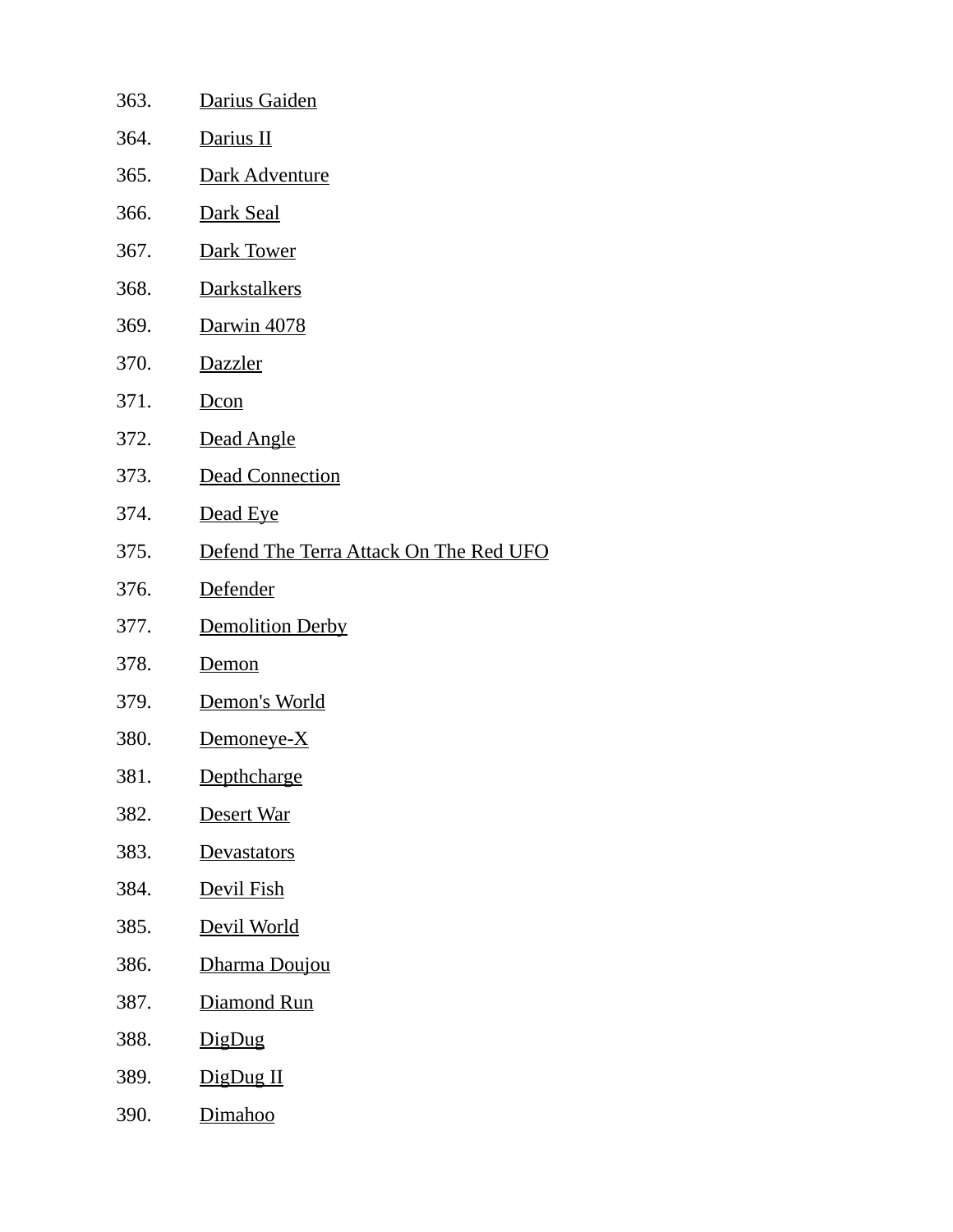| 391. | Dingo                              |
|------|------------------------------------|
| 392. | Dino Rex                           |
| 393. | Disco No.1                         |
| 394. | <b>Discs of Tron</b>               |
| 395. | Diver Boy                          |
| 396. | Do! Run Run                        |
| 397. | <u>DoDonPachi</u>                  |
| 398. | Dock Man                           |
| 399. | <b>Dodgem</b>                      |
| 400. | Dog Fight                          |
| 401. | Dogou Souken                       |
| 402. | Domino Man                         |
| 403. | <b>Dominos</b>                     |
| 404. | Dommy                              |
| 405. | <u>Don Doko Don</u>                |
| 406. | DonPachi                           |
| 407. | <u>Donkey Kong</u>                 |
| 408. | Donkey Kong 3                      |
| 409. | Donkey Kong Junior                 |
| 410. | Dorodon                            |
| 411. | Double AXLE                        |
| 412. | Double Dragon                      |
| 413. | Double Dragon 3: The Rosetta Stone |
| 414. | Double Dragon II: The Revenge      |
| 415. | Double Dribble                     |
| 416. | Dr Sparkz Lab                      |
| 417. | Dr. Mario                          |

418. Dr. Micro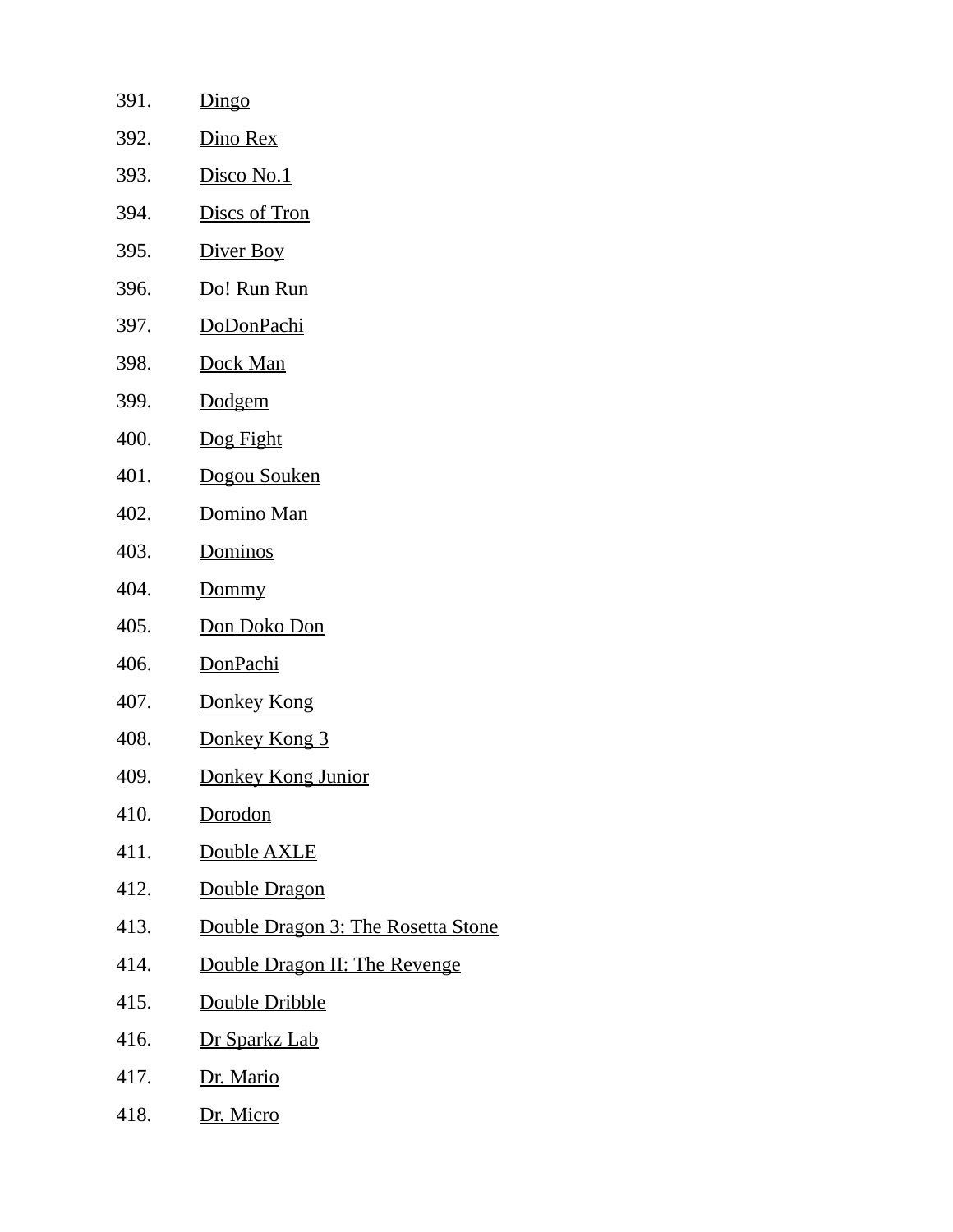| 419. | Dr. Toppel's Tankentai                  |
|------|-----------------------------------------|
| 420. | Drag Race                               |
| 421. | Dragon Ball Z                           |
| 422. | Dragon Ball Z 2 Super Battle            |
| 423. | Dragon Blaze                            |
| 424. | <b>Dragon Breed</b>                     |
| 425. | <b>Dragon Buster</b>                    |
| 426. | Dragon Gun                              |
| 427. | <b>Dragon Master</b>                    |
| 428. | Dragon Saber                            |
| 429. | <b>Dragon Spirit</b>                    |
| 430. | Dragon Unit                             |
| 431. | Dragoon Might                           |
| 432. | Dream Soccer '94                        |
| 433. | Drift Out                               |
| 434. | Drift Out '94 - The Hard Order          |
| 435. | Duck Hunt                               |
| 436. | Dungeons & Dragons: Shadow Over Mystara |
| 437. | Dungeons & Dragons: Tower of Doom       |
| 438. | <u>Dyger</u>                            |
| 439. | <u>Dynamic Ski</u>                      |
| 440. | <b>Dynamite Duke</b>                    |
| 441. | <b>Dynamite Dux</b>                     |
| 442. | <b>Dynasty Wars</b>                     |
| 443. | <b>E-SWAT: Cyber Police</b>             |
| 444. | <b>E.D.F. Earth Defense Force</b>       |
| 445. | <b>ESP Ra.De.</b>                       |
| 446. | Eagle                                   |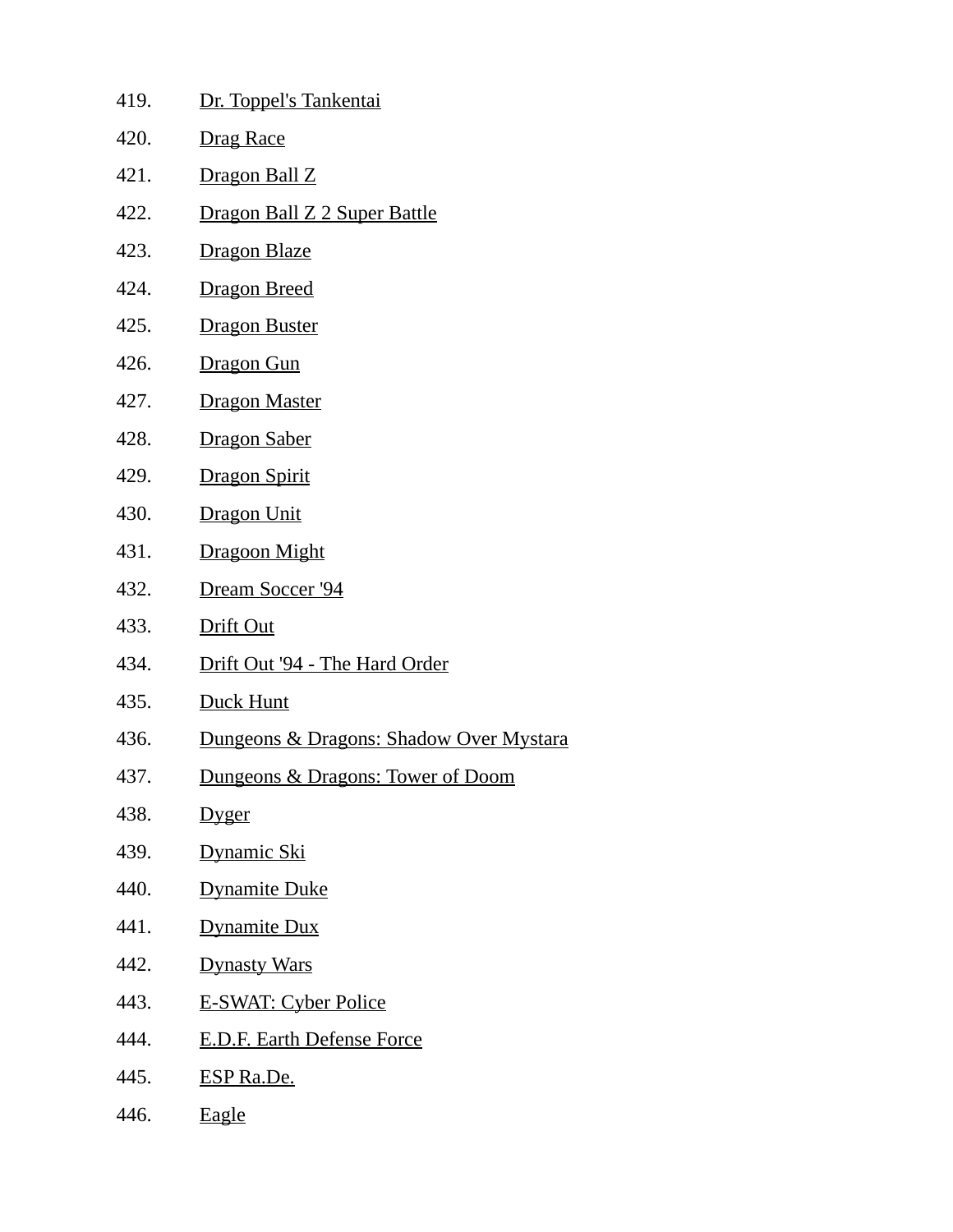| 447. | <b>Eagle Shot Golf</b>                              |
|------|-----------------------------------------------------|
| 448. | <b>Eco Fighters</b>                                 |
| 449. | <b>Egg Venture</b>                                  |
| 450. | <b>Eggor</b>                                        |
| 451. | <b>Eggs</b>                                         |
| 452. | <b>Eight Forces</b>                                 |
| 453. | <b>EightMan</b>                                     |
| 454. | <b>Elevator Action</b>                              |
| 455. | <b>Elevator Action Returns</b>                      |
| 456. | Eliminator                                          |
| 457. | <b>Emeraldia</b>                                    |
| 458. | Empire City: 1931                                   |
| 459. | <b>Enforce</b>                                      |
| 460. | <b>Equites</b>                                      |
| 461. | <b>Escape from the Planet of the Robot Monsters</b> |
| 462. | <b>Espial</b>                                       |
| 463. | Euro Champ '92                                      |
| 464. | <b>Evil Stone</b>                                   |
| 465. | <b>Excite League</b>                                |
| 466. | <b>Excitebike</b>                                   |
| 467. | <b>Exciting Soccer II</b>                           |
| 468. | <b>Exed Exes</b>                                    |
| 469. | <b>Exerion</b>                                      |
| 470. | <b>Exerizer</b>                                     |
| 471. | <b>Express Raider</b>                               |
| 472. | <b>Extermination</b>                                |
| 473. | <b>Exterminator</b>                                 |
| 474. | <b>Extra Bases</b>                                  |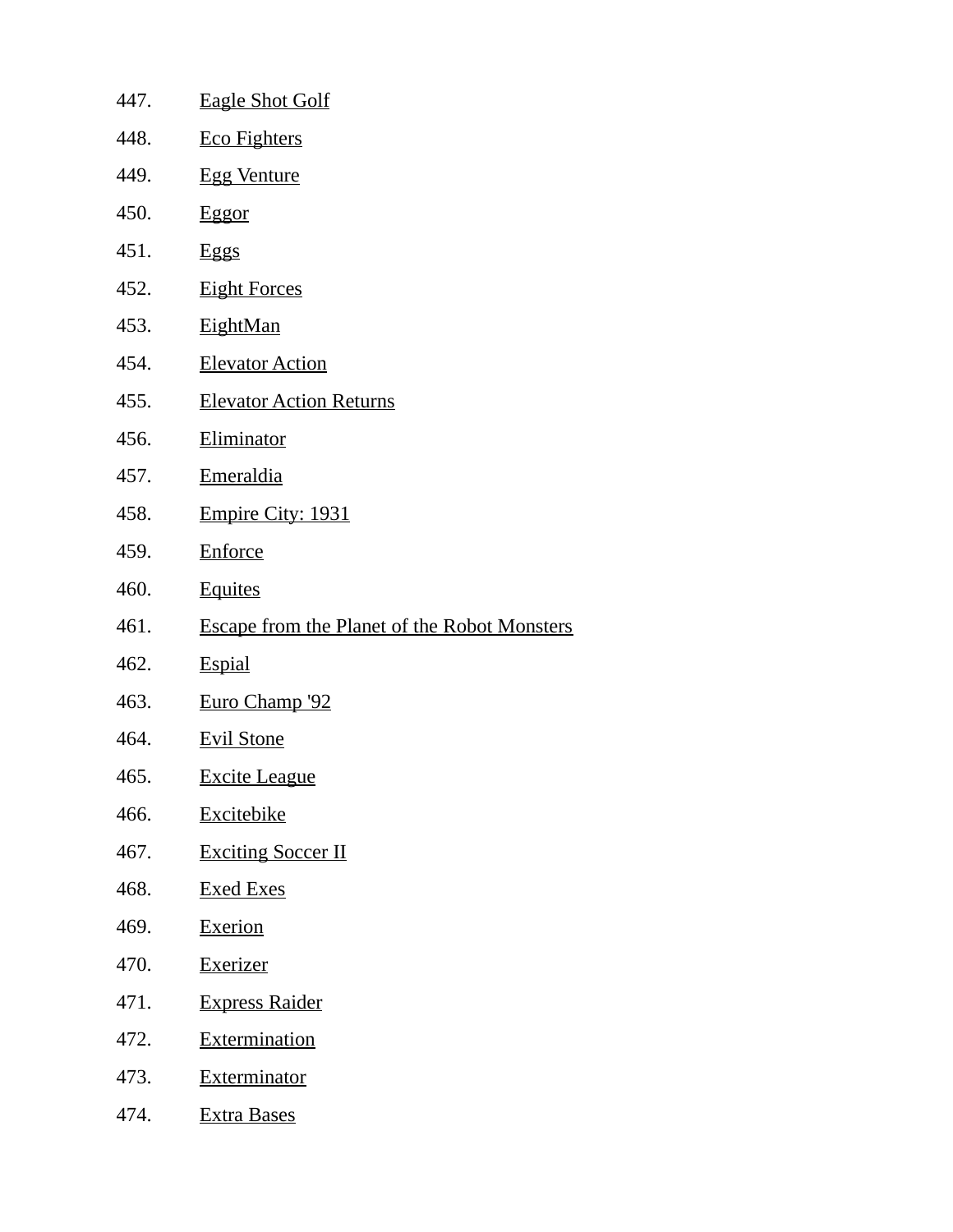| 475. | <b>Extreme Downhill</b>                        |
|------|------------------------------------------------|
| 476. | <b>Exvania</b>                                 |
| 477. | <b>Exzisus</b>                                 |
| 478. | <b>Eyes</b>                                    |
| 479. | F-1 Dream                                      |
| 480. | <b>F-1 Grand Prix</b>                          |
| 481. | <b>F-1 Grand Prix Part II</b>                  |
| 482. | <b>F1 Exhaust Note</b>                         |
| 483. | <b>Face Off</b>                                |
| 484. | Fancy World - Earth of Crisis                  |
| 485. | <b>Fantasy Land</b>                            |
| 486. | <b>Fantasy Zone</b>                            |
| 487. | <u>Far East of Eden: Kabuki Klash</u>          |
| 488. | <b>Fast Freddie</b>                            |
| 489. | <b>Fast Lane</b>                               |
| 490. | <b>Fatal Fury</b>                              |
| 491. | <b>Fatal Fury 2</b>                            |
| 492. | <b>Fatal Fury 3: Road to the Final Victory</b> |
| 493. | <b>Fatal Fury Special</b>                      |
| 494. | Fever S.O.S.                                   |
| 495. | <b>Field Combat</b>                            |
| 496. | <b>Fight Fever</b>                             |
| 497. | <b>Fighter &amp; Attacker</b>                  |
| 498. | <b>Fighter's History</b>                       |
| 499. | <b>Fighting Fantasy</b>                        |
| 500. | <b>Fighting Golf</b>                           |
| 501. | <b>Fighting Hawk</b>                           |
| 502. | <b>Fighting Roller</b>                         |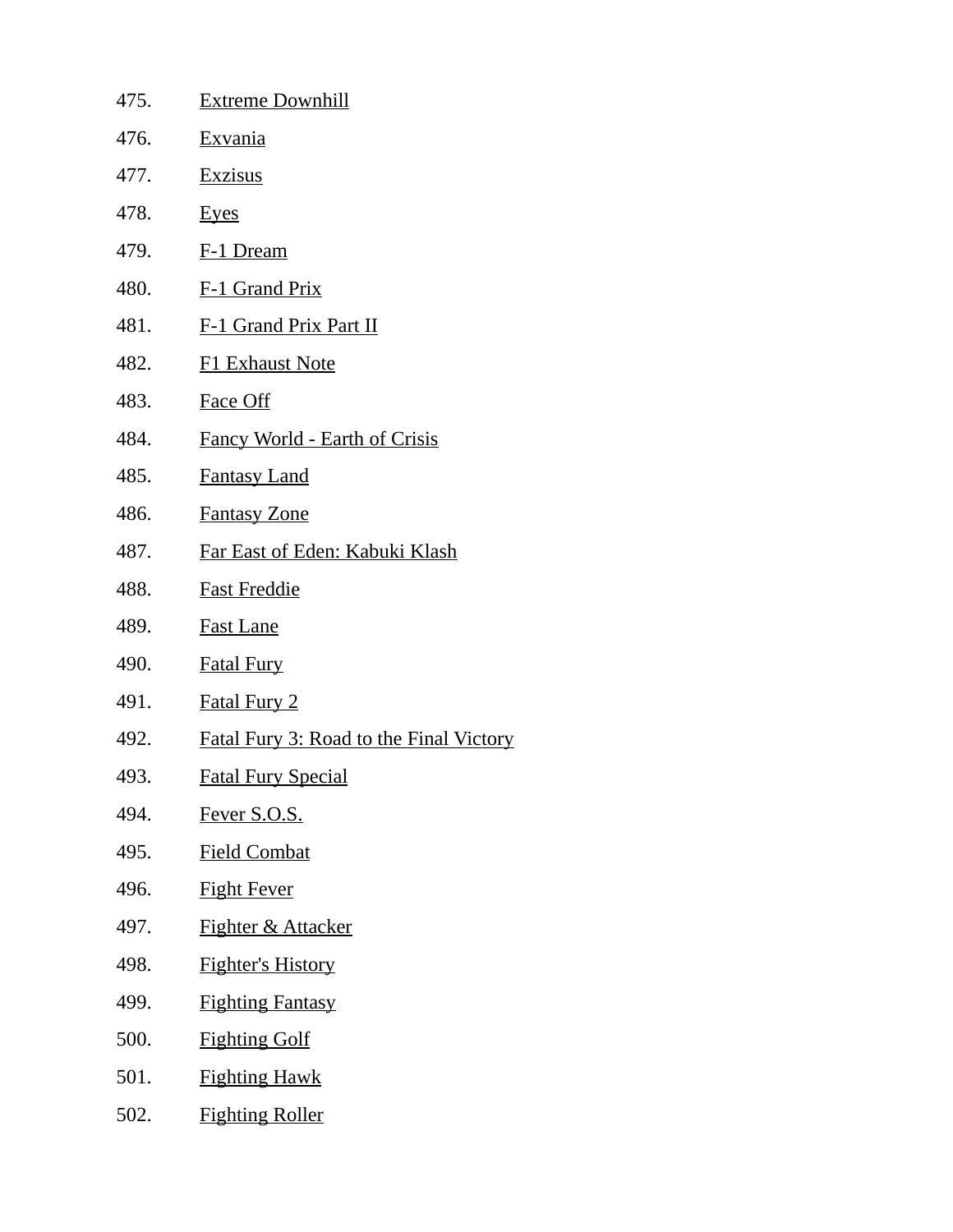| 503. | <b>Fighting Soccer</b>                  |
|------|-----------------------------------------|
| 504. | <b>Final Blow</b>                       |
| 505. | <b>Final Fight</b>                      |
| 506. | <b>Final Lap</b>                        |
| 507. | <b>Final Star Force</b>                 |
| 508. | <b>Finalizer - Super Transformation</b> |
| 509. | <b>Finest Hour</b>                      |
| 510. | <b>Fire Barrel</b>                      |
| 511. | <b>Fire Battle</b>                      |
| 512. | <b>Fire One</b>                         |
| 513. | <b>Fire Trap</b>                        |
| 514. | <b>Fire Truck</b>                       |
| 515. | <b>Fitter</b>                           |
| 516. | <b>FlashGal</b>                         |
| 517. | <b>Flicky</b>                           |
| 518. | <b>Flower</b>                           |
| 519. | <b>Flying Shark</b>                     |
| 520. | <b>Food Fight</b>                       |
| 521. | <b>Football Champ</b>                   |
| 522. | <b>Football Frenzy</b>                  |
| 523. | <b>Forgotten Worlds</b>                 |
| 524. | <b>Formation Z</b>                      |
| 525. | Forty-Love                              |
| 526. | <u>Freeze</u>                           |
| 527. | <b>Frenzy</b>                           |
| 528. | <b>Frisky Tom</b>                       |
| 529. | Frogger                                 |
| 530. | <b>Front Line</b>                       |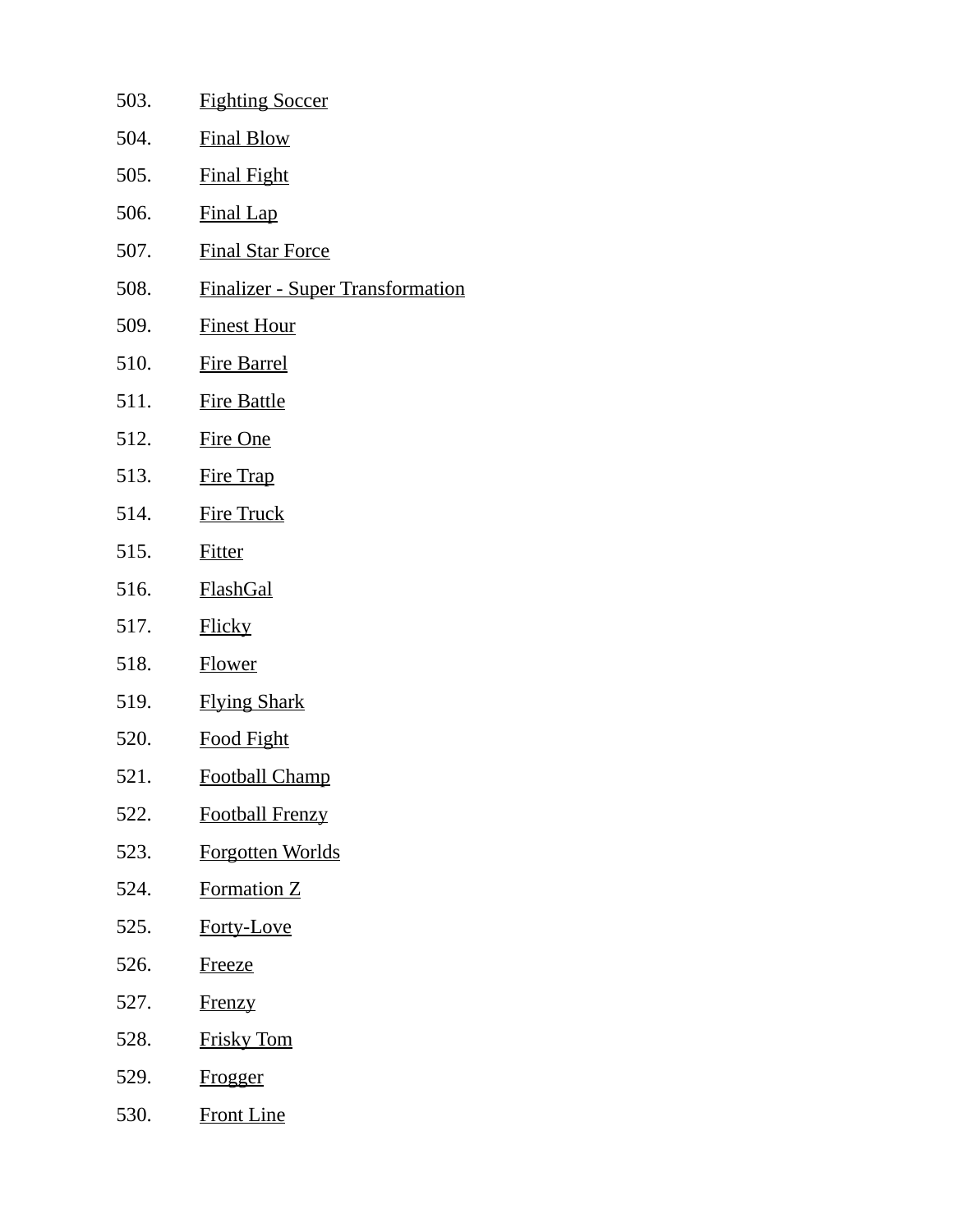| 531. | <b>Funky Bee</b>                        |
|------|-----------------------------------------|
| 532. | <b>Funky Fish</b>                       |
| 533. | <b>Funky Jet</b>                        |
| 534. | <b>Future Spy</b>                       |
| 535. | <u>G.I. JOE: A Real American Hero</u>   |
| 536. | <b>GP World</b>                         |
| 537. | <u>GRAND CROSS</u>                      |
| 538. | <b>Gaia Crusaders</b>                   |
| 539. | <b>Gaiapolis</b>                        |
| 540. | <b>Gain Ground</b>                      |
| 541. | <b>Galactic Warriors</b>                |
| 542. | <b>Galaga</b>                           |
| 543. | Galaga '84                              |
| 544. | <u>Galaga '88</u>                       |
| 545. | Galaga 3 (GP3 rev. D)                   |
| 546. | Galaxian                                |
| 547. | <b>Galaxy Fight: Universal Warriors</b> |
| 548. | <b>Galaxy Ranger</b>                    |
| 549  | <u>Galaxy Wars</u>                      |
| 550. | Galivan - Cosmo Police                  |
| 551. | <b>Gallop Armed Police Unit</b>         |
| 552. | <u>Galmedes</u>                         |
| 553. | <b>Gang Busters</b>                     |
| 554. | <b>Gang Wars</b>                        |
| 555. | <u>Ganryu</u>                           |
| 556. | <b>Gaplus</b>                           |
| 557. | <b>Gardia</b>                           |
| 558. | <b>Garou: Mark of the Wolves</b>        |
|      |                                         |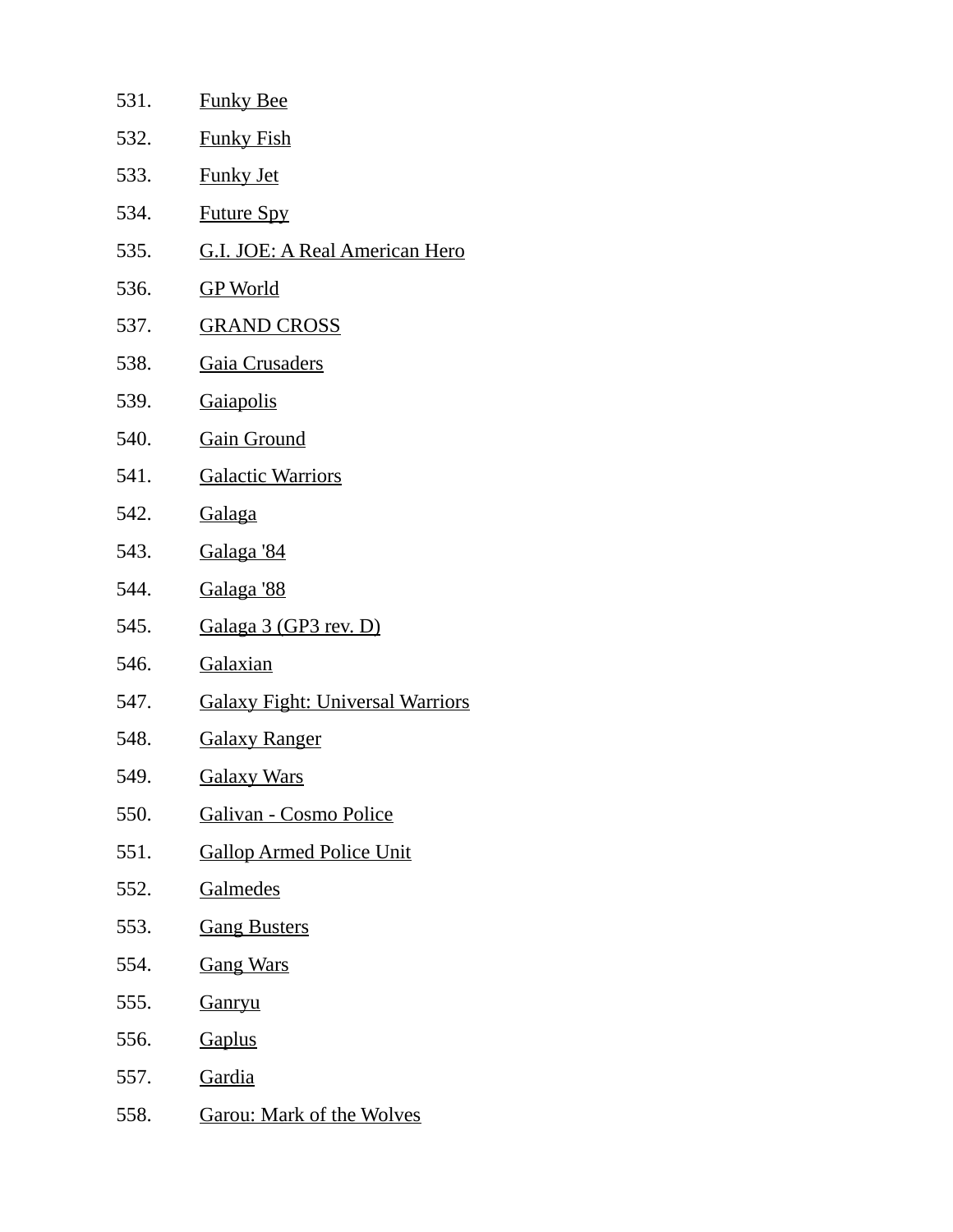| 559. | <u>Garyo Retsuden</u>     |
|------|---------------------------|
| 560. | <u>Gate of Doom</u>       |
| 561. | <u>Gauntlet</u>           |
| 562. | <u>Gauntlet II</u>        |
| 563. | <u>Gee Bee</u>            |
| 564. | <u>Gekirido</u>           |
| 565. | <u>Gemini Wing</u>        |
| 566. | <u>Genix Family</u>       |
| 567. | Genpei ToumaDen           |
| 568. | <b>Get Star</b>           |
| 569. | <b>Ghost Pilots</b>       |
| 570. | <u>Ghosts'n Goblins</u>   |
| 571. | <b>Ghouls 'N Ghosts</b>   |
| 572. | <u>Ghox</u>               |
| 573. | <b>Giga Wing</b>          |
| 574. | <u>Gigandes</u>           |
| 575. | <u>Gigas</u>              |
| 576. | <u>Gimme a Break</u>      |
| 577. | <b>Ginga Ninkyouden</b>   |
| 578. | Gingateikoku No Gyakushu  |
| 579. | <b>Gladiator</b>          |
| 580. | Gladiator 1984            |
| 581. | <u>Go go mr yamaguchi</u> |
| 582. | <u>Go! Go! Mile Smile</u> |
| 583. | Goal! Goal! Goal!         |
| 584. | <b>Goalie Ghost</b>       |
| 585. | Goindol                   |
|      |                           |

586. Gold Bug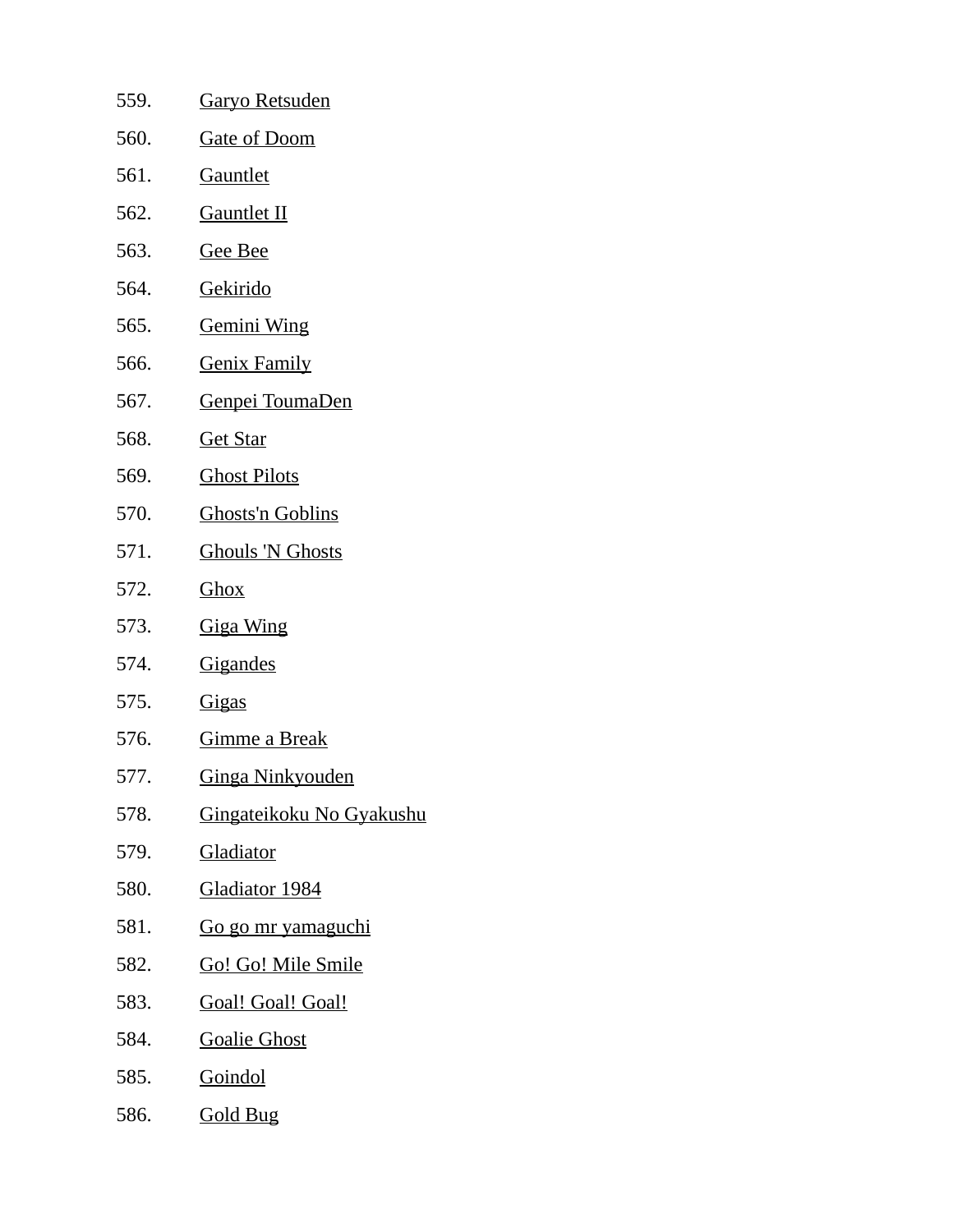| 587. | <b>Gold Medalist</b>                          |
|------|-----------------------------------------------|
| 588. | Golden Axe                                    |
| 589. | <b>Golden Axe: The Revenge Of Death Adder</b> |
| 590. | <b>Golden Fire II</b>                         |
| 591. | Golden Tee Golf                               |
| 592. | <b>Golfing Greats</b>                         |
| 593. | <u>Gomoku Narabe Renju</u>                    |
| 594. | <b>Gondomania</b>                             |
| 595. | Gorf                                          |
| 596. | Gorkans                                       |
| 597. | Gradius                                       |
| 598. | Gradius II: Gofer no Yabou                    |
| 599. | <b>Gradius III</b>                            |
| 600. | <b>Grand Champion</b>                         |
| 601. | <b>Grand Prix Star</b>                        |
| 602. | <b>Grand Striker - Human Cup</b>              |
| 603. | <b>Grand Striker 2</b>                        |
| 604. | <b>Grand Tour</b>                             |
| 605. | <u> Gratia - Second Earth</u>                 |
| 606. | Gravitar                                      |
| 607. | Great 1000 Mile Rally                         |
| 608. | <b>Great Guns</b>                             |
| 609. | Great Sluggers '94                            |
| 610. | <b>Great Swordsman</b>                        |
| 611. | <b>Grid Seeker: Project Storm Hammer</b>      |
| 612. | <b>Gridiron Fight</b>                         |
| 613. | <b>Grobda</b>                                 |
| 614. | <b>Ground Effects</b>                         |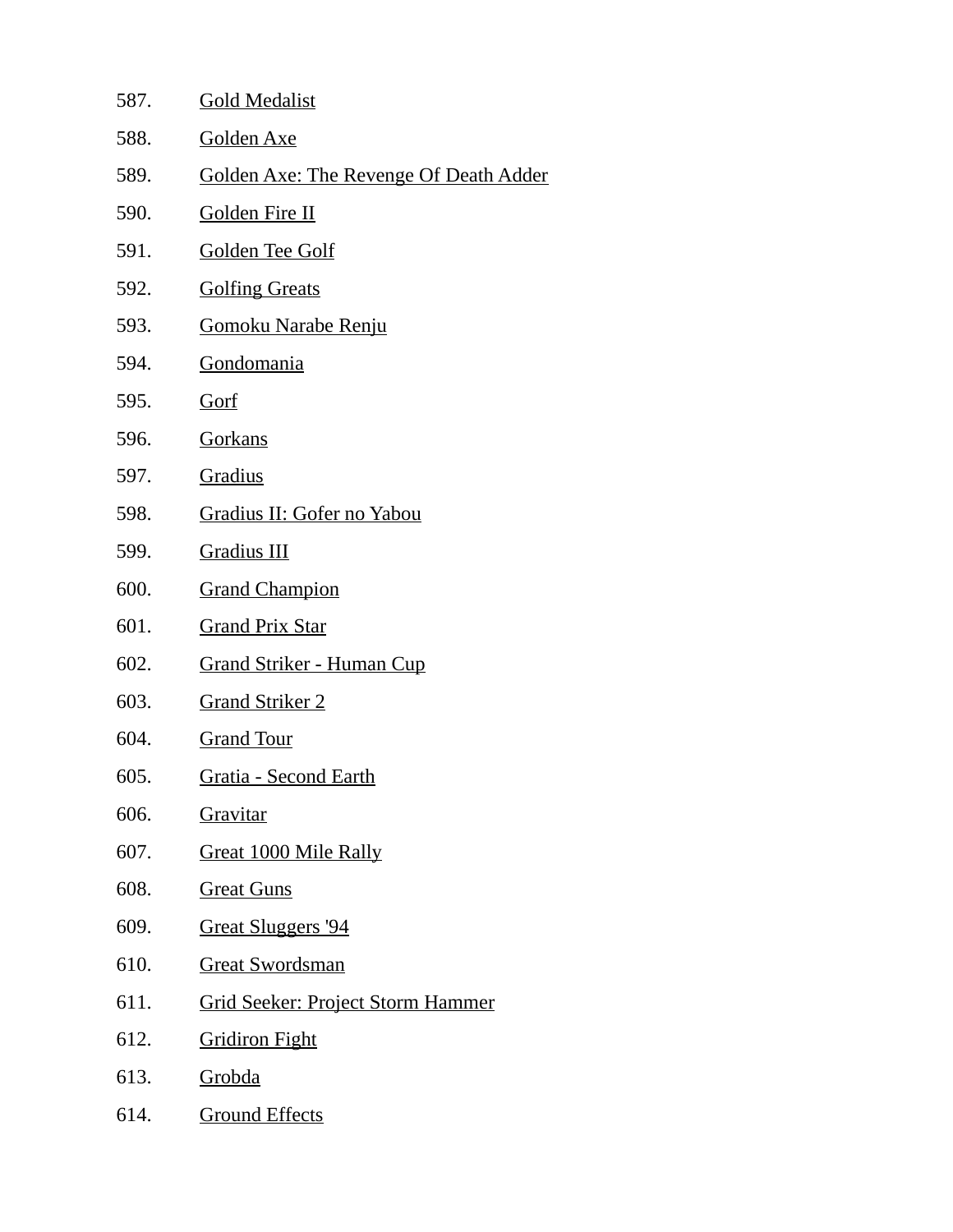| 615. | Growl                            |
|------|----------------------------------|
| 616. | <b>Guardian Storm</b>            |
| 617. | <b>Guardians of the 'Hood</b>    |
| 618. | Guardians: Denjin Makai II       |
| 619. | <b>Guerrilla War</b>             |
| 620. | <b>Gulf Storm</b>                |
| 621. | <u>Gulf War II</u>               |
| 622. | <b>Gun &amp; Frontier</b>        |
| 623. | <b>Gun Dealer</b>                |
| 624. | Gun Dealer '94                   |
| 625. | <b>Gun Force II</b>              |
| 626. | <b>Gun Lock</b>                  |
| 627. | Gun.Smoke                        |
| 628. | <b>GunNail</b>                   |
| 629. | <b>Gunbird</b>                   |
| 630. | <b>Gunbird 2</b>                 |
| 631. | <u> Gundhara - Juudan Arashi</u> |
| 632. | <b>Gunforce</b>                  |
| 633. | <u>Gururin</u>                   |
| 634. | <u>Guwange</u>                   |
| 635. | <b>Guzzler</b>                   |
| 636. | <b>Gyakuten!! Puzzle Bancho</b>  |
| 637. | <b>Gypsy Juggler</b>             |
| 638. | Gyrodine                         |
| 639. | <b>Gyruss</b>                    |
| 640. | Hachoo!                          |
| 641. | Hal 21                           |
| 642. | <b>Halley's Comet</b>            |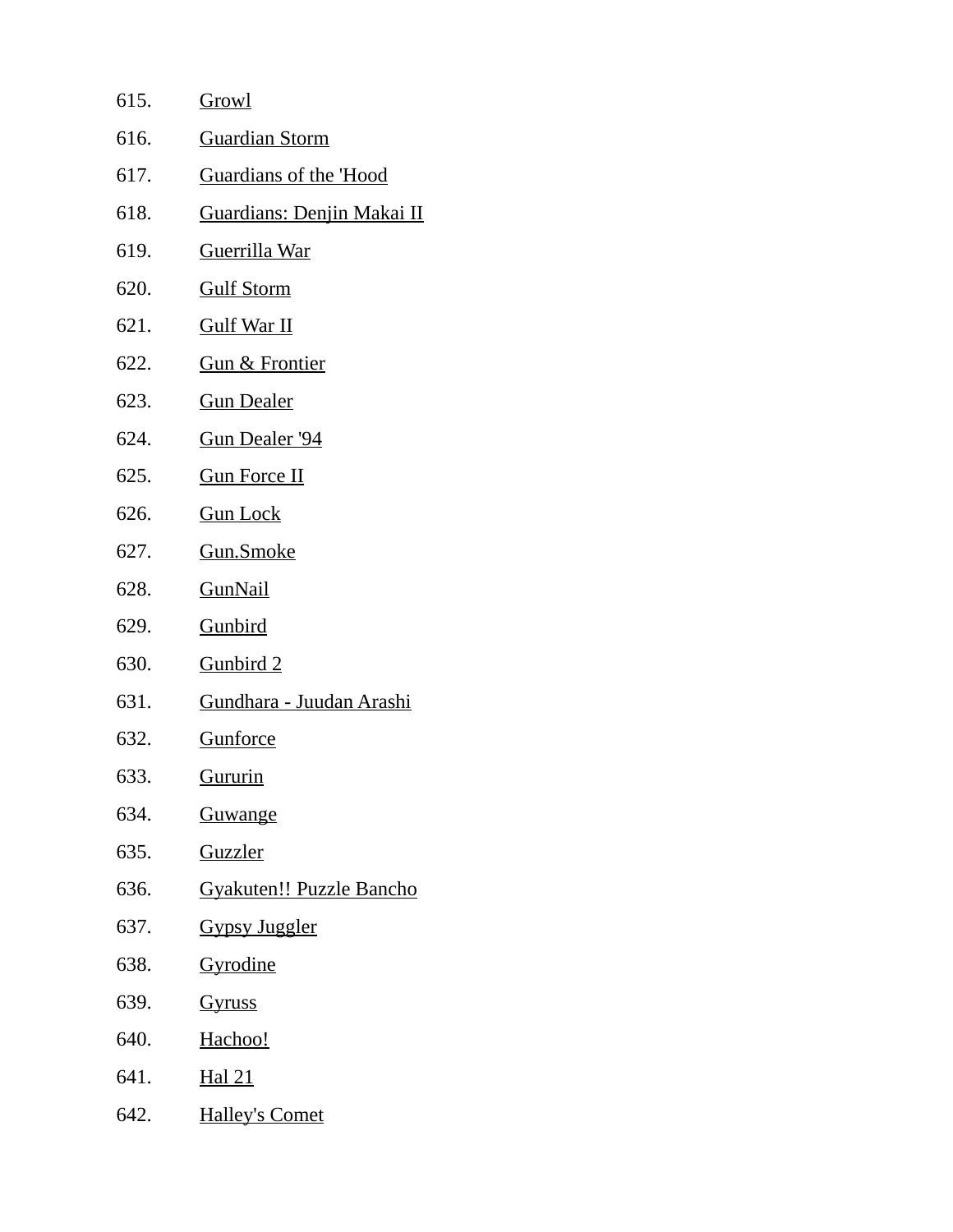| 643. | Hammerin' Harry               |
|------|-------------------------------|
| 644. | Hang-On                       |
| 645. | Hang-On Jr.                   |
| 646. | <b>Hard Dunk</b>              |
| 647. | <u>Hard Hat</u>               |
| 648. | <b>Hard Head</b>              |
| 649. | <b>Hard Puncher</b>           |
| 650. | <b>Hard Yardage</b>           |
| 651. | <u>Hat Trick</u>              |
| 652. | Hat Trick Hero '93            |
| 653. | Hat Trick Hero '95            |
| 654. | <b>Hatch Catch</b>            |
| 655. | <b>Hatris</b>                 |
| 656. | <b>Haunted Castle</b>         |
| 657. | <b>Head Panic</b>             |
| 658. | <b>Heavy Barrel</b>           |
| 659. | <b>Heavy Metal</b>            |
| 660. | <u>Hebereke No Popoon</u>     |
| 661. | <u>Heli Fire</u>              |
| 662. | <b>Hellfire</b>               |
| 663. | <b>Herbie At The Olympics</b> |
| 664. | Hero In The Castle Of Doom    |
| 665. | <u>Hex Pool</u>               |
| 666. | <b>Hexion</b>                 |
| 667. | <b>High Impact Football</b>   |
| 668. | <b>High Voltage</b>           |
| 669. | <b>High Way Race</b>          |
| 670. | Hippodrome                    |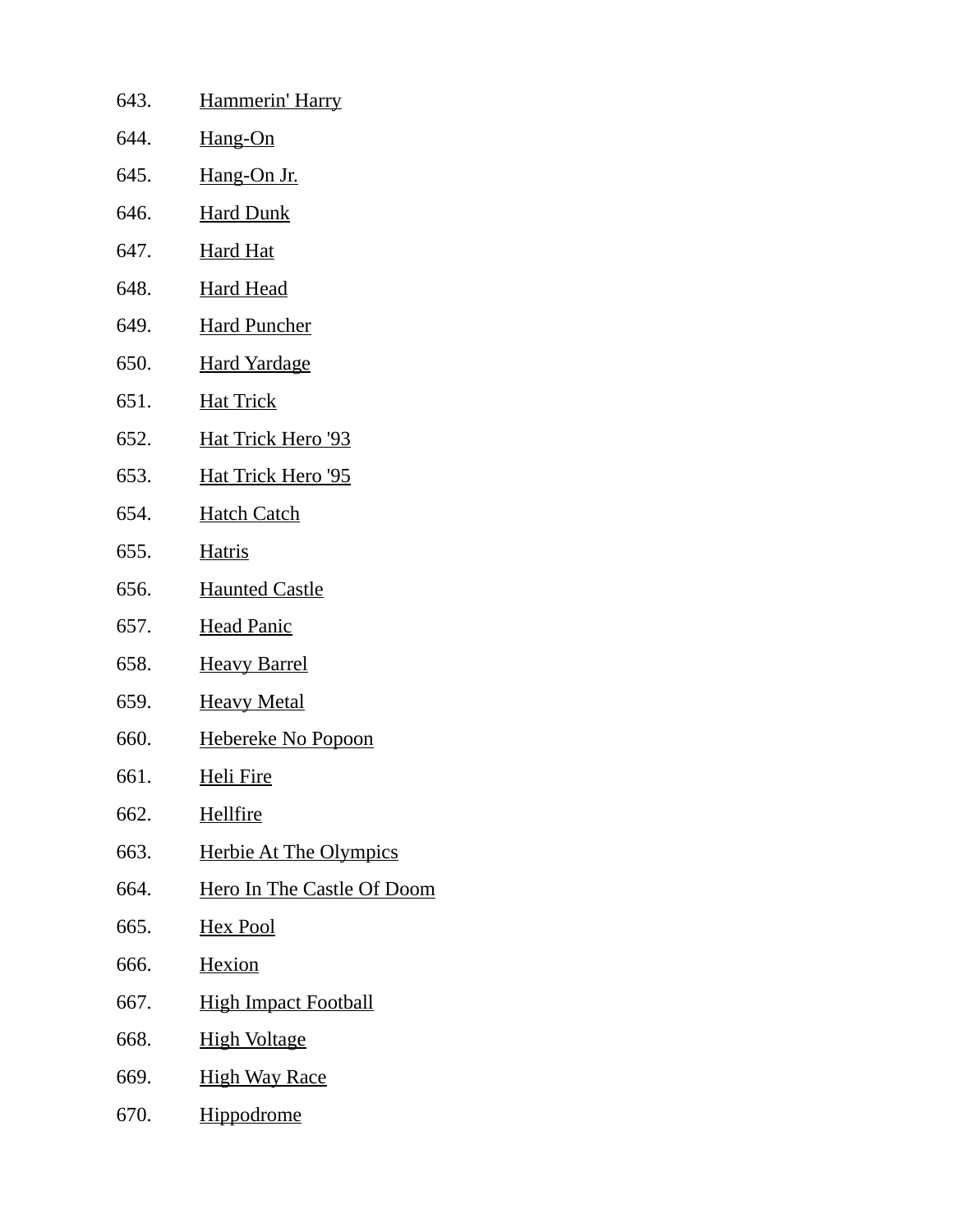| 671. | <b>Hissatsu Buraiken</b>    |
|------|-----------------------------|
| 672. | <b>Hit 'N Miss</b>          |
| 673. | Hit the Ice (Williams)      |
| 674. | <b>Hoccer</b>               |
| 675. | <b>Hole Land</b>            |
| 676. | Hook                        |
| 677. | <b>Hopper Robo</b>          |
| 678. | <b>Hopping Mappy</b>        |
| 679. | Horizon                     |
| 680. | <b>Hot Bubble</b>           |
| 681. | <b>Hot Chase</b>            |
| 682. | <b>Hot Rod</b>              |
| 683. | <b>Hot Shocker</b>          |
| 684. | <b>Hot Shots Tennis</b>     |
| 685. | <b>Hotdog Storm</b>         |
| 686. | <b>Hunchback</b>            |
| 687. | <b>Hustle</b>               |
| 688. | <b>Hydra</b>                |
| 689. | <b>Hyper Dyne Side Arms</b> |
| 690. | <u>Hyper Pac-Man</u>        |
| 691. | <b>Hyper Sports</b>         |
| 692. | <u>I'm Sorry</u>            |
| 693. | <u>I, Robot</u>             |
| 694. | <u>IGMO</u>                 |
| 695. | <u>Iga Ninjyutsuden</u>     |
| 696. | <u>Ikari III</u>            |
| 697. | <u> Ikari Warriors</u>      |
| 698. | <u>Image Fight</u>          |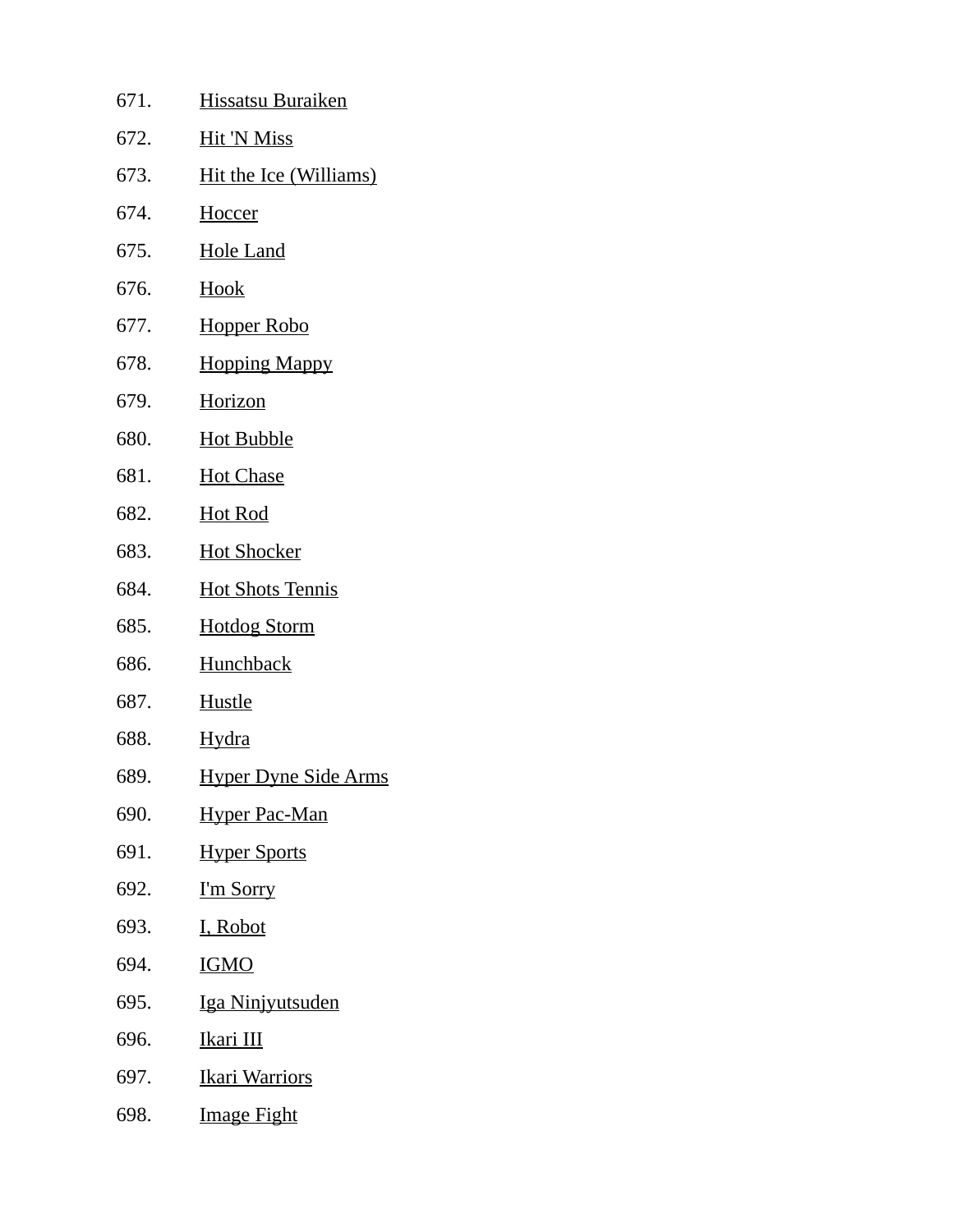| <b>Imago</b>                                    |
|-------------------------------------------------|
| In the Hunt                                     |
| Indiana Jones and the Temple of Doom            |
| <b>Indoor Soccer</b>                            |
| Insector                                        |
| <b>Insector X</b>                               |
| <b>Intrepid</b>                                 |
| <b>Invader's Revenge</b>                        |
| Invinco                                         |
| <b>Iron Horse</b>                               |
| Ironman Ivan Stewart's Super Off-road Track-pak |
| Ixion                                           |
| J. J. Squawkers                                 |
| <b>Jack Rabbit</b>                              |
| <b>Jack The Giantkiller</b>                     |
| <b>Jackal</b>                                   |
| <b>Jail Break</b>                               |
| Joe & Mac: Caveman Ninja                        |
| <u> John Elway's Team Quarterback</u>           |
| <b>Journey</b>                                  |
| <b>Joust</b>                                    |
| Joust 2: Survival Of The Fittest                |
| <b>Joyman</b>                                   |
| Jr. PacMan                                      |
| <b>Jump Bug</b>                                 |
| <b>Jump Coaster</b>                             |
| <b>Jump Shot</b>                                |
| <b>Jumping Cross</b>                            |
|                                                 |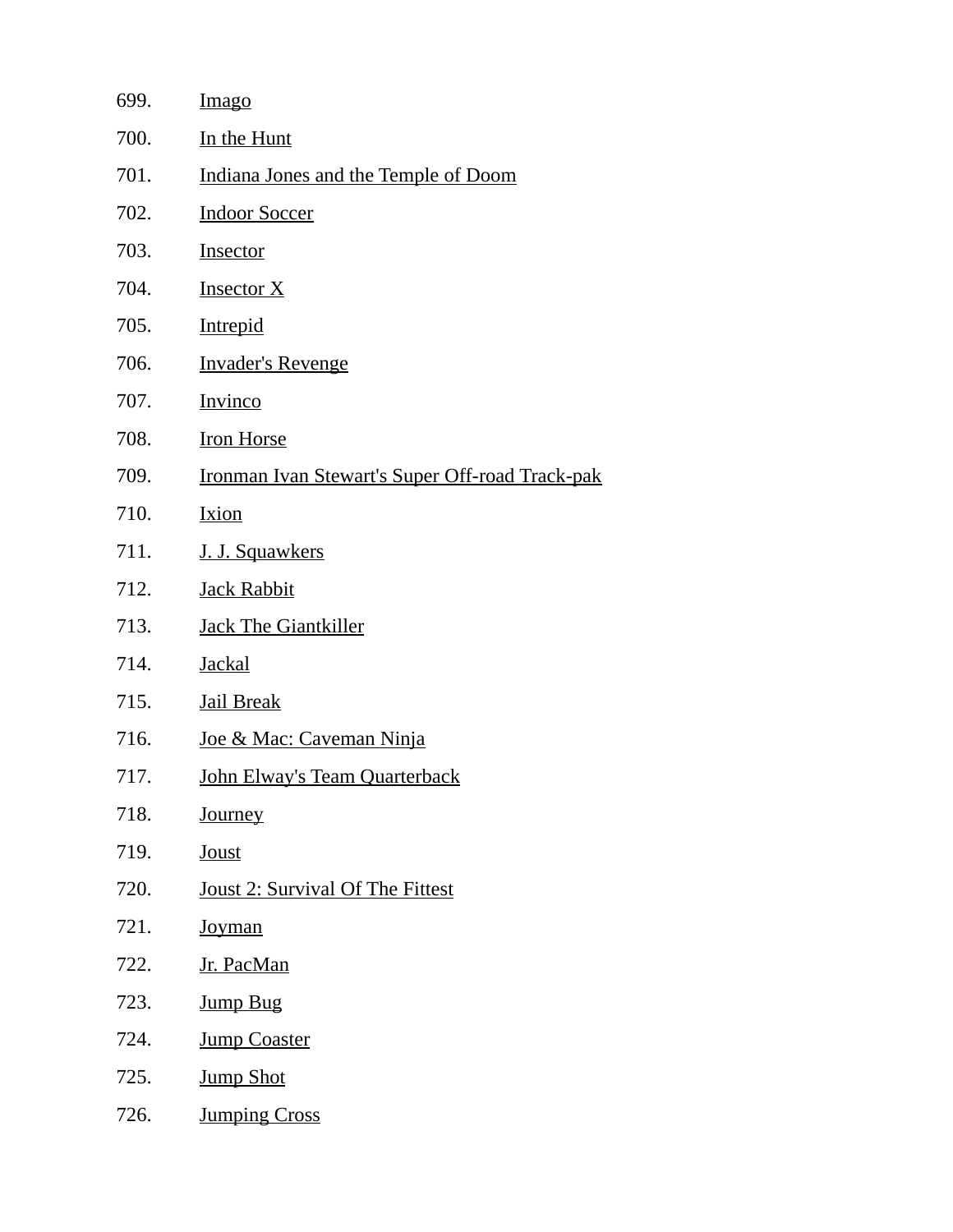| 727. | <b>Jumping Jack</b>                |
|------|------------------------------------|
| 728. | <b>Jungle Hunt</b>                 |
| 729. | <b>Jungle King</b>                 |
| 730. | <b>Jungler</b>                     |
| 731. | <b>Juno First</b>                  |
| 732. | <b>Jurassic Park</b>               |
| 733. | <u>Kageki</u>                      |
| 734. | <b>Kaiser Knuckle</b>              |
| 735. | Kaitei Takara Sagashi              |
| 736. | Kamikaze                           |
| 737. | <b>Kamikaze Cabbie</b>             |
| 738. | <b>Kangaroo</b>                    |
| 739. | <b>Kaos</b>                        |
| 740. | <b>Karate Blazers</b>              |
| 741. | <b>Karate Champ</b>                |
| 742. | <b>Karian Cross</b>                |
| 743. | <b>Karnov</b>                      |
| 744. | <b>Karnov's Revenge</b>            |
| 745. | <u>Ken Go</u>                      |
| 746. | KiKi KaiKai                        |
| 747. | <b>Kick</b>                        |
| 748. | <b>Kick And Run</b>                |
| 749. | <b>Kick Off</b>                    |
| 750. | <b>Kick Rider</b>                  |
| 751. | <b>Kick Start</b>                  |
| 752. | <b>Kicker</b>                      |
| 753. | <u> Kid Niki: Radical Ninja</u>    |
| 754. | <b>Kid No Hore Hore Daisakusen</b> |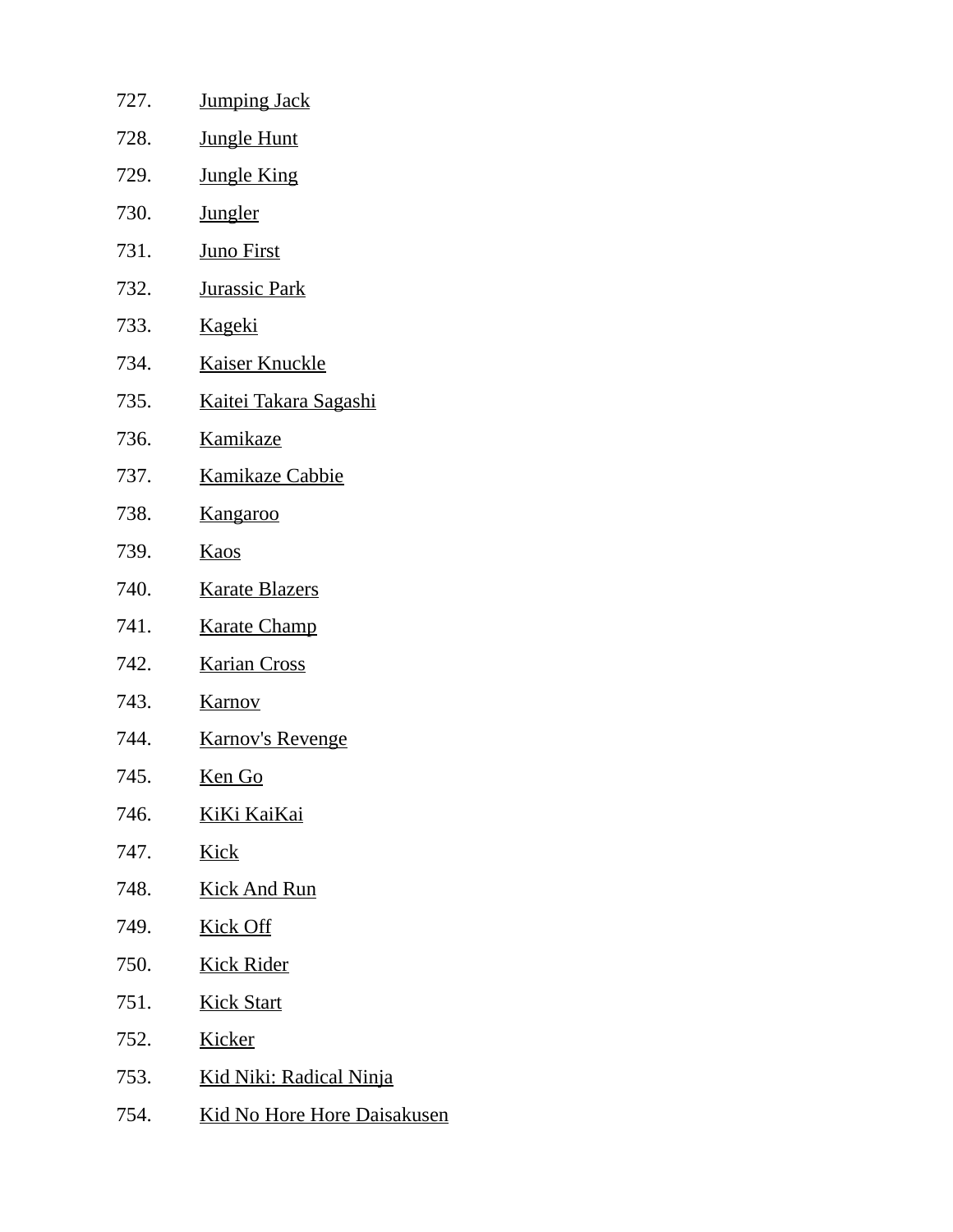| 755. | <b>Killer Comet</b>              |
|------|----------------------------------|
| 756. | <u>King &amp; Balloon</u>        |
| 757. | <u>King of the Monsters</u>      |
| 758. | <b>King of the Monsters 2</b>    |
| 759. | <b>Kingdom Grand Prix</b>        |
| 760. | <u>Kitten Kaboodle</u>           |
| 761. | <u>Kizuna Encounter</u>          |
| 762. | <u>Klax</u>                      |
| 763. | <b>Knights of Valour</b>         |
| 764. | <u>Knights of the Round</u>      |
| 765. | <b>Knuckle Heads</b>             |
| 766. | <u>Knuckle Joe</u>               |
| 767. | Konami GT                        |
| 768. | <b>Konami's Ping Pong</b>        |
| 769. | <b>Korosuke Roller</b>           |
| 770. | Koutetsu Yousai Strahl           |
| 771. | Kozmik Krooz'r                   |
| 772. | <b>Kram</b>                      |
| 773. | <u>Krazy Bowl</u>                |
| 774. | <u>Krull</u>                     |
| 775. | <u>Kung-Fu Master</u>            |
| 776. | <b>Kuri Kinton</b>               |
| 777. | <b>Kyros</b>                     |
| 778. | <u>Kyukyoku Sentai Dadandarn</u> |
| 779. | <b>LED Storm</b>                 |
| 780. | <b>Labyrinth Runner</b>          |
| 781. | <b>Lady Bug</b>                  |
| 782. | <b>Lady Frog</b>                 |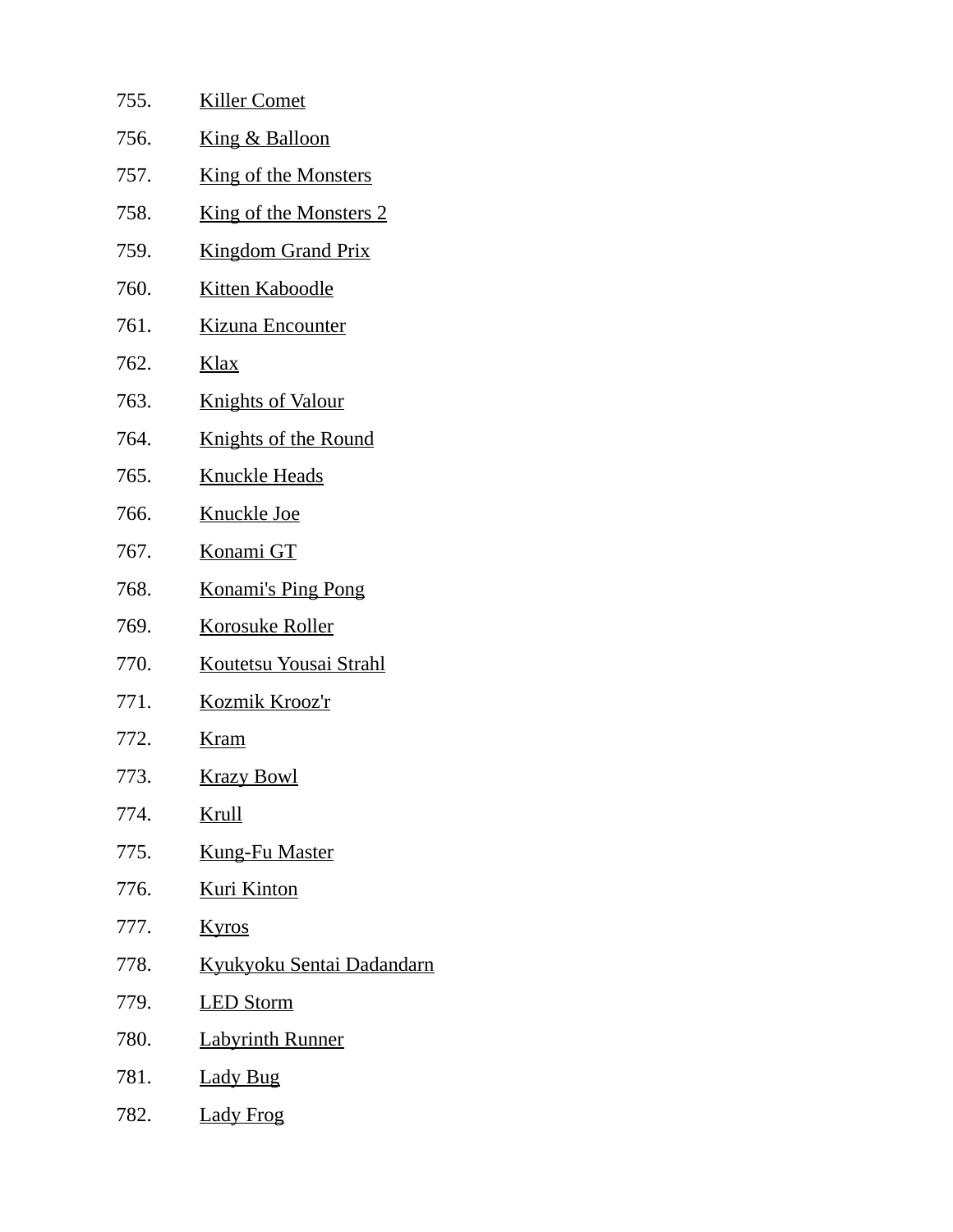| 783. | <b>Land Maker</b>                |
|------|----------------------------------|
| 784. | <b>Land Sea Air Squad</b>        |
| 785. | <u>Lasso</u>                     |
| 786. | <b>Last Duel</b>                 |
| 787. | <b>Last Mission</b>              |
| 788. | <b>Last Resort</b>               |
| 789. | <b>Last Striker</b>              |
| 790. | <b>Lazer Command</b>             |
| 791. | <b>League Bowling</b>            |
| 792. | <u>Legend</u>                    |
| 793. | <b>Legend Of Hero Tonma</b>      |
| 794. | <b>Legend Of Makai</b>           |
| 795. | <b>Legend Of Valkyrie</b>        |
| 796. | <b>Legend of Success Joe</b>     |
| 797. | <b>Legendary Wings</b>           |
| 798. | Legion                           |
| 799. | Leprechaun                       |
| 800. | <b>Lethal Crash Race</b>         |
| 801. | Lethal Enforcers II Gun Fighters |
| 802. | <b>Lethal Justice</b>            |
| 803. | <b>Lethal Thunder</b>            |
| 804. | <b>Levers</b>                    |
| 805. | <b>Libble Rabble</b>             |
| 806. | <b>Liberation</b>                |
| 807. | <b>Liberator</b>                 |
| 808. | <b>Lifeforce</b>                 |
| 809. | <b>Light Bringer</b>             |
| 810. | <b>Lightning Fighters</b>        |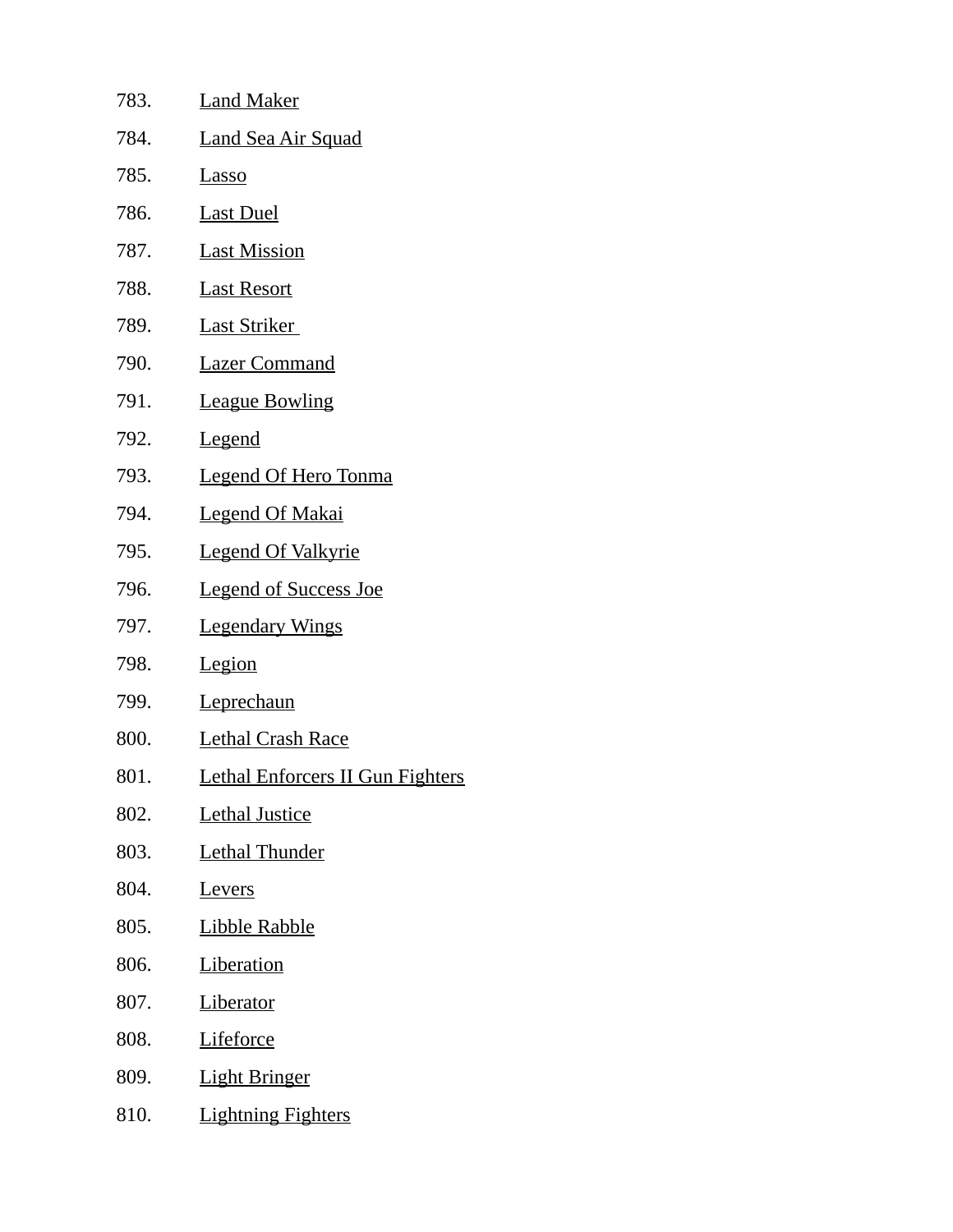| 811. | <b>Liquid Kids</b>                     |
|------|----------------------------------------|
| 812. | <b>Lizard Wizard</b>                   |
| 813. | <b>Lock 'N' Chase</b>                  |
| 814. | Loco-Motion                            |
| 815. | <b>Lode Runner</b>                     |
| 816. | Lode Runner - Teikoku Karano Dasshutsu |
| 817. | Lode Runner II                         |
| 818. | Lode Runner III - The Golden Labyrinth |
| 819. | <b>Lode Runner: The Dig Fight</b>      |
| 820. | <b>Logger</b>                          |
| 821. | <b>Looper</b>                          |
| 822. | Looping                                |
| 823. | <b>Lost Tomb</b>                       |
| 824. | Lot Lot                                |
| 825. | Lucky & Wild                           |
| 826. | <b>Lunar Lander</b>                    |
| 827. | <b>Lunar Rescue</b>                    |
| 828. | Lupin The 3rd The Shooting             |
| 829. | M-79 Ambush                            |
| 830. | M.I.A. Missing in Action               |
| 831. | <b>MX5000</b>                          |
| 832. | <b>Macho Mouse</b>                     |
| 833. | <b>Macross</b>                         |
| 834. | <b>Macross II</b>                      |
| 835. | <b>Macross Plus</b>                    |
| 836. | <b>Mad Crasher</b>                     |
| 837. | <b>Mad Gear</b>                        |
| 838. | Mad Motor                              |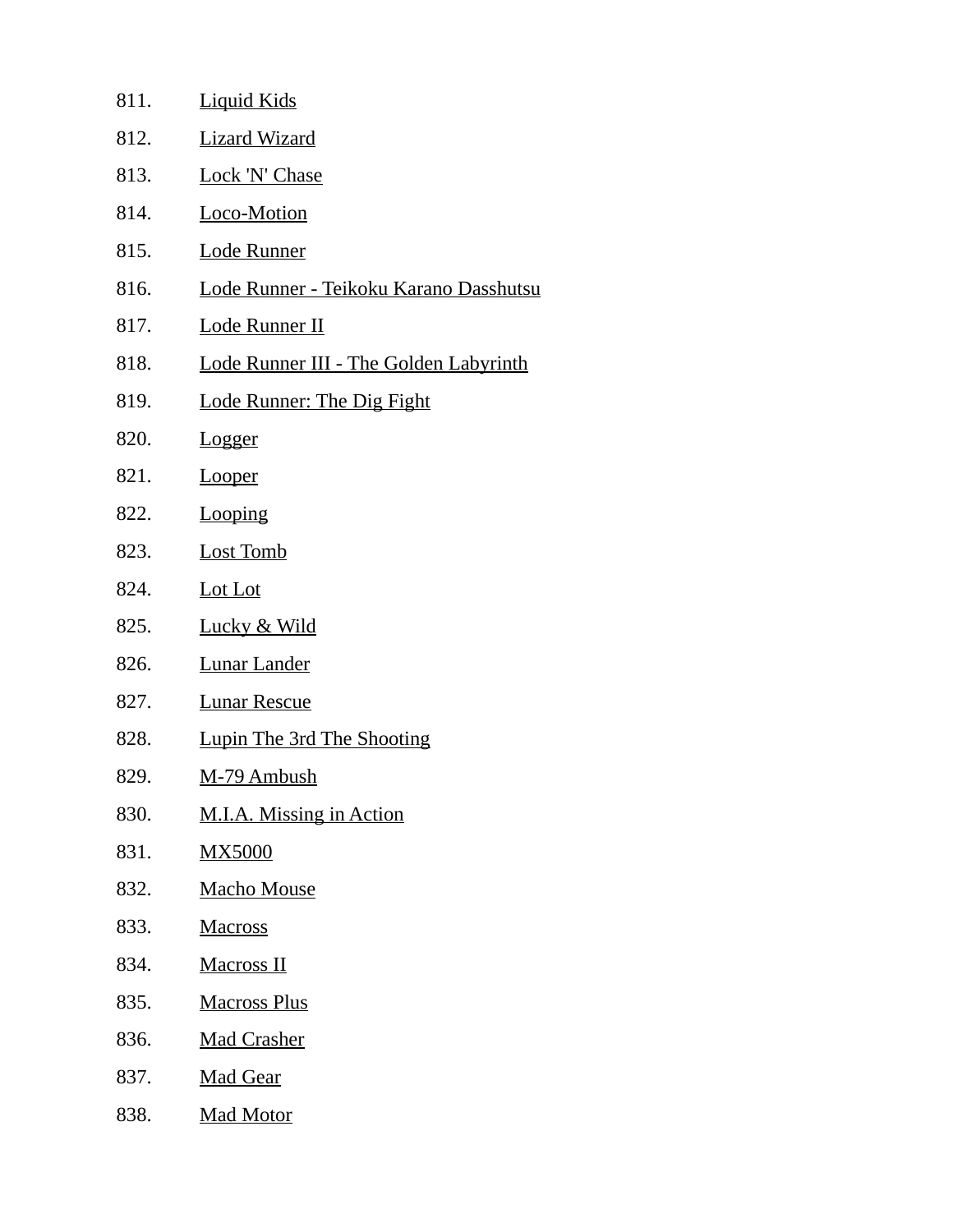| 839. | <b>Mad Planets</b>                      |
|------|-----------------------------------------|
| 840. | <b>Mad Shark</b>                        |
| 841. | <u>MagMax</u>                           |
| 842. | <b>Magic Sword: Heroic Fantasy</b>      |
| 843. | <b>Magical Cat Adventure</b>            |
| 844. | <b>Magical Crystals</b>                 |
| 845. | <b>Magical Drop II</b>                  |
| 846. | <b>Magical Drop III</b>                 |
| 847. | <b>Magician Lord</b>                    |
| 848. | <b>Mahou Daisakusen</b>                 |
| 849. | <b>Main Event</b>                       |
| 850. | <b>Major Havoc</b>                      |
| 851. | <b>Major Title</b>                      |
| 852. | <b>Major Title 2: Tournament Leader</b> |
| 853. | <b>Make Trax</b>                        |
| 854. | <b>Mania Challenge</b>                  |
| 855. | <b>Maniac Square</b>                    |
| 856. | Manx TT Superbike                       |
| 857. | <u>Many Block</u>                       |
| 858. | <b>Mappy</b>                            |
| 859. | <u>Marble Madness</u>                   |
| 860. | <b>Marchen Maze</b>                     |
| 861. | <b>Marine Boy</b>                       |
| 862. | <u>Mario Bros.</u>                      |
| 863. | <b>Mars</b>                             |
| 864. | <b>Mars Matrix</b>                      |
| 865. | <b>Martial Champion</b>                 |
| 866. | <b>Marvel Land</b>                      |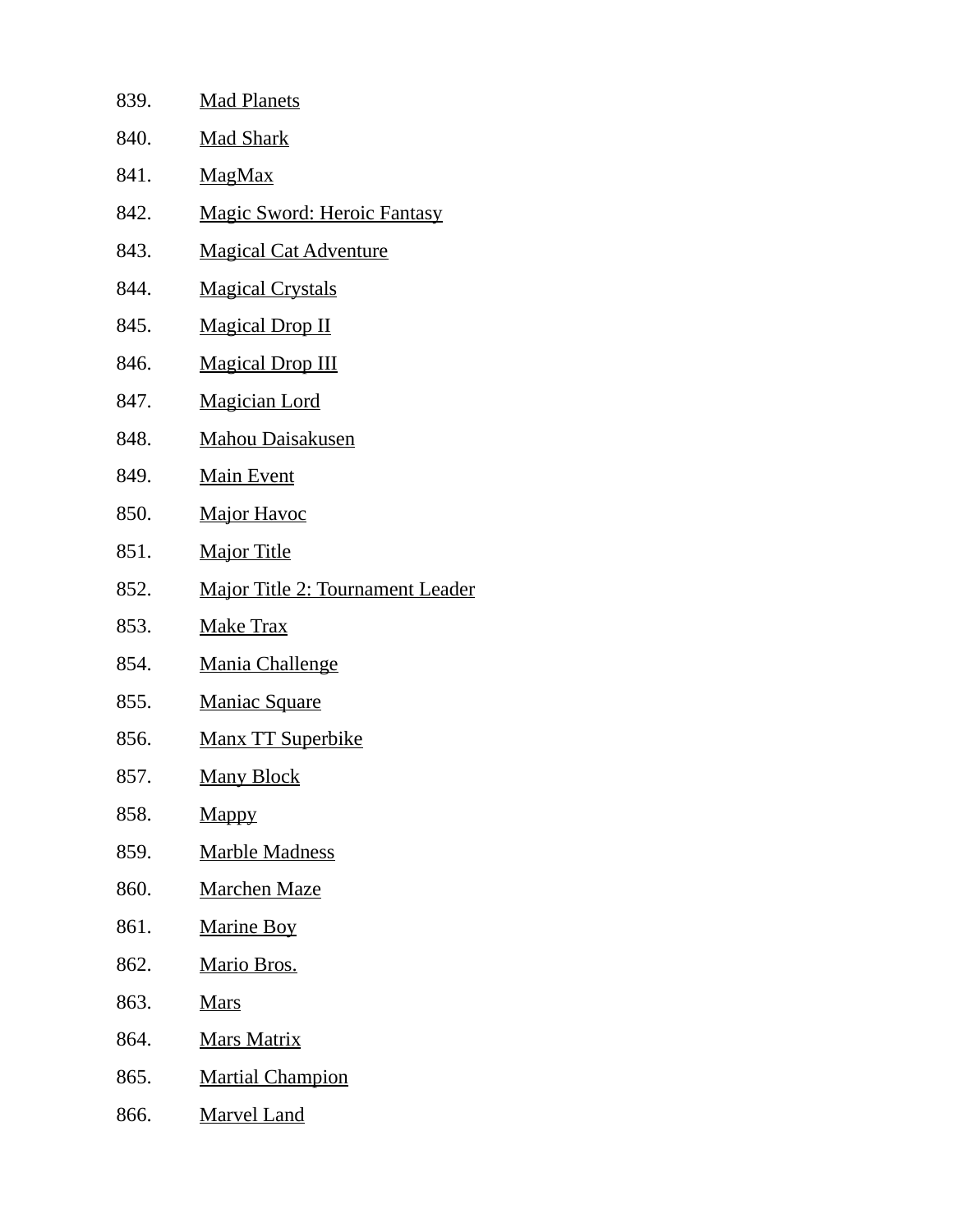| 867. | <b>Marvel Super Heroes</b>                      |
|------|-------------------------------------------------|
| 868. | <b>Marvel Super Heroes vs. Street Fighter</b>   |
| 869. | <b>Marvel vs. Capcom: Clash of Super Heroes</b> |
| 870. | <b>Marvin's Maze</b>                            |
| 871. | <b>Masked Riders Club: Battle Race</b>          |
| 872. | <b>Master of Weapon</b>                         |
| 873. | <b>Mat Mania</b>                                |
| 874. | Mausuke no Ojama the World                      |
| 875. | Max RPM                                         |
| 876. | <u>Mayday</u>                                   |
| 877. | <b>Mayhem 2002</b>                              |
| 878. | <b>Maze Of Flott</b>                            |
| 879. | <b>Mazinger Z</b>                               |
| 880. | <b>Mechanized Attack</b>                        |
| 881. | <u>Mega Blast</u>                               |
| 882. | <b>Mega Man 2: The Power Fighters</b>           |
| 883. | <b>Mega Man: The Power Battle</b>               |
| 884. | <b>Mega Twins</b>                               |
| 885. | Mega Zone                                       |
| 886. | Megadon                                         |
| 887. | Megatack                                        |
| 888. | <b>Mercs</b>                                    |
| 889. | Mermaid                                         |
| 890. | Meta Fox                                        |
| 891. | <b>Metal Black</b>                              |
| 892. | <b>Metal Clash</b>                              |
| 893. | <b>Metal Slug</b>                               |
| 894. | <b>Metal Slug 2</b>                             |
|      |                                                 |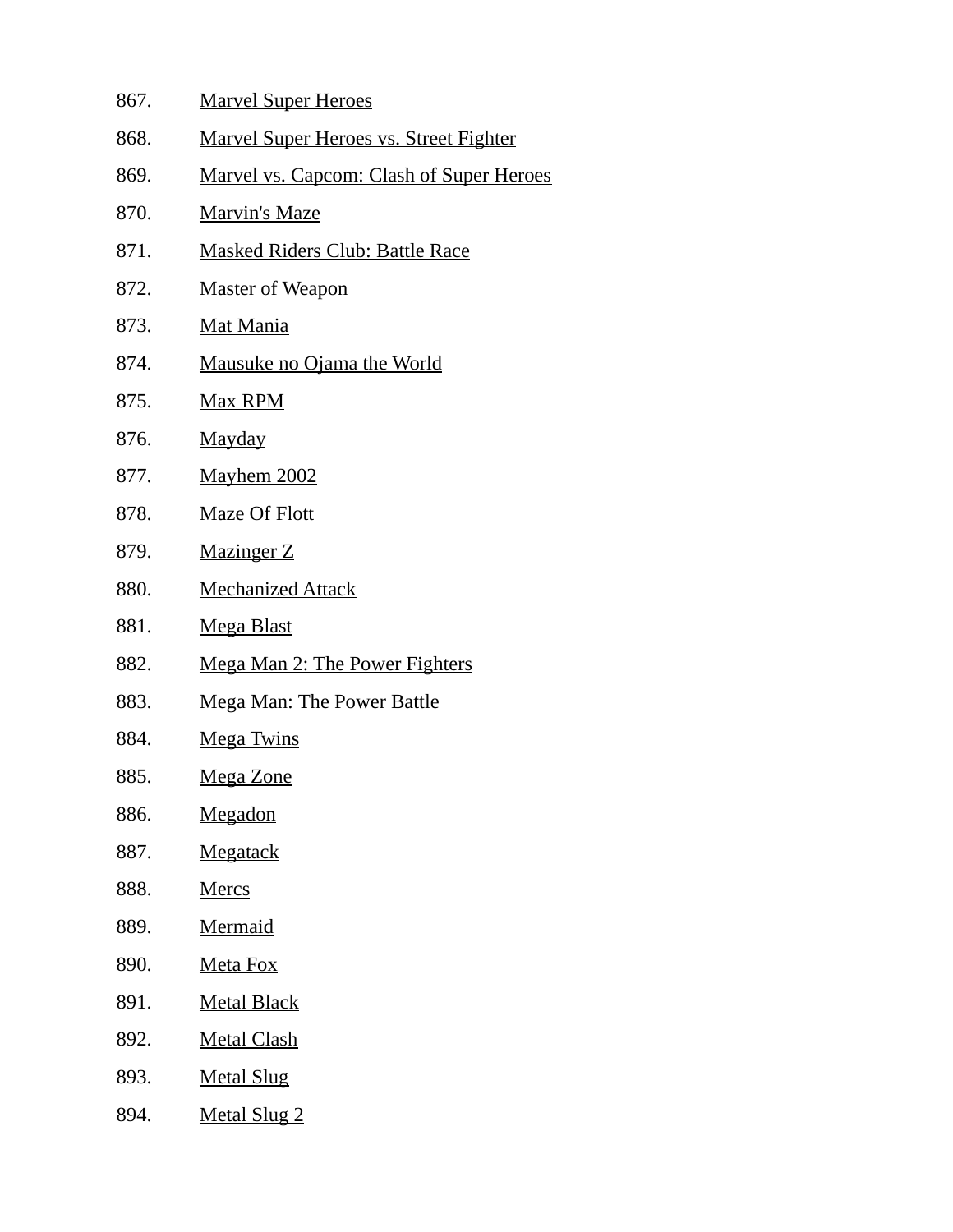| 895. | <b>Metal Slug 3</b>                    |
|------|----------------------------------------|
| 896. | <b>Metal Slug 4</b>                    |
| 897. | <b>Metal Slug 5</b>                    |
| 898. | <b>Metal Slug X</b>                    |
| 899. | <b>Metal Soldier Isaac II</b>          |
| 900. | <b>Metamogester</b>                    |
| 901. | <b>Metamorphic Force</b>               |
| 902. | Metro-Cross                            |
| 903. | Michael Jackson's Moonwalker           |
| 904. | <b>Midnight Resistance</b>             |
| 905. | <b>Mighty Guy</b>                      |
| 906. | <b>Mighty Monkey</b>                   |
| 907. | <b>Mighty! Pang</b>                    |
| 908. | <b>Mikie: High School Graffiti</b>     |
| 909. | Mille Miglia 2: Great 1000 Miles Rally |
| 910. | Millipede                              |
| 911. | <b>Minefield</b>                       |
| 912. | Mini Golf                              |
| 913. | <b>Minky Monkey</b>                    |
| 914. | Mirai Ninja                            |
| 915. | <b>Missile Command</b>                 |
| 916. | <b>Mission 660</b>                     |
| 917. | <b>Mister Viking</b>                   |
| 918. | <b>Mobile Suit Gundam</b>              |
| 919. | <b>Mobile Suit Gundam: EX Revue</b>    |
| 920. | <b>Momoko 120%</b>                     |
| 921. | <u>Money Idol Exchanger</u>            |
| 922. | <b>Money Money</b>                     |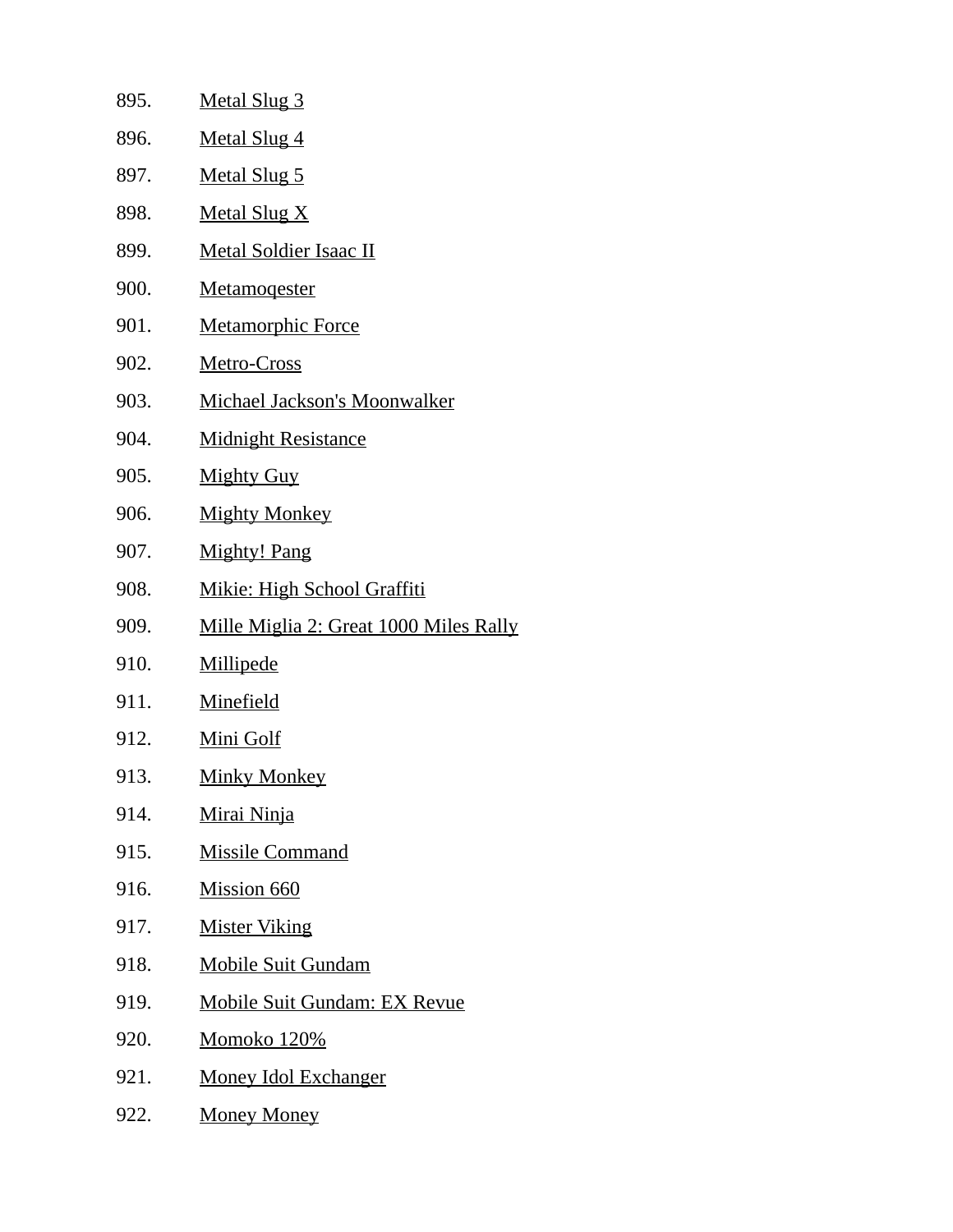| 923. | <b>Money Puzzle Exchanger</b> |
|------|-------------------------------|
| 924. | <u>Monster Bash</u>           |
| 925. | <u>Monster Slider</u>         |
| 926. | <u>Monte Carlo</u>            |
| 927. | <u>Moon Alien Part II</u>     |
| 928. | <b>Moon Cresta</b>            |
| 929. | <u>Moon Patrol</u>            |
| 930. | <b>Moon Quasar</b>            |
| 931. | <b>Moon Shuttle</b>           |
| 932. | <u>Moon War</u>               |
| 933. | <b>Mortal Kombat</b>          |
| 934. | <u>Mortal Kombat 3</u>        |
| 935. | <u>Mortal Kombat II</u>       |
| 936. | <b>Mosaic</b>                 |
| 937. | <b>MotoRace USA</b>           |
| 938. | <b>Motos (Namco)</b>          |
| 939. | <b>Mouja</b>                  |
| 940. | <b>Mouse Trap</b>             |
| 941. | <u>Mouser</u>                 |
| 942. | <u> Mr. Do's Castle</u>       |
| 943. | <u>Mr. Do's Wild Ride</u>     |
| 944. | <u>Mr. Goemon</u>             |
| 945. | <u>Mr. Kougar</u>             |
| 946. | <u>Mr.Do!</u>                 |
| 947. | <u>Ms. Pac-Man Plus</u>       |
| 948. | <u>Ms. PacMan</u>             |
| 949. | <b>Mug Smashers</b>           |
| 950. | <u>Munch Mobile</u>           |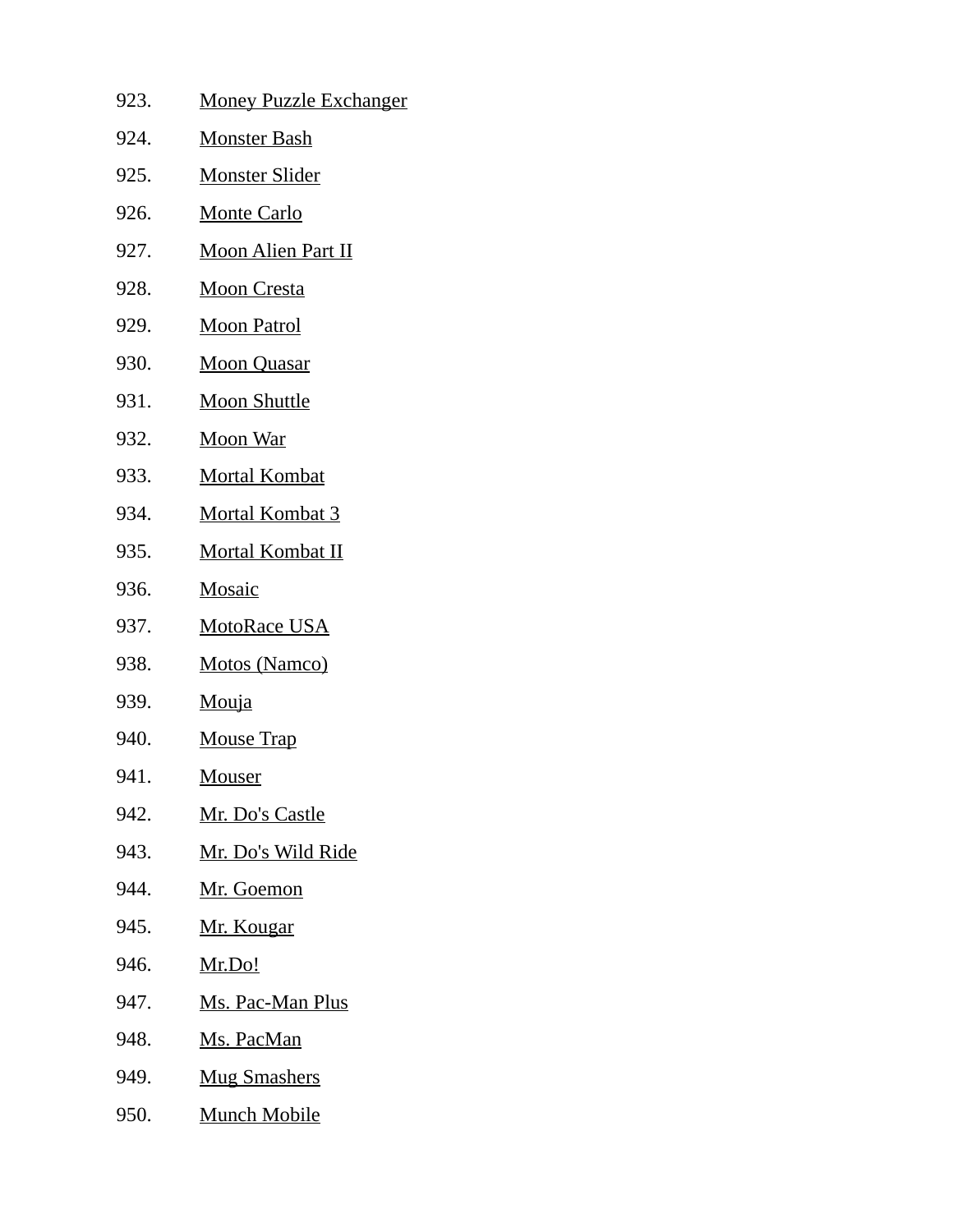- 951. Muscle Bomber Duo: Ultimate Team Battle
- 952. Mutant Fighter
- 953. Mutant Night
- 954. Mutation Nation
- 955. My Hero
- 956. Mysterious Stones
- 957. Mystic Marathon
- 958. Mystic Riders
- 959. Mystic Warriors: Wrath of the Ninjas
- 960. N.Y. Captor
- 961. NAM-1975
- 962. NARC
- 963. NBA Hangtime
- 964. NBA JAM
- 965. NBA Jam Tournament Edition
- 966. NBA Maximum Hangtime
- 967. Name that tune
- 968. Naname de Magic!
- 969. Nastar
- 970. Nato defense
- 971. Naughty boy
- 972. Naughty mouse
- 973. Neck-N-Neck
- 974. Nemesis
- 975. Nemo
- 976. Neo Bomberman
- 977. Neo Drift Out
- 978. Neo Geo Cup '98: The Road to the Victory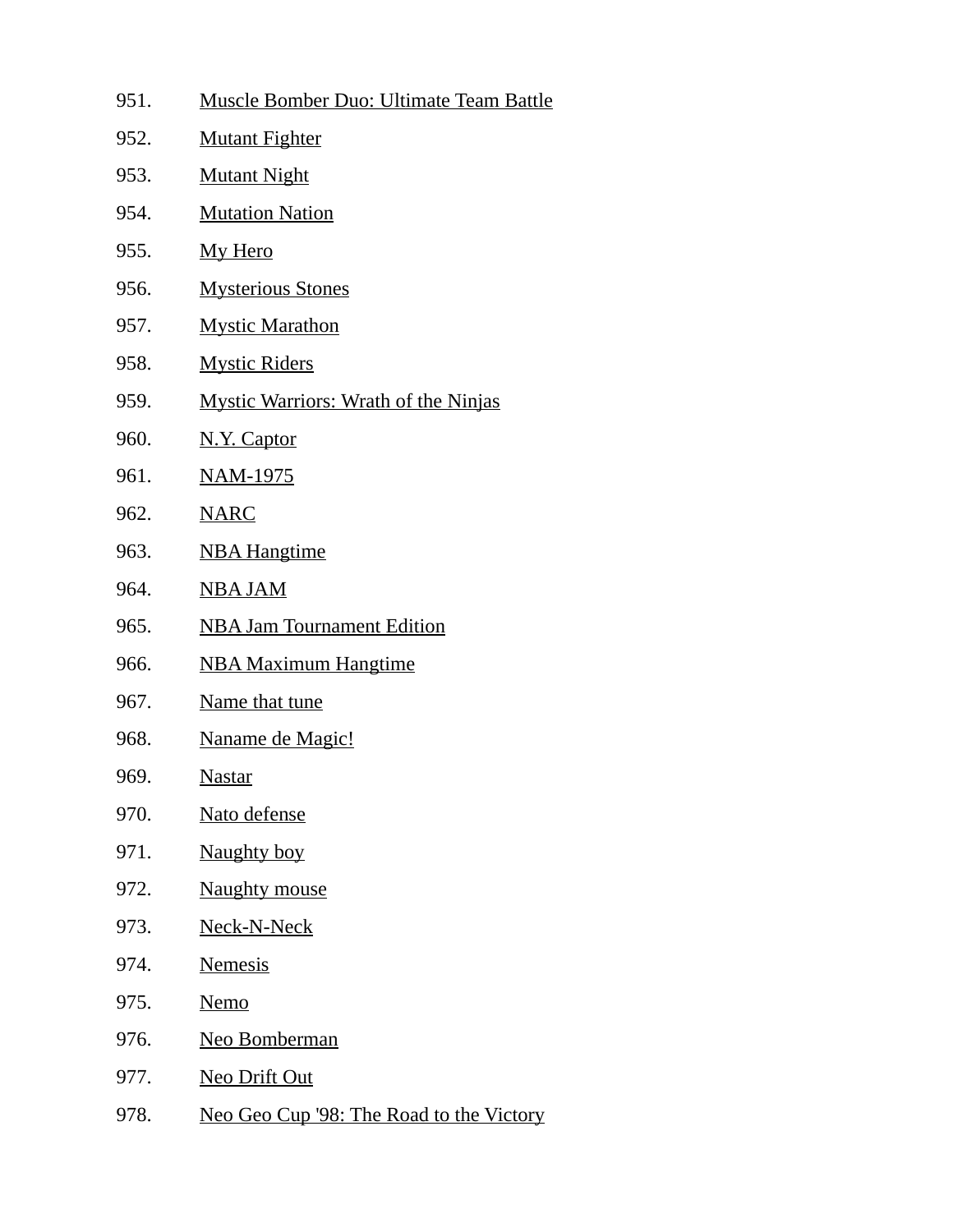| 979.  | <u>Neo Mr. Do!</u>                           |
|-------|----------------------------------------------|
| 980.  | <b>Neo Turf Masters</b>                      |
| 981.  | Neo-Geo                                      |
| 982.  | <u>Net wars</u>                              |
| 983.  | New Rally-X                                  |
| 984.  | <b>New Sinbad 7</b>                          |
| 985.  | <b>New York! New York!</b>                   |
| 986.  | <b>Nibbler</b>                               |
| 987.  | <b>Night Driver</b>                          |
| 988.  | <b>Night Slashers</b>                        |
| 989.  | <b>Night Warriors: Darkstalkers' Revenge</b> |
| 990.  | <b>Night stocker</b>                         |
| 991.  | Night striker                                |
| 992.  | <b>Nightmare in the Dark</b>                 |
| 993.  | <b>Ninja Baseball Bat Man</b>                |
| 994.  | <b>Ninja Combat</b>                          |
| 995.  | Ninja Commando                               |
| 996.  | <u>Ninja Master's</u>                        |
| 997.  | <u>Ninja Spirit</u>                          |
| 998.  | Ninja clowns                                 |
| 999.  | Ninja emaki                                  |
| 1000. | <u>Ninja kid 2</u>                           |
| 1001. | Ninja-Kun: Majou no Bouken                   |
| 1002. | <b>Nitro Ball</b>                            |
| 1003. | <b>Nostradamus</b>                           |
| 1004. | <b>Nova 2001</b>                             |
| 1005. | <b>Numan Athletics</b>                       |
| 1006. | <b>Nunchackun</b>                            |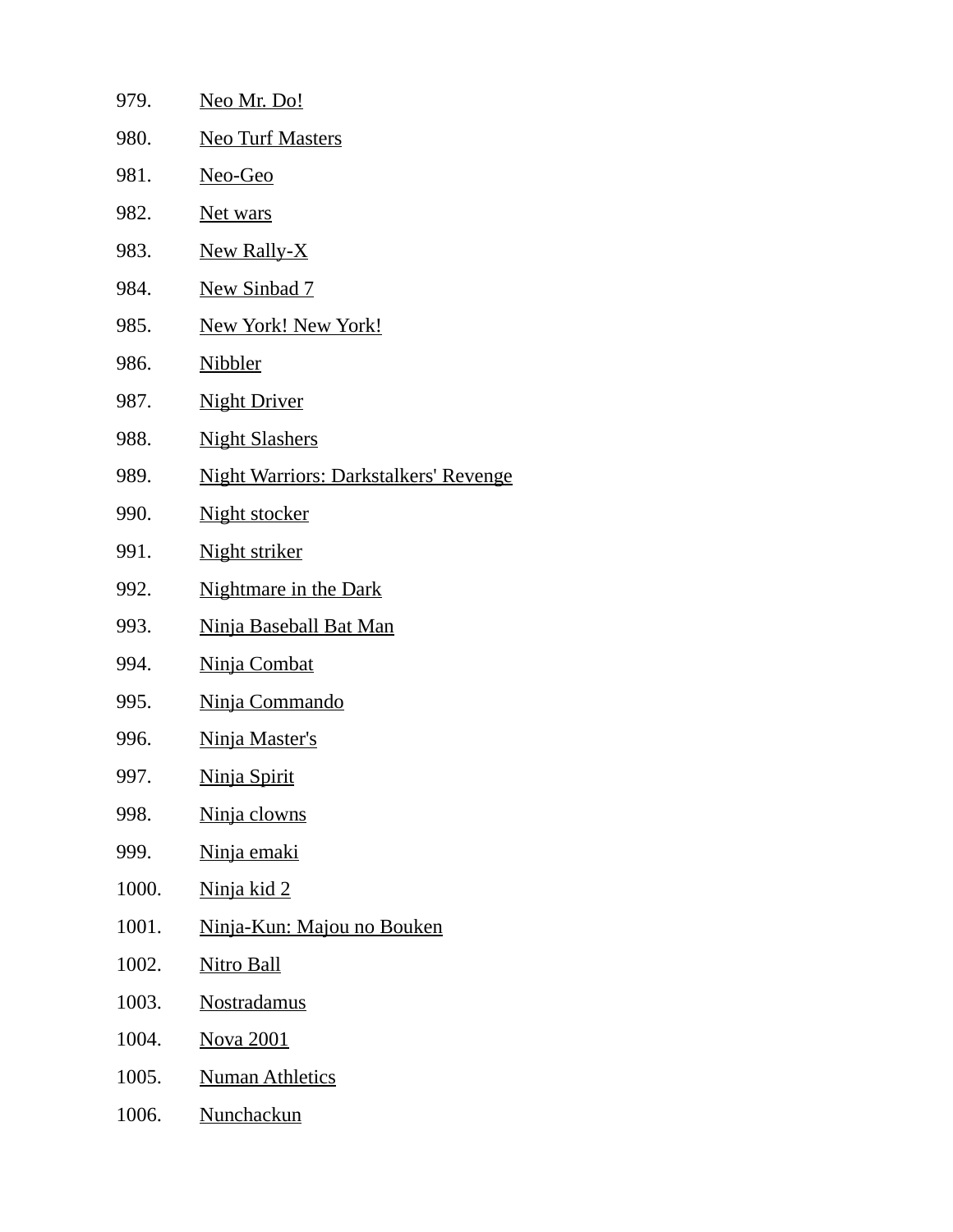| 1007. | <b>Off Road Challenge</b>         |
|-------|-----------------------------------|
| 1008. | <b>Off The Wall</b>               |
| 1009. | Off The Wall (Bally)              |
| 1010. | <u>Oh My God!</u>                 |
| 1011. | Oli Boo Chu                       |
| 1012. | Omega Fighter                     |
| 1013. | <u>Omega Race</u>                 |
| 1014. | Oni - The Ninja Master            |
| 1015. | <b>Onna Sansirou: Typhoon Gal</b> |
| 1016. | <b>Operation Thunderbolt</b>      |
| 1017. | <b>Operation Wolf</b>             |
| 1018. | <b>Orbitron</b>                   |
| 1019. | <b>Ordyne</b>                     |
| 1020. | <b>Oriental Legend</b>            |
| 1021. | <b>Oscar</b>                      |
| 1022. | <u>Out Zone</u>                   |
| 1023. | <b>OutRun</b>                     |
| 1024. | <b>OutRunners</b>                 |
| 1025. | <b>Over Drive</b>                 |
| 1026. | OverTop                           |
| 1027. | Ozma Wars                         |
| 1028. | Ozon I                            |
| 1029. | <u>P-47 Aces</u>                  |
| 1030. | <b>P-47: The Phantom Fighter</b>  |
| 1031. | P.O.W.: Prisoners of War          |
| 1032. | <u>Pac-Land</u>                   |
| 1033. | Pac-Man Plus                      |
| 1034. | <u>Pac-Mania</u>                  |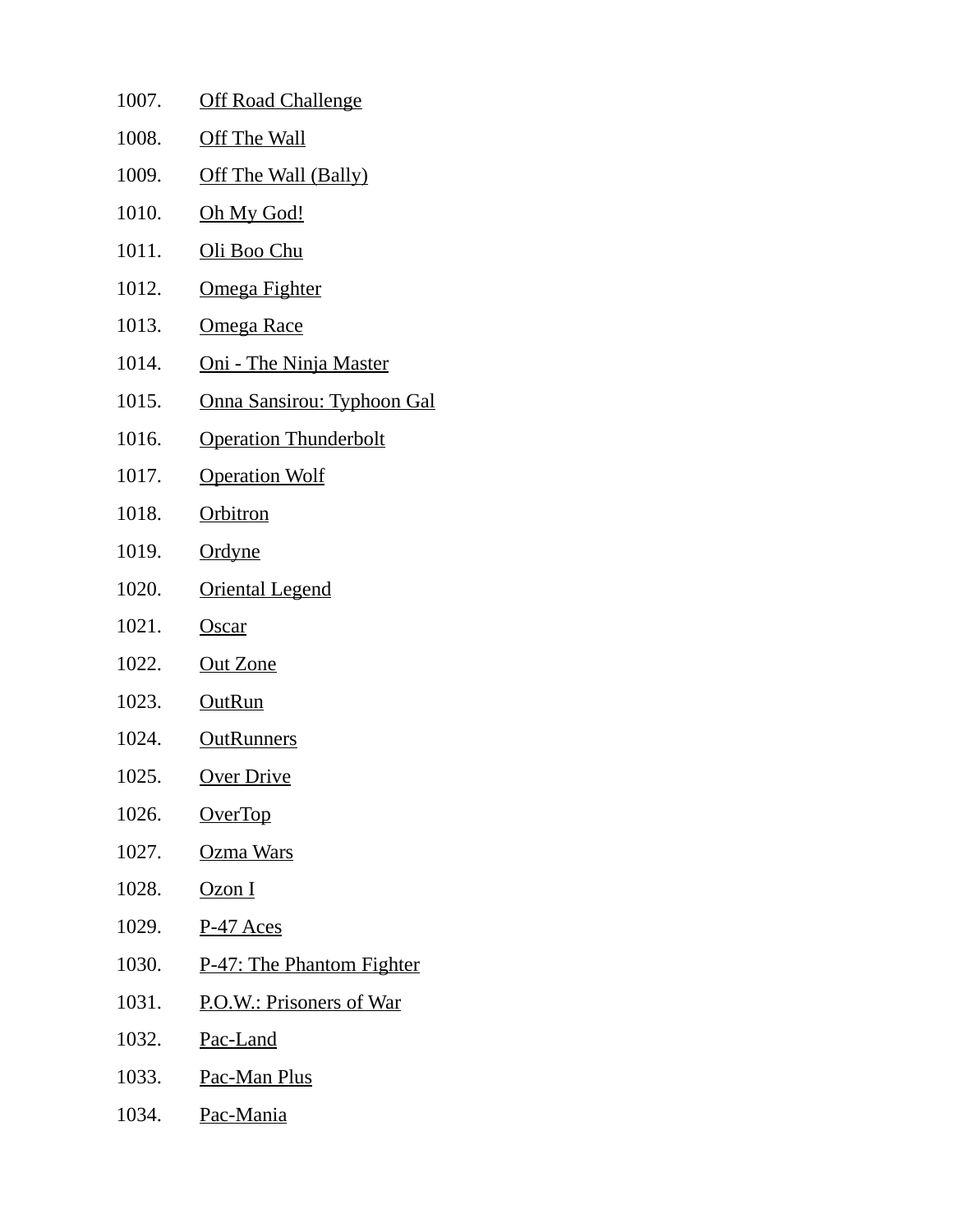| 1035. | PacMan                                   |
|-------|------------------------------------------|
| 1036. | <b>PacNPal</b>                           |
| 1037. | Paddle Mania                             |
| 1038. | <b>Palamedes</b>                         |
| 1039. | Pandora's Palace                         |
| 1040. | Pang Pom's                               |
| 1041. | <u>Pang! 3</u>                           |
| 1042. | Paperboy                                 |
| 1043. | <u>Parodius Da! Shinwa kara Owarai e</u> |
| 1044. | <b>Pass</b>                              |
| 1045. | <b>Peggle</b>                            |
| 1046. | Pengo                                    |
| 1047. | <b>Penguin Brothers</b>                  |
| 1048. | Penguin-Kun Wars                         |
| 1049. | Pepper II                                |
| 1050. | Performan                                |
| 1051. | <b>Peter Pack Rat</b>                    |
| 1052. | <b>Phelios</b>                           |
| 1053. | Phoenix                                  |
| 1054. | Phozon                                   |
| 1055. | Pickin'                                  |
| 1056. | Pig Out                                  |
| 1057. | Pigskin 621AD                            |
| 1058. | <b>Pinball Action</b>                    |
| 1059. | Pinbo                                    |
| 1060. | <b>Pioneer Balloon</b>                   |
| 1061. | <b>Pipe Dream</b>                        |
| 1062. | <b>Pirate Pete</b>                       |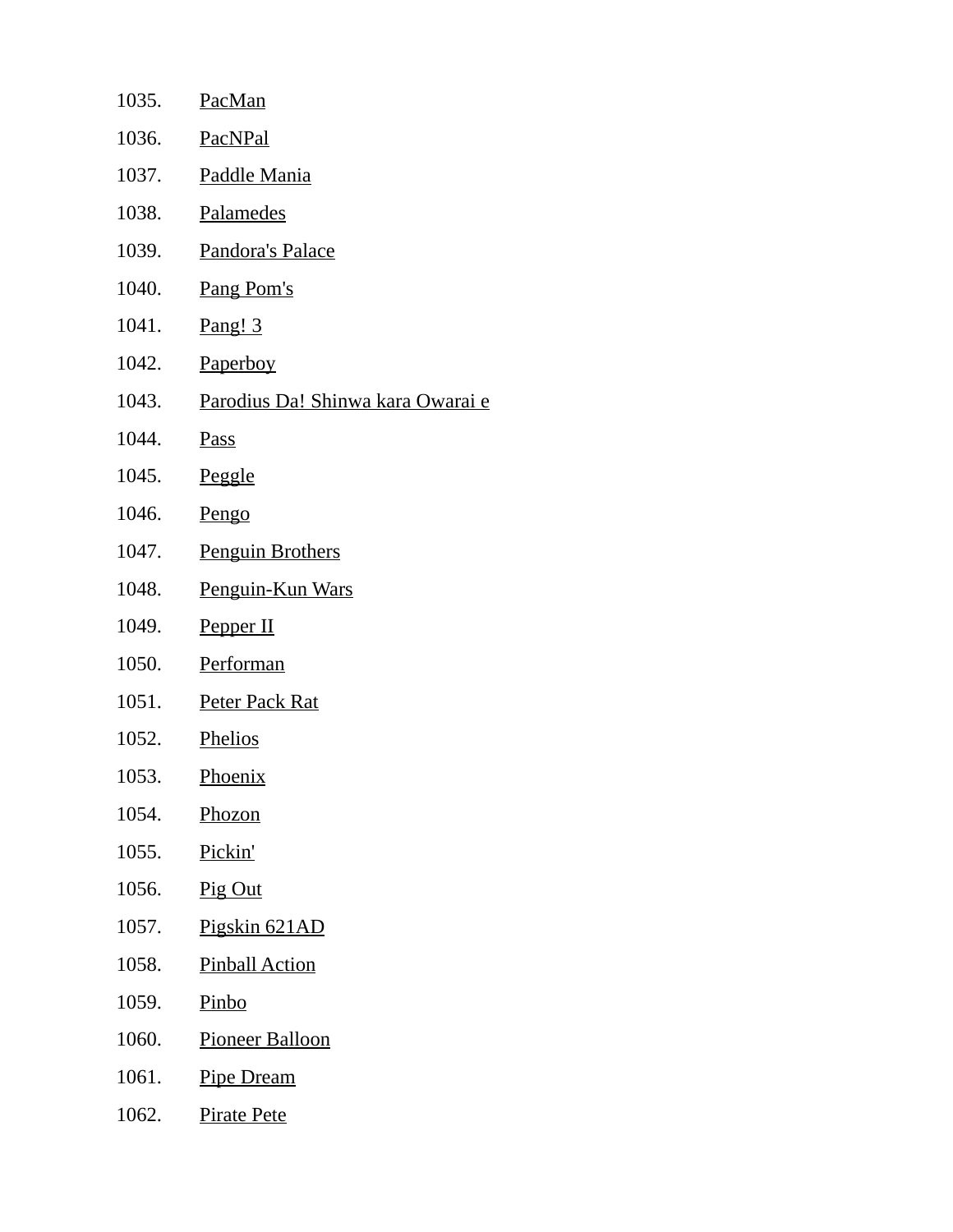| 1063. | Pirate Ship Higemaru              |
|-------|-----------------------------------|
| 1064. | <b>Pirates</b>                    |
| 1065. | <b>Pisces</b>                     |
| 1066. | <u>Pistol Daimyo no Bouken</u>    |
| 1067. | Pit & Run                         |
| 1068. | <b>Pit Fighter</b>                |
| 1069. | <b>Pitfall II: Lost Caverns</b>   |
| 1070. | PlayBall!                         |
| 1071. | Pleasure Goal: 5 on 5 Mini Soccer |
| 1072. | <b>Pleiads</b>                    |
| 1073. | Plotting                          |
| 1074. | Plump Pop                         |
| 1075. | <u>Plus Alpha</u>                 |
| 1076. | <b>Pnickies</b>                   |
| 1077. | Poitto!                           |
| 1078. | Polaris                           |
| 1079. | <b>Pole Position</b>              |
| 1080. | <b>Pole Position II</b>           |
| 1081. | <b>Police Trainer</b>             |
| 1082. | <b>Pollux</b>                     |
| 1083. | Poly-Play                         |
| 1084. | Ponpoko                           |
| 1085. | Pool Shark                        |
| 1086. | Pooyan                            |
| 1087. | Pop 'n Bounce                     |
| 1088. | <b>Pop Flamer</b>                 |
| 1089. | Pop'n Pop                         |
| 1090. | <b>Popeye</b>                     |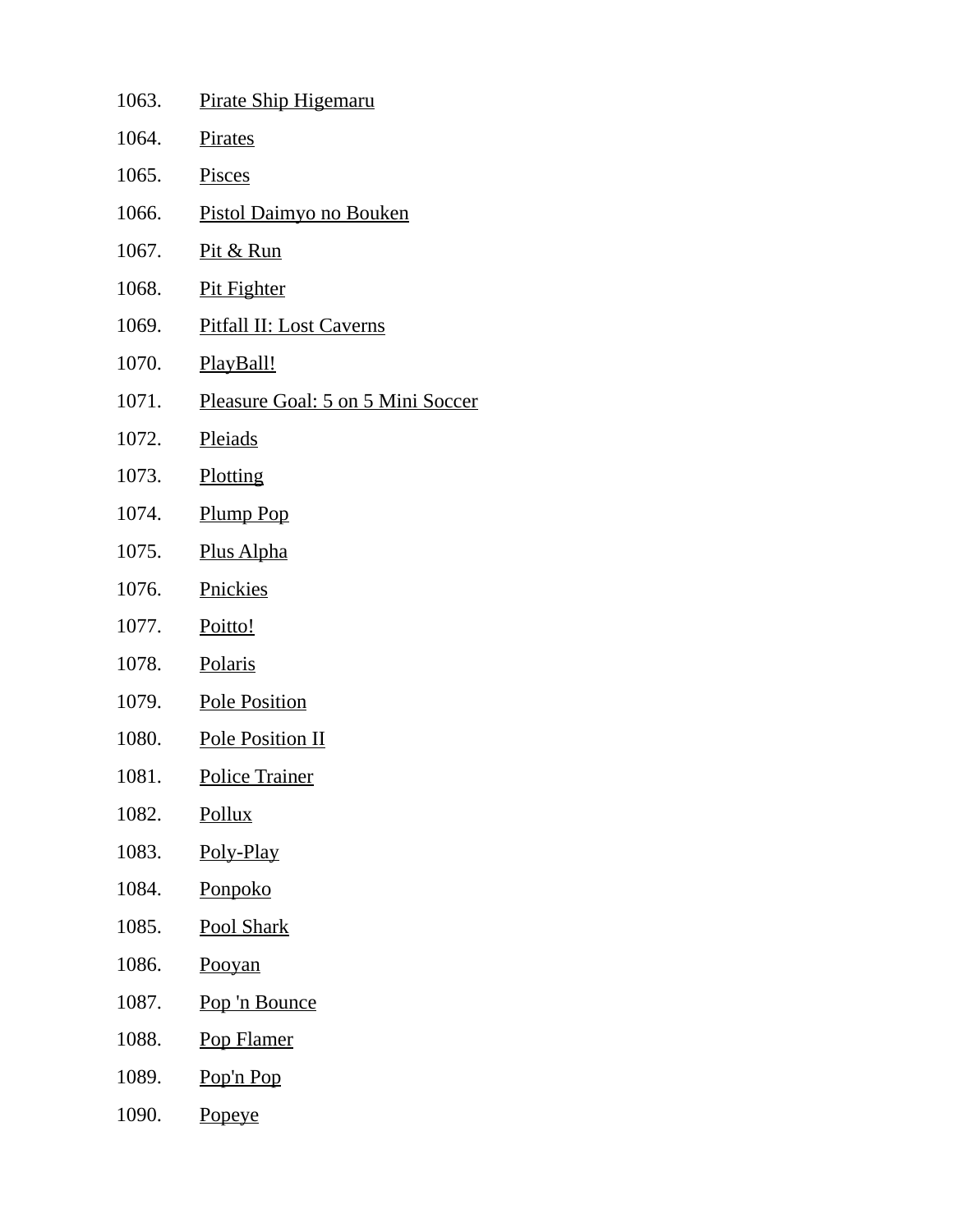| 1091.         | <b>Popper</b>                          |
|---------------|----------------------------------------|
| 1092.         | <u>Porky</u>                           |
| 1093.         | <b>Port Man</b>                        |
| 1094.         | Poto Poto                              |
| 1095.         | <b>Pound For Pound</b>                 |
| 1096.         | <b>Power Instinct</b>                  |
| 1097.         | <b>Power Instinct 2</b>                |
| 1098.         | <b>Power Play</b>                      |
| 1099.         | <b>Power Spikes</b>                    |
| 1100.         | <u>Power Spikes II</u>                 |
| 1101.         | <b>Power Surge</b>                     |
| 1102.         | <b>Prebillian</b>                      |
| 1103.         | Prehistoric Isle                       |
| 1104.         | Prehistoric Isle 2                     |
| 1105.         | <b>Premier Soccer</b>                  |
| 1106.         | <b>Pretty Soldier Sailor Moon</b>      |
| 1107.         | <b>Primal Rage</b>                     |
| 1108.         | <b>Pro Baseball Skill Tryout</b>       |
| 1109.         | <b>Pro Soccer</b>                      |
| 1110.         | Pro Sports - Bowling, Tennis, And Golf |
| 1111.         | <b>Progress</b>                        |
| 1112.         | <b>Psychic 5</b>                       |
| 1113.         | <b>Psycho Soldier</b>                  |
| 1114.         | <b>PuLiRuLa</b>                        |
| 1115.         | Puck-Man                               |
| 1116.         | <b>Puckman Pockimon</b>                |
| 1117. Pulsar  |                                        |
| 1118. Pulstar |                                        |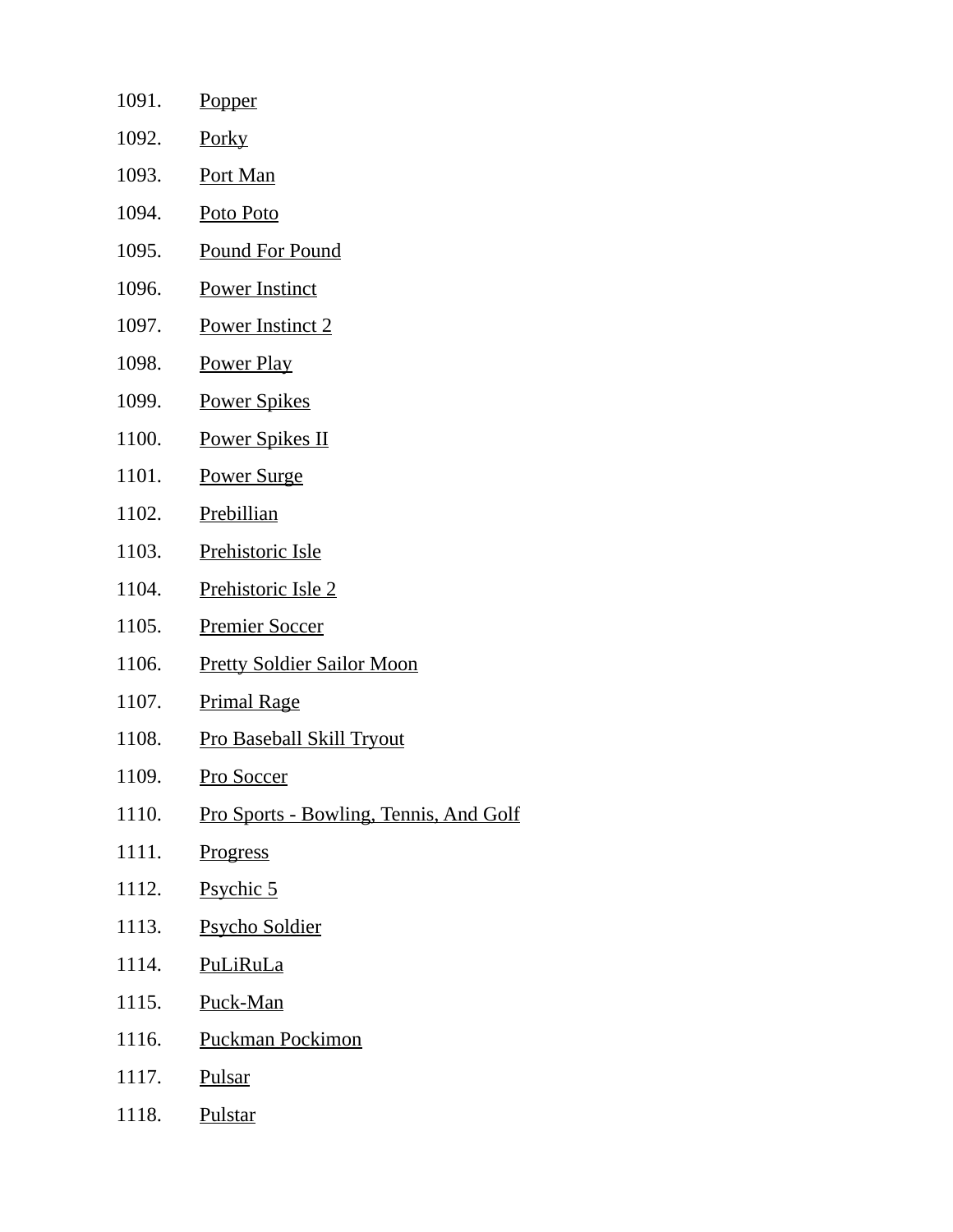| 1119. | Punch-Out!!                               |
|-------|-------------------------------------------|
| 1120. | <b>Punk Shot</b>                          |
| 1121. | PushMan                                   |
| 1122. | <b>Puyo Puyo</b>                          |
| 1123. | <b>Puyo Puyo Sun</b>                      |
| 1124. | Puyo Puyo Tsu                             |
| 1125. | <b>Puzz Loop</b>                          |
| 1126. | <b>Puzzle &amp; Action: Treasure Hunt</b> |
| 1127. | <b>Puzzle Bobble</b>                      |
| 1128. | <u>Puzzle Bobble 2</u>                    |
| 1129. | <b>Puzzle Bobble 3</b>                    |
| 1130. | Puzzle Bobble 4                           |
| 1131. | <b>Puzzle De Bowling</b>                  |
| 1132. | <b>Puzzle De Pon!</b>                     |
| 1133. | <b>Puzzled</b>                            |
| 1134. | <b>Puzzli</b>                             |
| 1135. | <b>Puzznic</b>                            |
| 1136. | <u>Pyros (US)</u>                         |
| 1137. | <u>Q*bert</u>                             |
| 1138. | Q*bert's Qubes                            |
| 1139. | Qix                                       |
| 1140. | Quantum                                   |
| 1141. | <b>Quartet</b>                            |
| 1142. | Quester                                   |
| 1143. | R-Shark                                   |
| 1144. | R-Type                                    |
| 1145. | $R-Type II$                               |

1146. R-Type Leo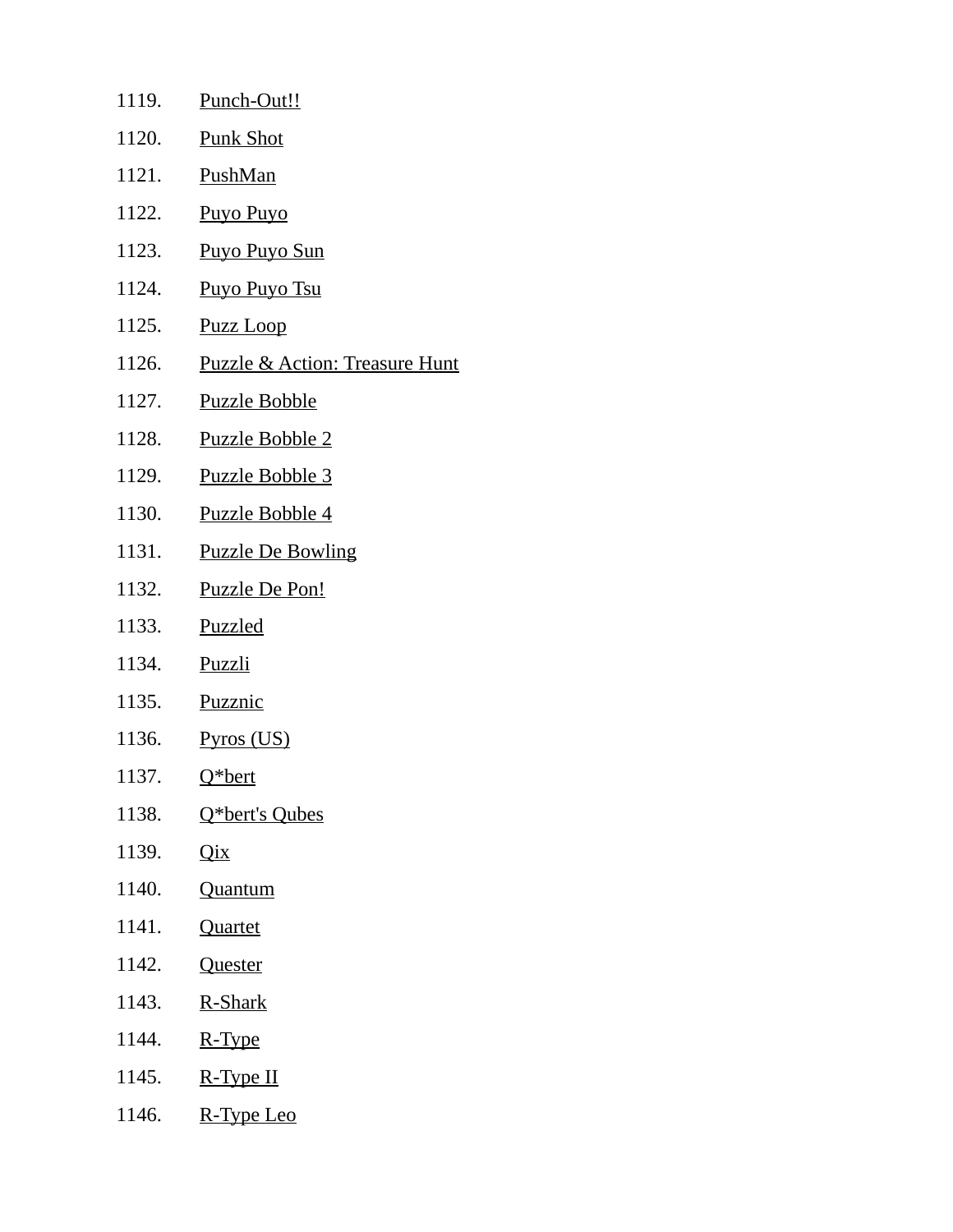| 1147. | R <sub>2</sub> D Tank                 |
|-------|---------------------------------------|
| 1148. | Rabio Lepus                           |
| 1149. | Rack 'em Up                           |
| 1150. | <b>Rad Mobile</b>                     |
| 1151. | <b>Radar Scope</b>                    |
| 1152. | Radar Zone                            |
| 1153. | <b>Radical Radial</b>                 |
| 1154. | <b>Rafflesia</b>                      |
| 1155. | Ragnagard                             |
| 1156. | Raiden                                |
| 1157. | Raiders 5                             |
| 1158. | <b>Raimais</b>                        |
| 1159. | <b>Rainbow Islands</b>                |
| 1160. | <b>Rally Bike</b>                     |
| 1161. | $Rally-X$                             |
| 1162. | Rambo III                             |
| 1163. | Rampage                               |
| 1164. | Rampage World Tour                    |
| 1165. | <b>Rampart</b>                        |
| 1166. | Rapid Hero                            |
| 1167. | Rastan                                |
| 1168. | <b>RayForce</b>                       |
| 1169. | Razzmatazz                            |
| 1170. | <b>Reactor</b>                        |
| 1171. | <b>Real Bout Fatal Fury</b>           |
| 1172. | Real Bout Fatal Fury 2: The Newcomers |

- 1173. Real Bout Fatal Fury Special
- 1174. Recordbreaker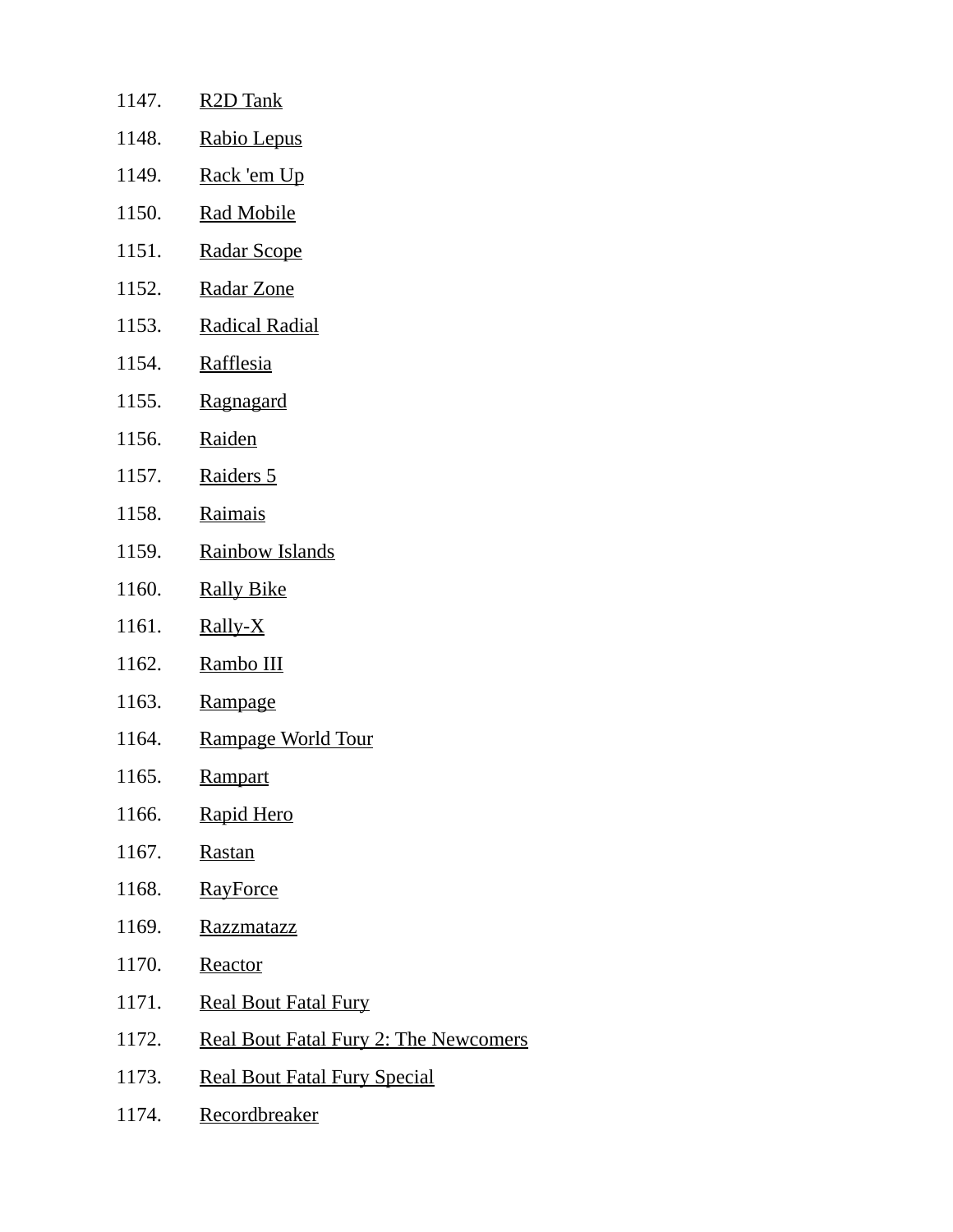| 1175. | Red Baron (Atari)                          |
|-------|--------------------------------------------|
| 1176. | <b>Red Robin</b>                           |
| 1177. | <b>RedLine Racer</b>                       |
| 1178. | <b>Regulus</b>                             |
| 1179. | <b>Relief Pitcher</b>                      |
| 1180. | Renegade                                   |
| 1181. | Repulse                                    |
| 1182. | <b>Rescue</b>                              |
| 1183. | <b>Rescue Raider</b>                       |
| 1184. | Return of the Invaders                     |
| 1185. | <b>Rezon</b>                               |
| 1186. | <b>Ribbit</b>                              |
| 1187. | Riddle Of Pythagoras                       |
| 1188. | <u>Riding Fight</u>                        |
| 1189. | <b>Riding Hero</b>                         |
| 1190. | Rim Rockin' Basketball                     |
| 1191. | <b>Ring Fighter (set 1)</b>                |
| 1192. | <b>Ring Rage</b>                           |
| 1193. | <b>Ring of Destruction: Slam Masters 2</b> |
| 1194. | <b>Riot City</b>                           |
| 1195. | Rip Off                                    |
| 1196. | <b>Risky Challenge</b>                     |
| 1197. | <b>River Patrol</b>                        |
| 1198. | <b>Road Blasters</b>                       |
| 1199. | <u>Road Fighter</u>                        |
| 1200. | <b>Road Riot 4WD</b>                       |
| 1201. | <u>Road Runner</u>                         |
| 1202. | <b>Robby Roto</b>                          |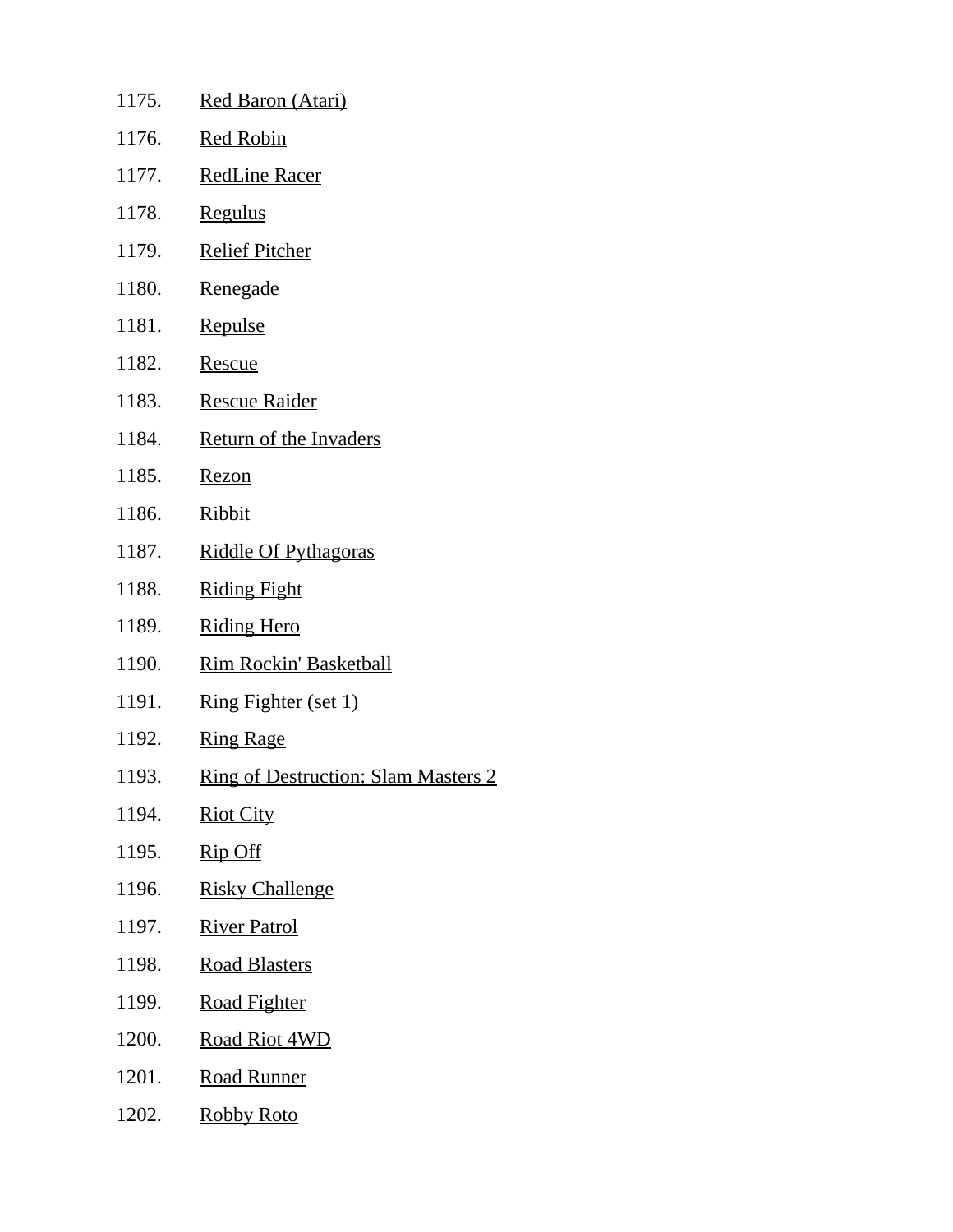| 1203. | Robo Army                       |
|-------|---------------------------------|
| 1204. | <u>RoboCop</u>                  |
| 1205. | RoboCop 2                       |
| 1206. | Robotron: 2084                  |
| 1207. | Roc'n Rope                      |
| 1208. | Rock'n Rage                     |
| 1209. | Rod-Land                        |
| 1210. | Rohga: Armor Force              |
| 1211. | Roller Aces (set 1)             |
| 1212. | Roller Jammer                   |
| 1213. | RollerGames                     |
| 1214. | Rolling Crash / Moon Base       |
| 1215. | <b>Rolling Thunder</b>          |
| 1216. | <b>Rolling Thunder 2</b>        |
| 1217. | <b>Rompers</b>                  |
| 1218. | <b>Root Beer Tapper</b>         |
| 1219. | <b>Rough Ranger</b>             |
| 1220. | <b>Rougien</b>                  |
| 1221. | Round-up                        |
| 1222. | Route 16                        |
| 1223. | <b>Rug Rats</b>                 |
| 1224. | <b>Run Deep</b>                 |
| 1225. | <b>Rush'n Attack</b>            |
| 1226. | <b>Rygar</b>                    |
| 1227. | Ryu Jin                         |
| 1228. | <b>S.P.Y. Special Project Y</b> |
| 1229. | S.R.D. Mission                  |
|       | 1230. S.S. Mission              |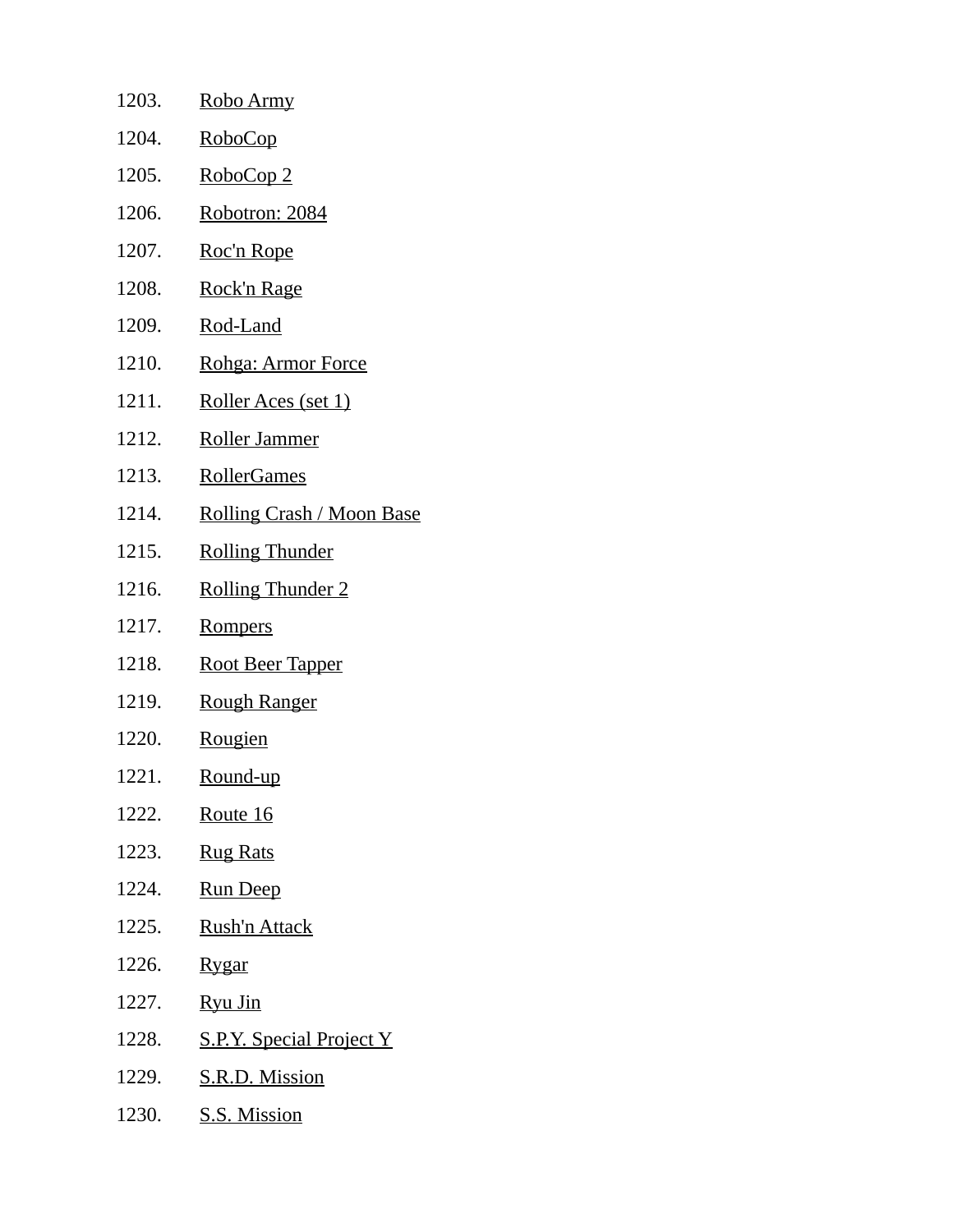| 1231. |  | S.T.G - Strike Gunner |
|-------|--|-----------------------|
|       |  |                       |

- 1232. S.T.U.N. Runner
- 1233. SAR Search And Rescue
- 1234. SD Gundam Neo Battling
- 1235. SD Gundam: Psycho Salamander no Kyoui
- 1236. SDI Strategic Defense Initiative
- 1237. SF-X
- 1238. SPEED BALL
- 1239. SPY HUNTER 2
- 1240. SRD Super Real Darwin
- 1241. SWAT
- 1242. Saboten Bombers
- 1243. Saint Dragon
- 1244. Salamander
- 1245. Salamander 2
- 1246. Samurai Nihon-Ichi
- 1247. Samurai Shodown
- 1248. Samurai Shodown II
- 1249. Samurai Shodown III
- 1250. Samurai Shodown IV
- 1251. Samurai-Fighter Shingen
- 1252. Sand Scorpion
- 1253. Saru-Kani-Hamu-Zou (Japan)
- 1254. Sasuke vs. Commander
- 1255. Satan's Hollow
- 1256. Saturday Night Slam Masters
- 1257. Saturn
- 1258. Sauro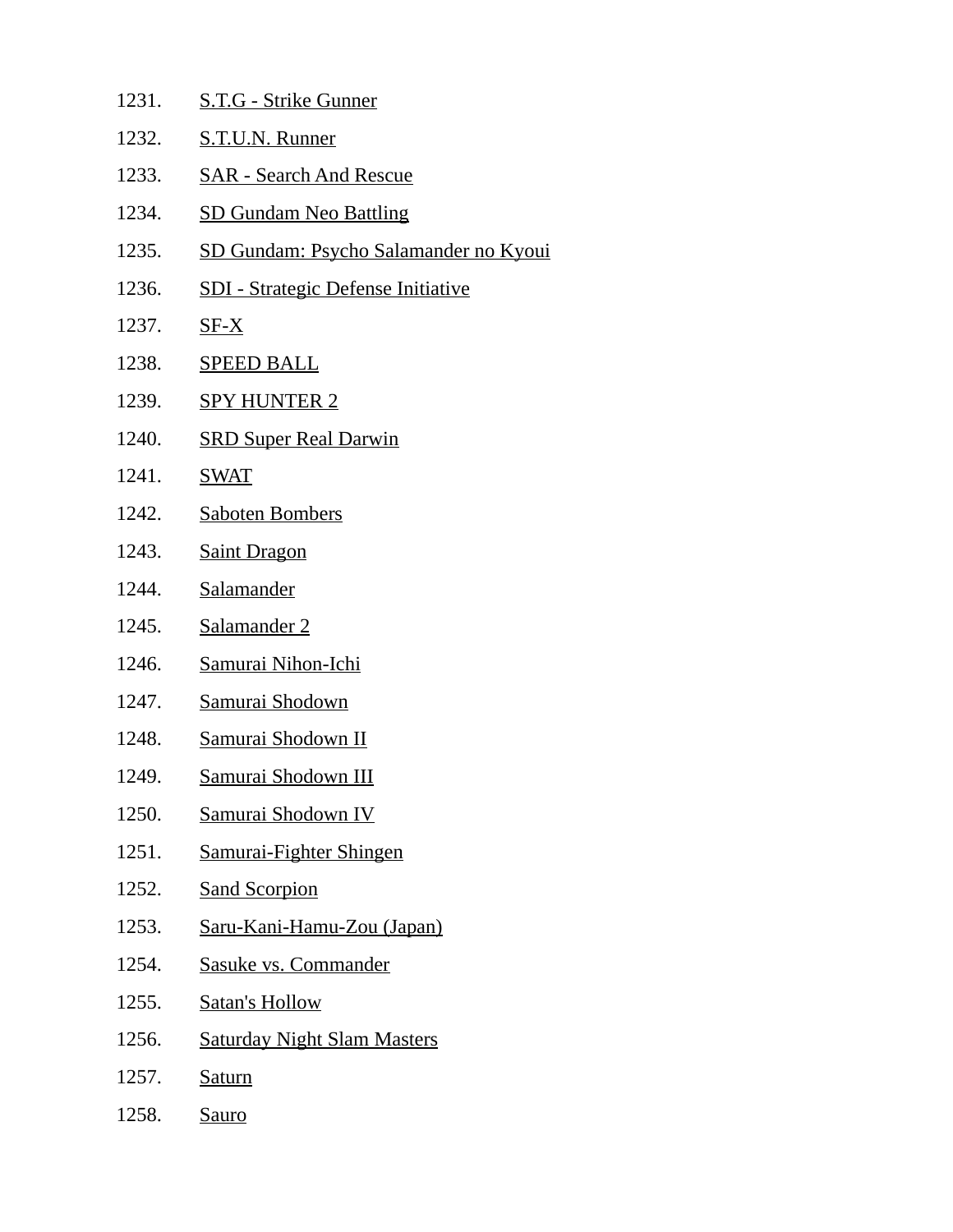| 1259. | <b>Savage Bees</b>               |
|-------|----------------------------------|
| 1260. | <b>Savage Reign</b>              |
| 1261. | <b>Scion</b>                     |
| 1262. | <b>Scramble</b>                  |
| 1263. | <b>Scrambled Egg</b>             |
| 1264. | <b>Screw Loose</b>               |
| 1265. | <u>Sea Fighter Poseidon</u>      |
| 1266. | <b>Secret Agent</b>              |
| 1267. | Section-Z                        |
| 1268. | Sega Ninja                       |
| 1269. | <b>SegaSonic the Hedgehog</b>    |
| 1270. | <b>Seicross</b>                  |
| 1271. | <b>Sel Feena</b>                 |
| 1272. | Sengeki Striker                  |
| 1273. | Sengoku                          |
| 1274. | <b>Senjyo</b>                    |
| 1275. | <b>Sexy Parodius</b>             |
| 1276. | Shackled                         |
| 1277. | <u> Shadow Dancer</u>            |
| 1278. | <b>Shadow Force</b>              |
| 1279. | Shadowland                       |
| 1280. | Shanghai Kid                     |
| 1281. | Sheriff                          |
| 1282. | <u>Shienryu</u>                  |
| 1283. | Shinobi                          |
| 1284. | <b>Shock Troopers: 1st Squad</b> |
| 1285. | <b>Shock Troopers: 2nd Squad</b> |
| 1286. | <b>Shocking</b>                  |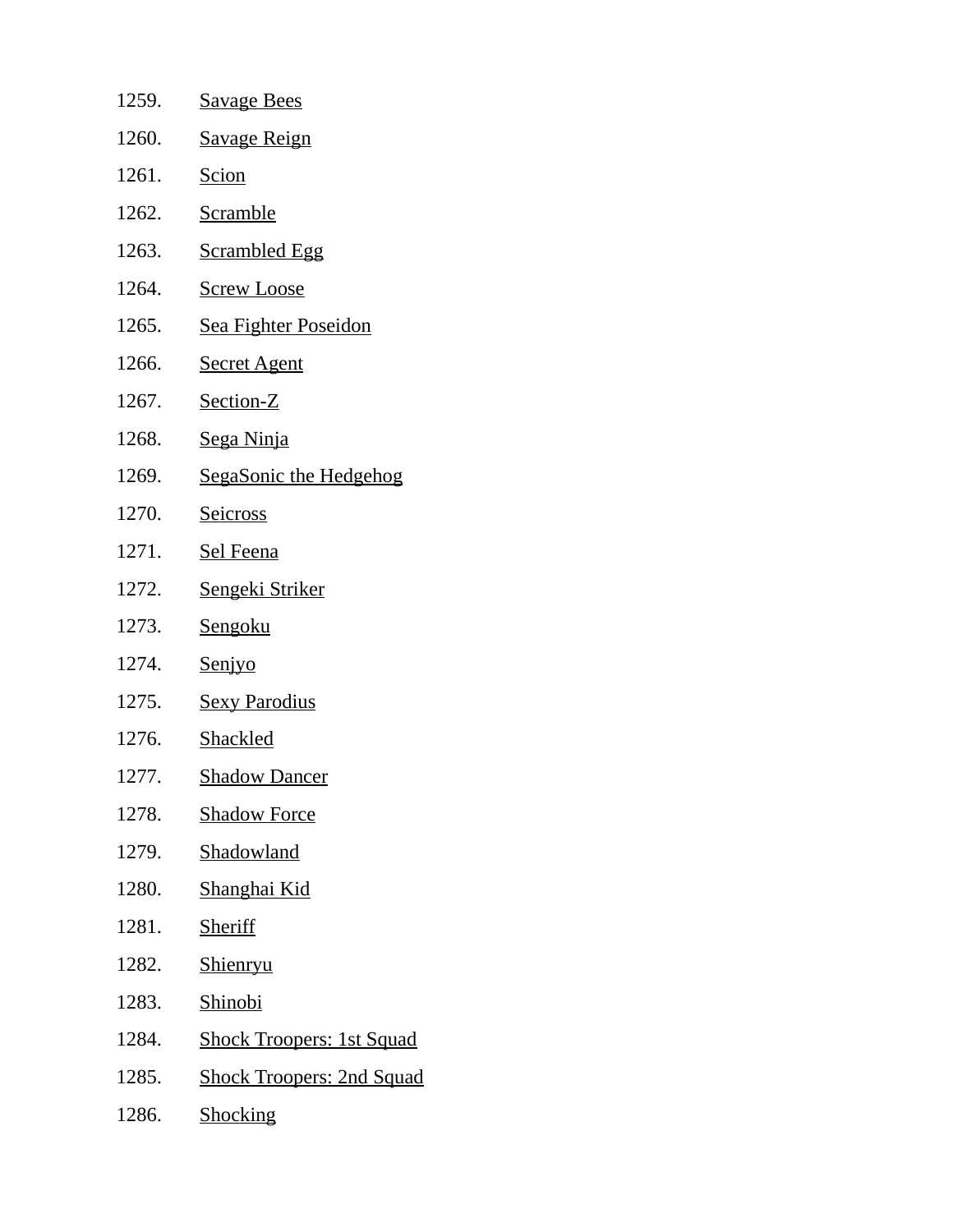| 1287. | <b>Shoot Out</b>              |
|-------|-------------------------------|
| 1288. | <b>Shot Rider</b>             |
| 1289. | <b>Shrike Avenger</b>         |
| 1290. | Shuffleboard                  |
| 1291. | <u>Shuuz</u>                  |
| 1292. | Side pocket                   |
| 1293. | <b>Silent Dragon</b>          |
| 1294. | <b>Silk Worm</b>              |
| 1295. | <b>Sinbad Mystery</b>         |
| 1296. | <b>Sinistar</b>               |
| 1297. | <b>Skull &amp; Crossbones</b> |
| 1298. | <u>Sky Adventure</u>          |
| 1299. | <b>Sky Alert</b>              |
| 1300. | <b>Sky Bumper</b>             |
| 1301. | <b>Sky Diver</b>              |
| 1302. | <b>Sky Fox</b>                |
| 1303. | <u>Sky Kid</u>                |
| 1304. | <u>Sky Kid Deluxe</u>         |
| 1305. | <b>Sky Lancer</b>             |
| 1306. | <b>Sky Raider</b>             |
| 1307. | <b>Sky Shark</b>              |
| 1308. | <b>Sky Skipper</b>            |
| 1309. | <b>Sky Soldiers</b>           |
| 1310. | <b>Sky Target</b>             |
| 1311. | <b>Sky smasher</b>            |
| 1312. | <b>Slap Shot</b>              |
| 1313. | <b>Sly Spy</b>                |
| 1314. | <b>Smash TV</b>               |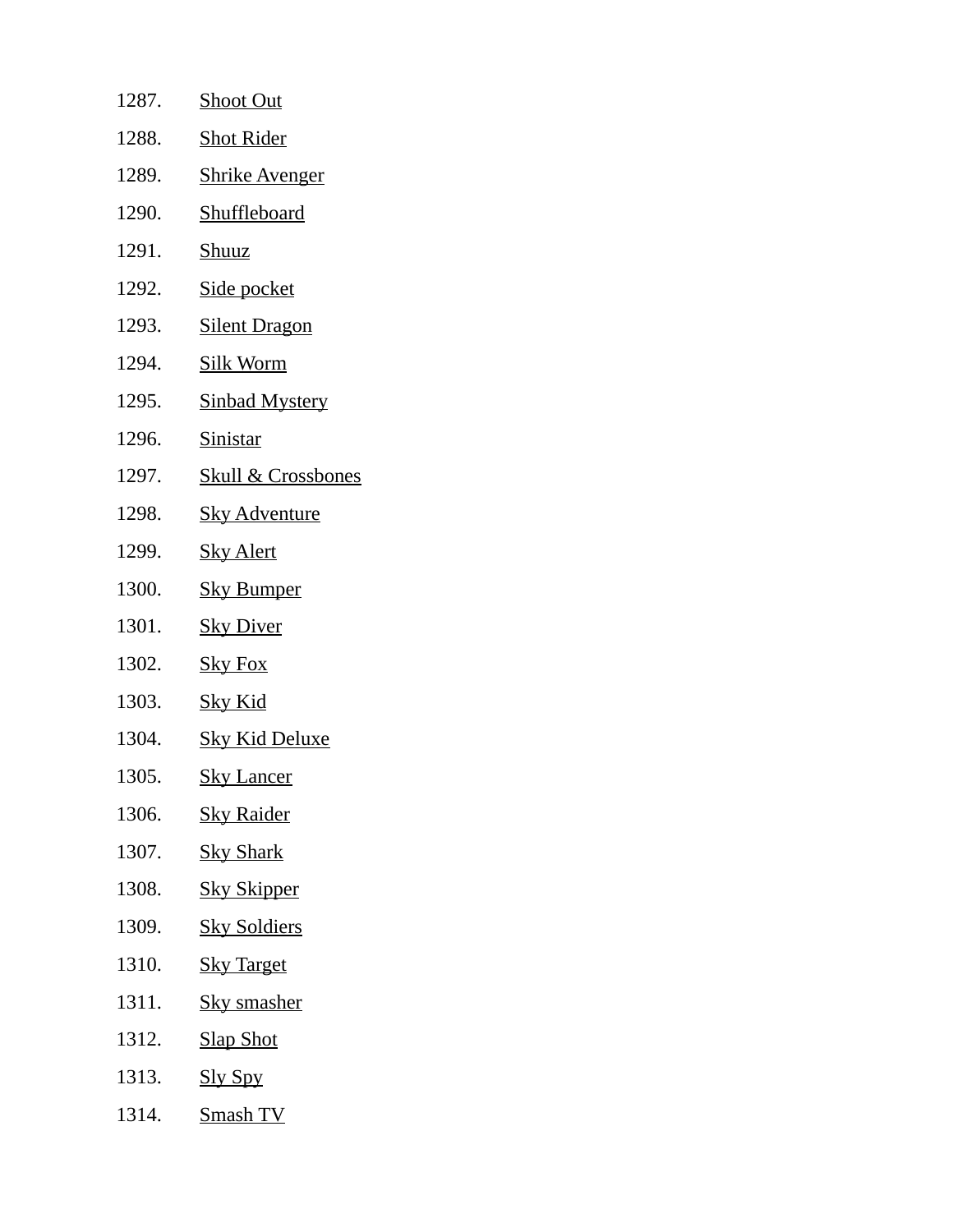| 1315. | <u>Snacks 'n Jaxson</u>        |
|-------|--------------------------------|
| 1316. | <b>Snake Pit</b>               |
| 1317. | <b>Snap Jack</b>               |
| 1318. | <b>Snow Board Championship</b> |
| 1319. | <b>Snow Bros.</b>              |
| 1320. | <b>Snow Bros. 2</b>            |
| 1321. | <b>Soccer Brawl</b>            |
| 1322. | <b>Sol Divide</b>              |
| 1323. | <b>Solar Fox</b>               |
| 1324. | <b>Solar Quest</b>             |
| 1325. | Soldam                         |
| 1326. | <b>Soldier Girl Amazon</b>     |
| 1327. | Solomon's Key                  |
| 1328. | Solvalou                       |
| 1329. | Son Son                        |
| 1330. | <b>Sonic Wings Limited</b>     |
| 1331. | <b>Sorcer Striker</b>          |
| 1332. | <b>Space Bomber</b>            |
| 1333. | <u>Space Chaser</u>            |
| 1334. | <b>Space Cruiser</b>           |
| 1335. | <b>Space Dungeon</b>           |
| 1336. | <b>Space Encounters</b>        |
| 1337. | <u>Space Firebird</u>          |
| 1338. | <b>Space Fortress</b>          |
| 1339. | <u>Space Gun</u>               |
| 1340. | <b>Space Harrier</b>           |
| 1341. | <b>Space Invaders</b>          |
| 1342. | <b>Space Invaders 95</b>       |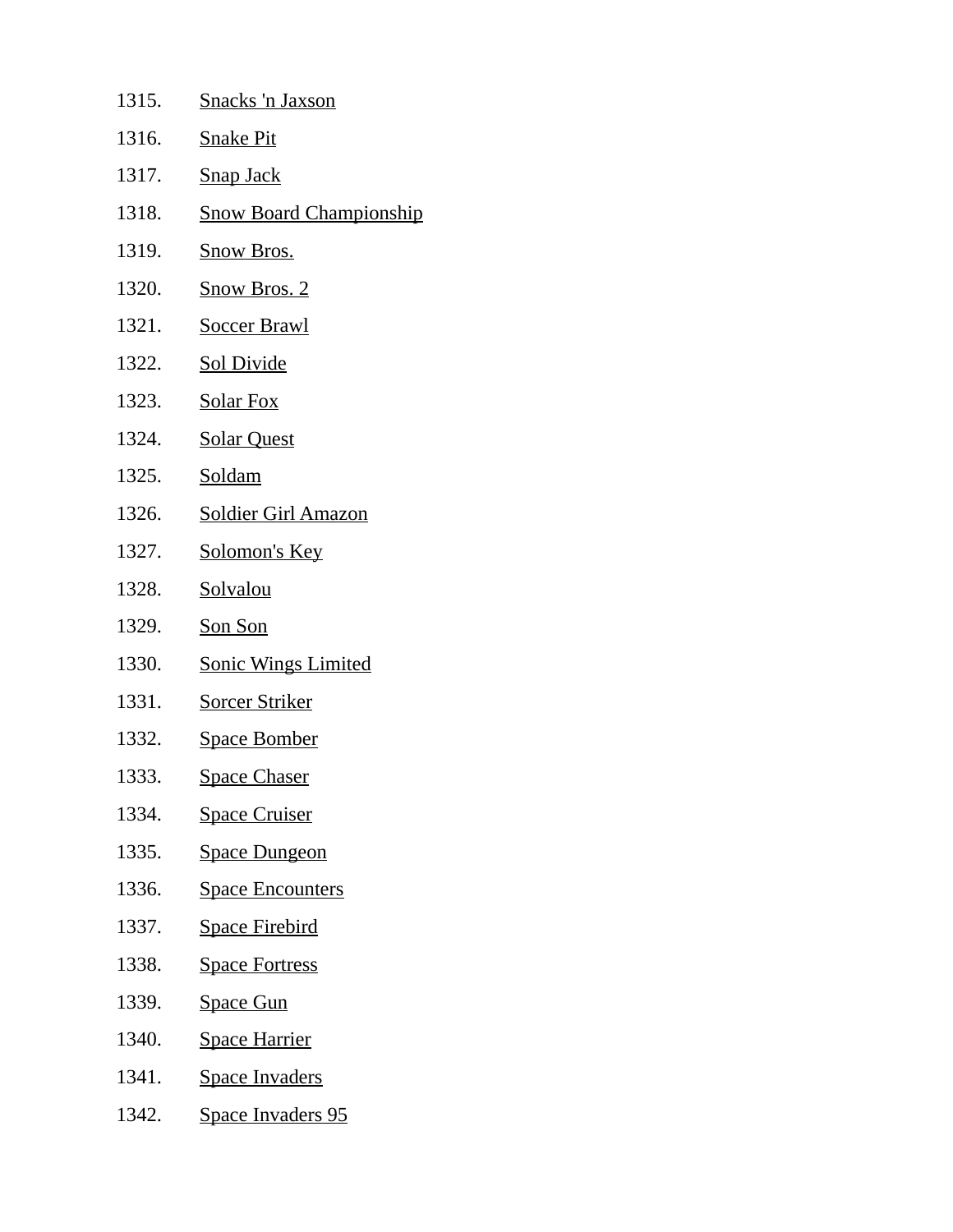| 1343. | <b>Space Invaders DX</b>              |
|-------|---------------------------------------|
| 1344. | <b>Space Invaders Part II</b>         |
| 1345. | <b>Space Laser</b>                    |
| 1346. | <b>Space Panic</b>                    |
| 1347. | <b>Space Position</b>                 |
| 1348. | <b>Space Zap</b>                      |
| 1349. | <b>Space fury</b>                     |
| 1350. | <b>Spatter</b>                        |
| 1351. | <u>Speak &amp; Rescue</u>             |
| 1352. | <b>Special Criminal Investigation</b> |
| 1353. | <u>Spectar</u>                        |
| 1354. | <b>Speed Rumbler</b>                  |
| 1355. | <b>Speed Spin</b>                     |
| 1356. | Spelunker                             |
| 1357. | Spelunker II                          |
| 1358. | <b>Spider-Man: The Video Game</b>     |
| 1359. | <b>Spiders</b>                        |
| 1360. | <b>Spike Out</b>                      |
| 1361. | <u>Spiker</u>                         |
| 1362. | <b>Spin Master</b>                    |
| 1363. | <b>Spinal Breakers</b>                |
| 1364. | Splat!                                |
| 1365. | <b>Splatter house</b>                 |
| 1366. | <b>Splendor Blast</b>                 |
| 1367. | <b>Springer</b>                       |
| 1368. | <b>Sprint One</b>                     |
| 1369. | <b>Spy Hunter</b>                     |
| 1370. | <b>Stadium Cross</b>                  |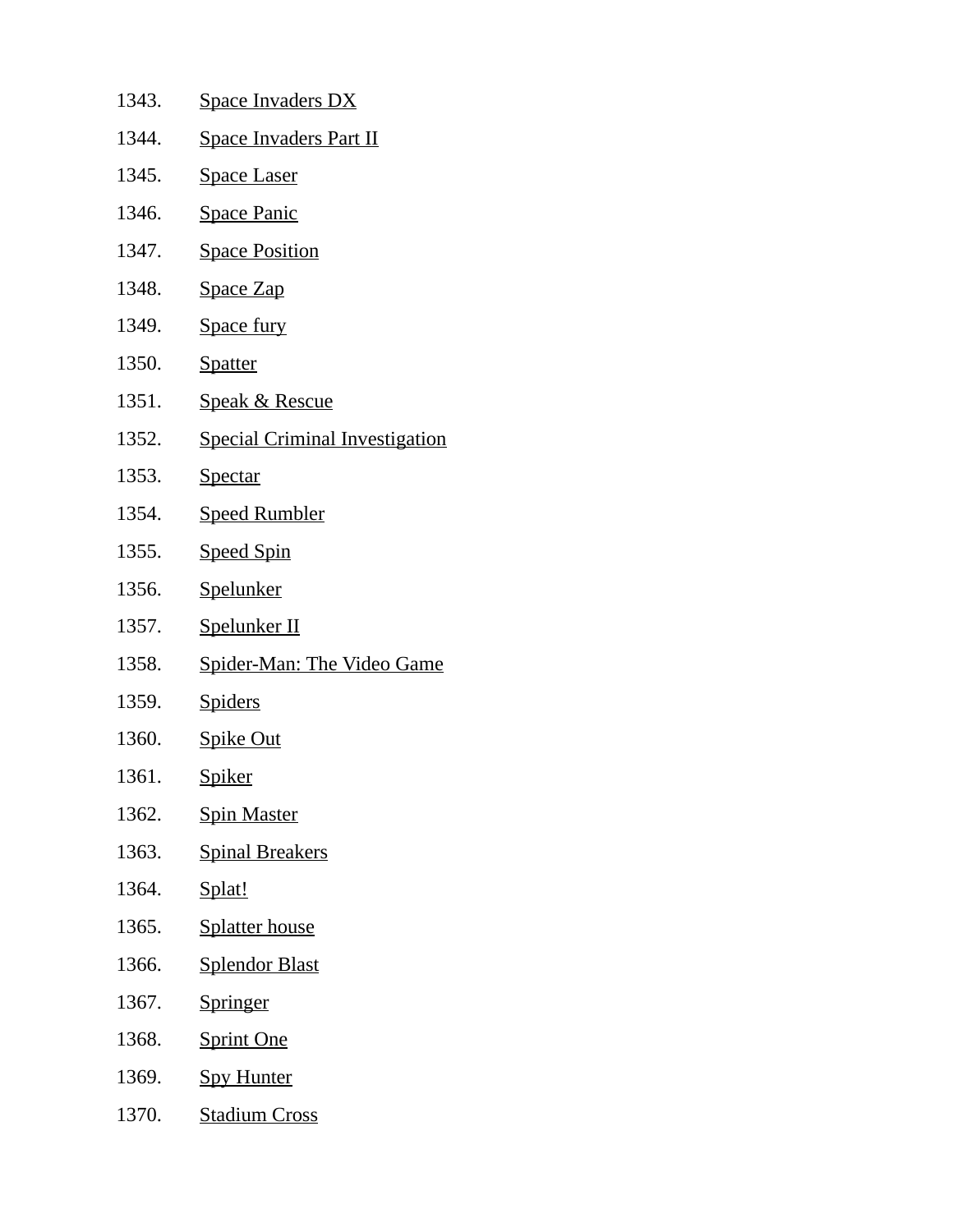| 1371. | <b>Stadium Hero</b>                              |
|-------|--------------------------------------------------|
| 1372. | Stagger 1                                        |
| 1373. | <b>Stakes Winner</b>                             |
| 1374. | <b>Stakes Winner 2</b>                           |
| 1375. | <b>Star Castle</b>                               |
| 1376. | <b>Star Force</b>                                |
| 1377. | <b>Star Guards</b>                               |
| 1378. | <b>Star Jacker</b>                               |
| 1379. | <b>Star Trek: Strategic Operations Simulator</b> |
| 1380. | <b>Star Wars</b>                                 |
| 1381. | <b>Star Wars: Return Of The Jedi</b>             |
| 1382. | <b>Star Wars: The Empire Strikes Back</b>        |
| 1383. | <b>StarBlade</b>                                 |
| 1384. | <b>Stargate</b>                                  |
| 1385. | <b>Steel Force</b>                               |
| 1386. | <b>Steel Gunner</b>                              |
| 1387. | <b>Stinger</b>                                   |
| 1388. | Stocker                                          |
| 1389. | <b>Stone Ball</b>                                |
| 1390. | <b>Storm Blade</b>                               |
| 1391. | <b>Strata Bowling</b>                            |
| 1392. | <b>Strategy X</b>                                |
| 1393. | <b>Strato Fighter</b>                            |
| 1394. | <b>Street Fighter</b>                            |
| 1395. | <b>Street Fighter Alpha 2</b>                    |
| 1396. | <b>Street Fighter Alpha 3</b>                    |
| 1397. | <b>Street Fighter Alpha: Warriors' Dreams</b>    |
| 1398. | <b>Street Fighter II Turbo: Hyper Fighting</b>   |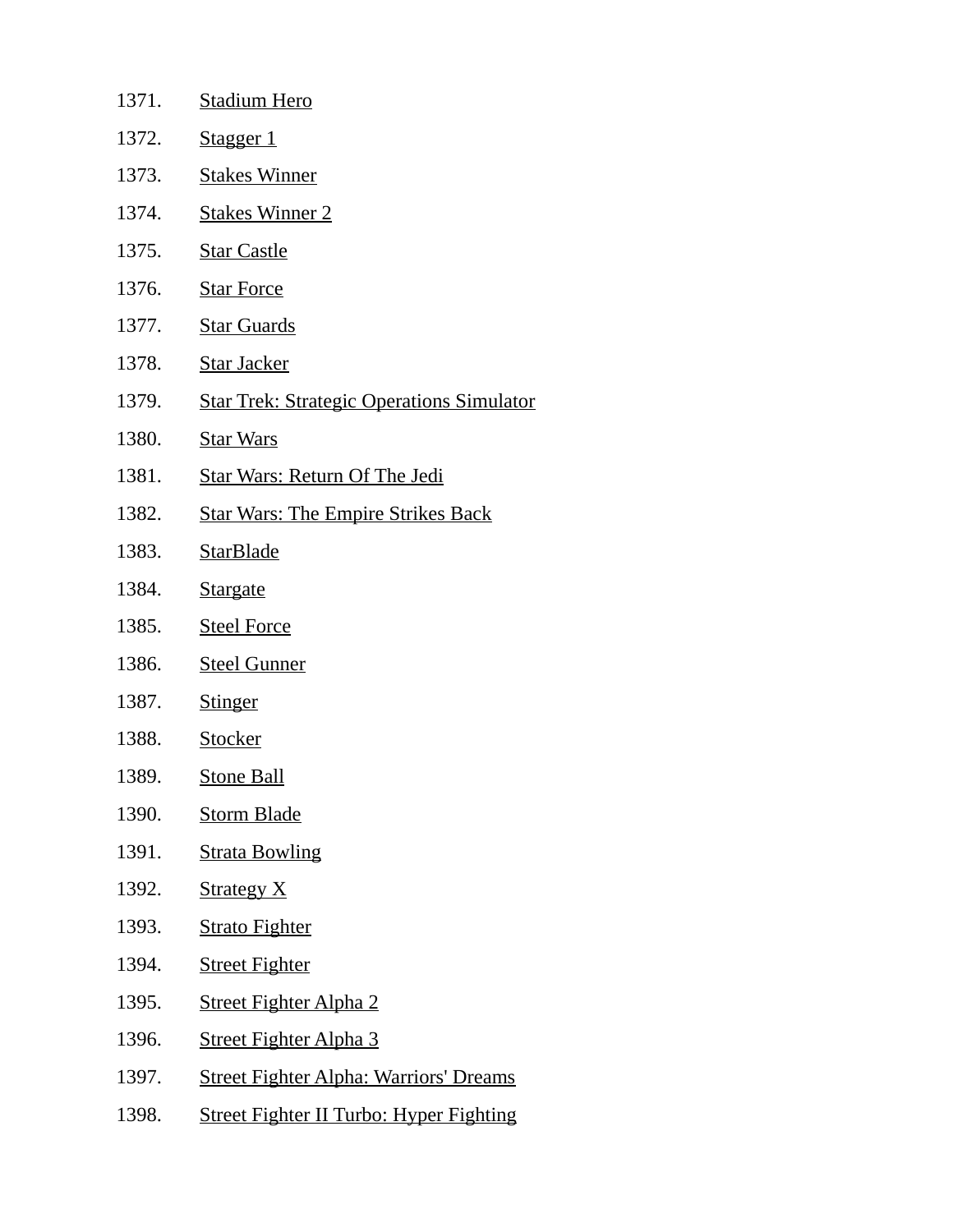- 1399. Street Fighter II: Champion Edition
- 1400. Street Fighter II: The World Warrior
- 1401. Street Fighter: The Movie
- 1402. Street Football
- 1403. Street Heat
- 1404. Street Hoop
- 1405. Street Smart
- 1406. Strider
- 1407. Strike Bowling
- 1408. Strike Force
- 1409. Strikers 1945
- 1410. Strikers 1945 II
- 1411. Strikers 1945 III
- 1412. Strikers 1945 Plus
- 1413. Sub Hunter
- 1414. Sunset Riders
- 1415. Super Bagman
- 1416. Super Basketball
- 1417. Super Bobble Bobble
- 1418. Super Breakout
- 1419. Super Burger Time
- 1420. Super Champion Baseball
- 1421. Super Chase: Criminal Termination
- 1422. Super Cobra
- 1423. Super Contra
- 1424. Super Cross II
- 1425. Super Cup Finals
- 1426. Super Dodge Ball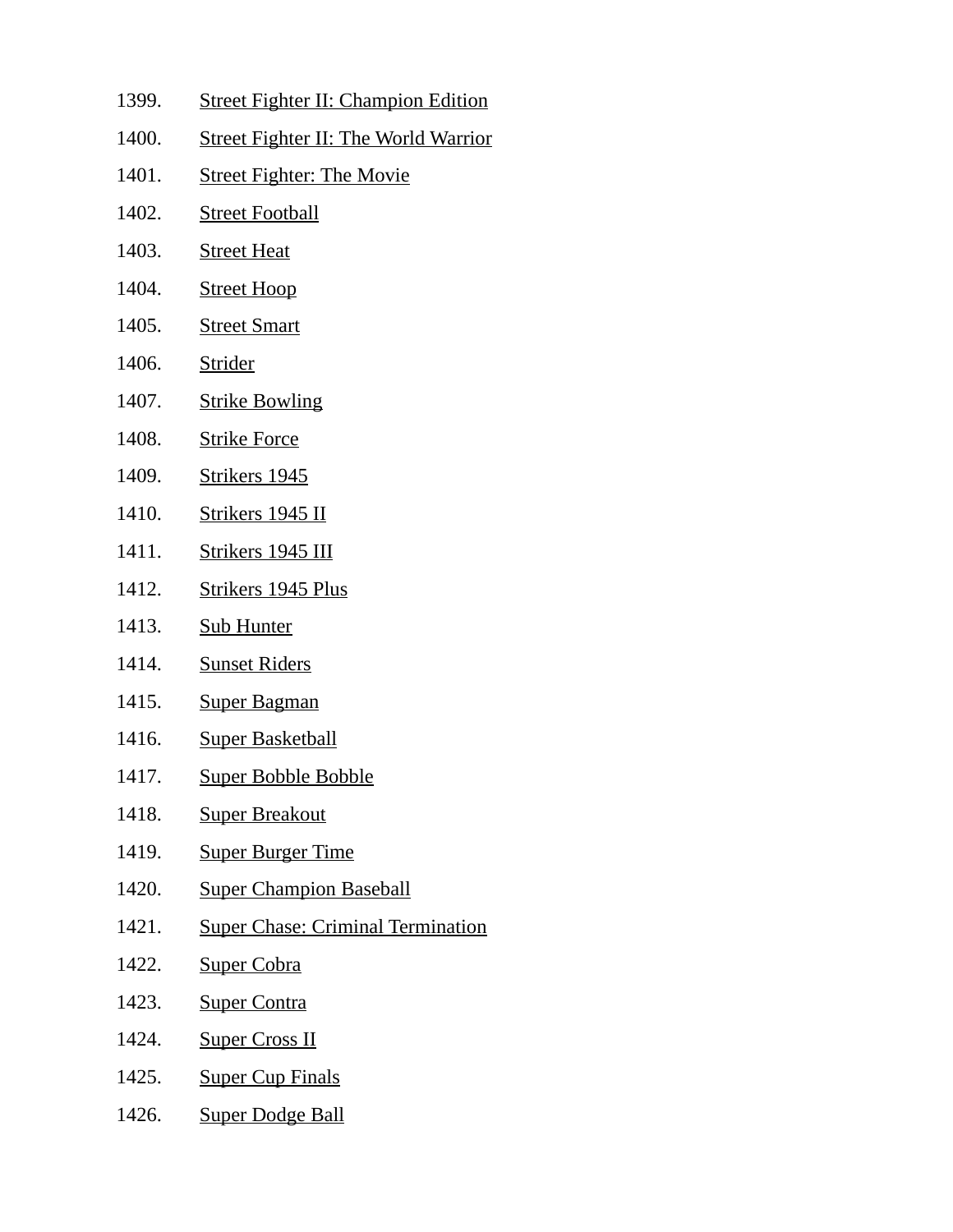| 1427. | <b>Super Doubles Tennis</b>                         |
|-------|-----------------------------------------------------|
| 1428. | <b>Super Formula</b>                                |
| 1429. | <b>Super Gem Fighter Mini Mix</b>                   |
| 1430. | <b>Super Glob</b>                                   |
| 1431. | <b>Super Locomotive</b>                             |
| 1432. | <b>Super Pac-Man</b>                                |
| 1433. | <b>Super Pang</b>                                   |
| 1434. | Super Punch-Out!!                                   |
| 1435. | Super Puzzle Fighter II Turbo                       |
| 1436. | <b>Super Sidekicks</b>                              |
| 1437. | <b>Super Sidekicks 2</b>                            |
| 1438. | <b>Super Sidekicks 3</b>                            |
| 1439. | <b>Super Slam</b>                                   |
| 1440. | <b>Super Slams</b>                                  |
| 1441. | <b>Super Space Invaders 91</b>                      |
| 1442. | <b>Super Speed Race</b>                             |
| 1443. | <b>Super Sprint</b>                                 |
| 1444. | <b>Super Stingray</b>                               |
| 1445. | <b>Super Street Fighter II Turbo</b>                |
| 1446. | <b>Super Street Fighter II: The New Challengers</b> |
| 1447. | <b>Super Tank</b>                                   |
| 1448. | <b>Super Visual Football European Sega Cup</b>      |
| 1449. | Super Volley '91 (Japan)                            |
| 1450. | <b>Super Volley Ball</b>                            |
| 1451. | <b>Super World Court</b>                            |
| 1452. | <b>Super Xevious</b>                                |
| 1453. | <b>Super Zaxxon</b>                                 |
| 1454. | Super-X                                             |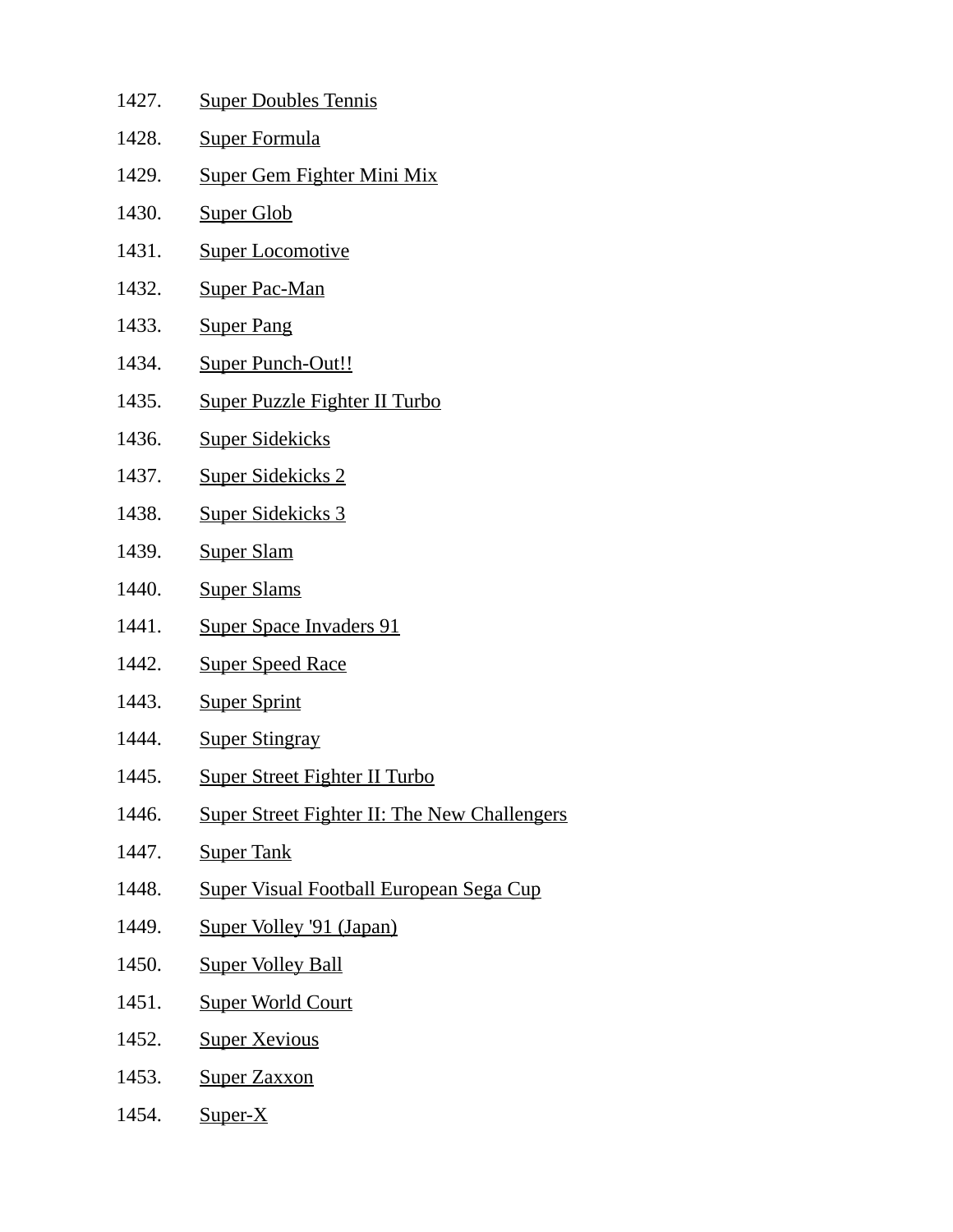| 1455. | <b>Superior Soldiers</b>       |
|-------|--------------------------------|
| 1456. | Superman                       |
| 1457. | <b>Surprise Attack</b>         |
| 1458. | <b>Survival</b>                |
| 1459. | <b>Survival Arts</b>           |
| 1460. | <b>Swimmer</b>                 |
| 1461. | <b>Syvalion</b>                |
| 1462. | T-mek                          |
| 1463. | <b>TNK III</b>                 |
| 1464. | Tac/Scan                       |
| 1465. | <b>Tactician</b>               |
| 1466. | <b>Tag Team Wrestling</b>      |
| 1467. | <b>Tail to Nose</b>            |
| 1468. | <b>Taito Cup Finals</b>        |
| 1469. | <b>Tank Battalion</b>          |
| 1470. | <b>Tank Busters</b>            |
| 1471. | <u>Tank Force</u>              |
| 1472. | <b>Tapper</b>                  |
| 1473. | <b>Targ</b>                    |
| 1474. | <b>Target Hits</b>             |
| 1475. | <b>Task Force Harrier</b>      |
| 1476. | <u>Taxi Driver</u>             |
| 1477. | <u>Tazz-Mania</u>              |
| 1478. | <u>Ta•o Taido</u>              |
| 1479. | <b>Tecmo Bowl</b>              |
| 1480. | <u>Tecmo World Cup '90</u>     |
| 1481. | <u> Tecmo World Soccer '96</u> |
| 1482. | <u>Teddy Boy Blues</u>         |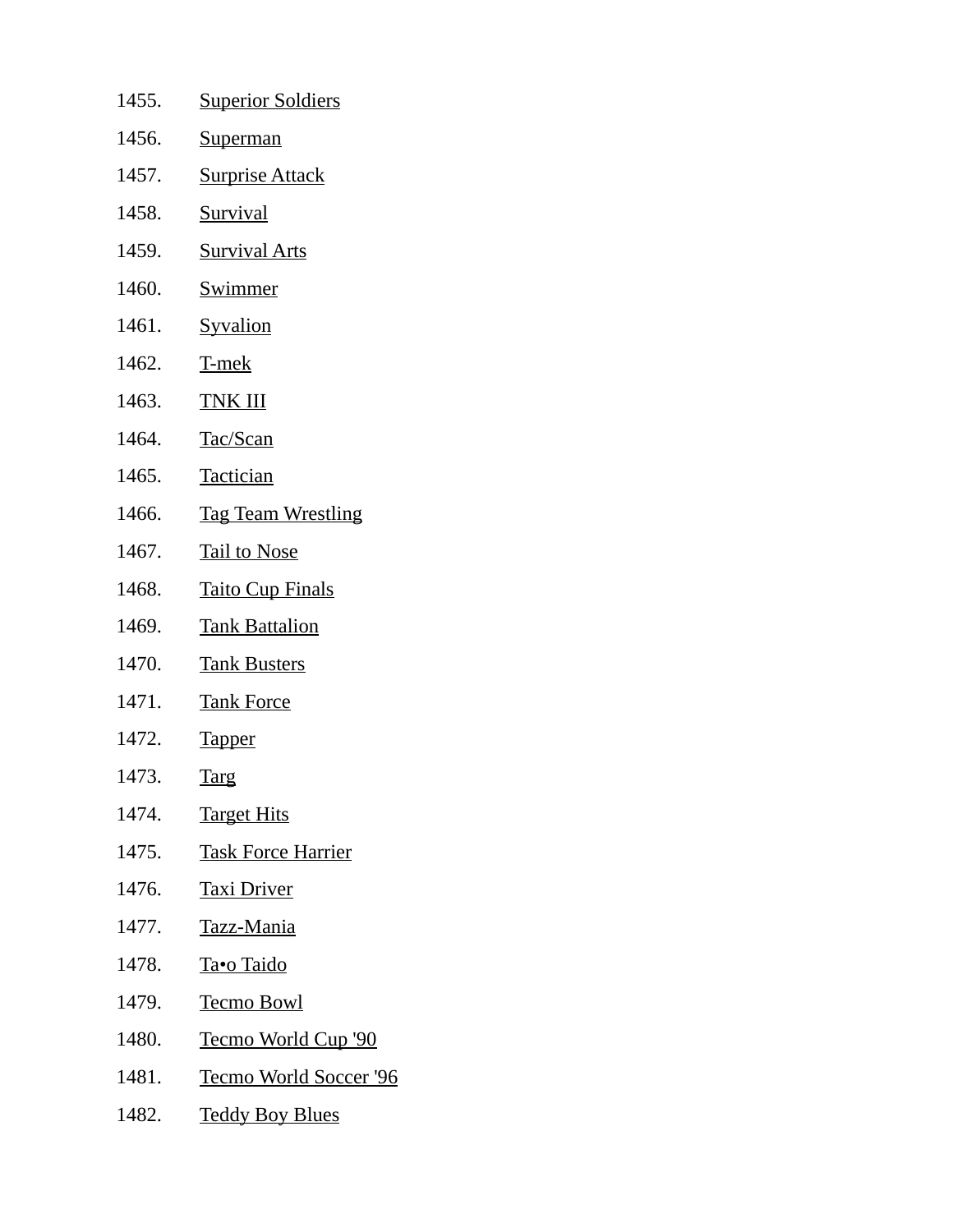- 1483. Teenage Mutant Ninja Turtles
- 1484. Teenage Mutant Ninja Turtles: Turtles In Time
- 1485. Tehkan World Cup
- 1486. Tempest
- 1487. Tengai
- 1488. Terra Cresta
- 1489. Terra Force
- 1490. Tetris
- 1491. Tetris Plus
- 1492. Tetris Plus 2
- 1493. Th Strikes Back
- 1494. The Alphax Z
- 1495. The Amazing Adventures of Mr. F. Lea
- 1496. The Astyanax
- 1497. The Battle Road
- 1498. The Berlin Wall
- 1499. The Bounty
- 1500. The Cliffhanger Edward Randy
- 1501. The Combatribes
- 1502. The Deep
- 1503. The Electric Yo-Yo
- 1504. The End
- 1505. The Fairyland Story
- 1506. The Fallen Angels
- 1507. The Final Round
- 1508. The Game Paradise: Master Of Shooting
- 1509. The Hand
- 1510. The Irritating Maze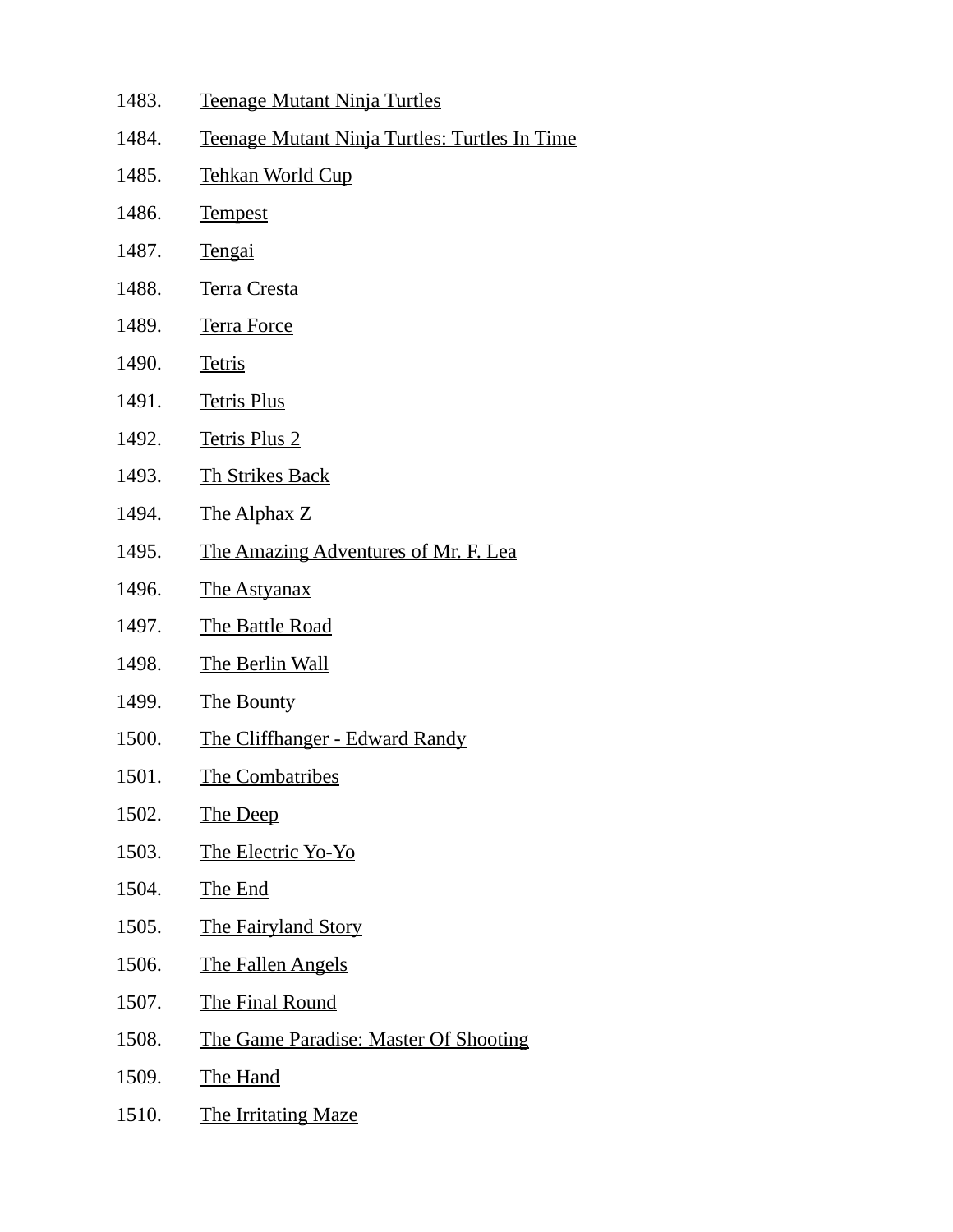- 1511. The Karate Tournament
- 1512. The King of Dragons
- 1513. The King of Fighters '94
- 1514. The King of Fighters '95
- 1515. The King of Fighters '96
- 1516. The King of Fighters '97
- 1517. The King of Fighters '98
- 1518. The King of Fighters '99: Millennium Battle
- 1519. The King of Fighters 2000
- 1520. The Last Blade
- 1521. The Last Blade 2
- 1522. The Last Day
- 1523. The Legend of Kage
- 1524. The Legend of Silkroad
- 1525. The Main Event
- 1526. The Masters Of Kin
- 1527. The New Zealand Story
- 1528. The Next Space
- 1529. The Ninja Kids
- 1530. The Ninja Warriors
- 1531. The Percussor
- 1532. The Pit
- 1533. The Punisher
- 1534. The Real GhostBusters
- 1535. The Return Of Ishtar
- 1536. The Simpsons
- 1537. The Super Spy
- 1538. The Three Stooges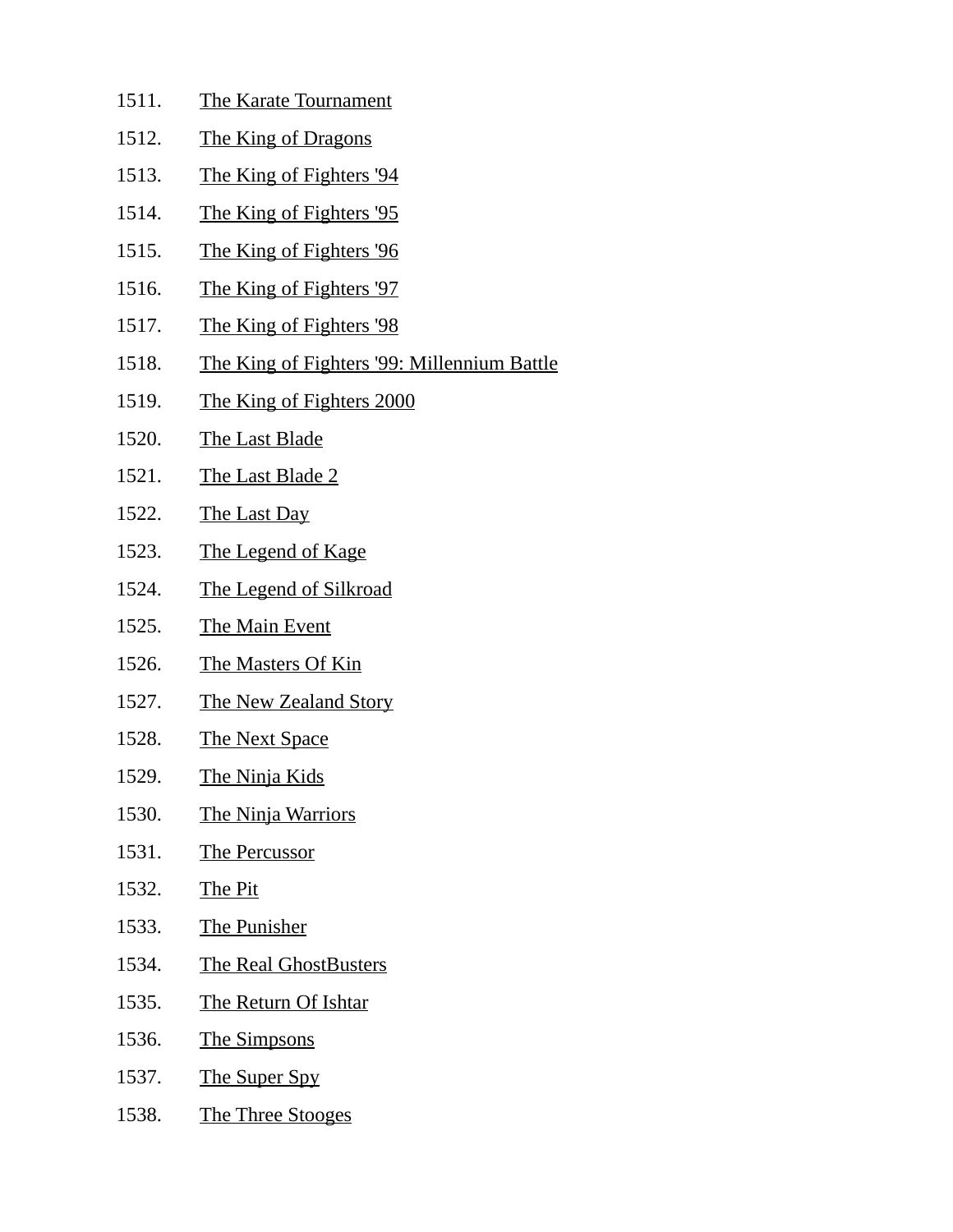- 1539. The Tower of Druaga
- 1540. The Ultimate 11: SNK Football Championship
- 1541. The Wiz
- 1542. Thief
- 1543. Thrash Rally
- 1544. Three Wonders
- 1545. Thunder & Lightning
- 1546. Thunder Ceptor
- 1547. Thunder Cross
- 1548. Thunder Cross II
- 1549. Thunder Dragon
- 1550. Thunder Dragon 2
- 1551. Thunder Force AC
- 1552. Thunder Fox
- 1553. Thunder Zone
- 1554. ThunderJaws
- 1555. Thundercade
- 1556. Tiger Heli
- 1557. Tiger Road
- 1558. Timber
- 1559. Time Limit
- 1560. Time Pilot
- 1561. Time Pilot 84
- 1562. Time Scanner
- 1563. Time Soldiers
- 1564. Time Tunnel
- 1565. Time killers
- 1566. Tinkle Pit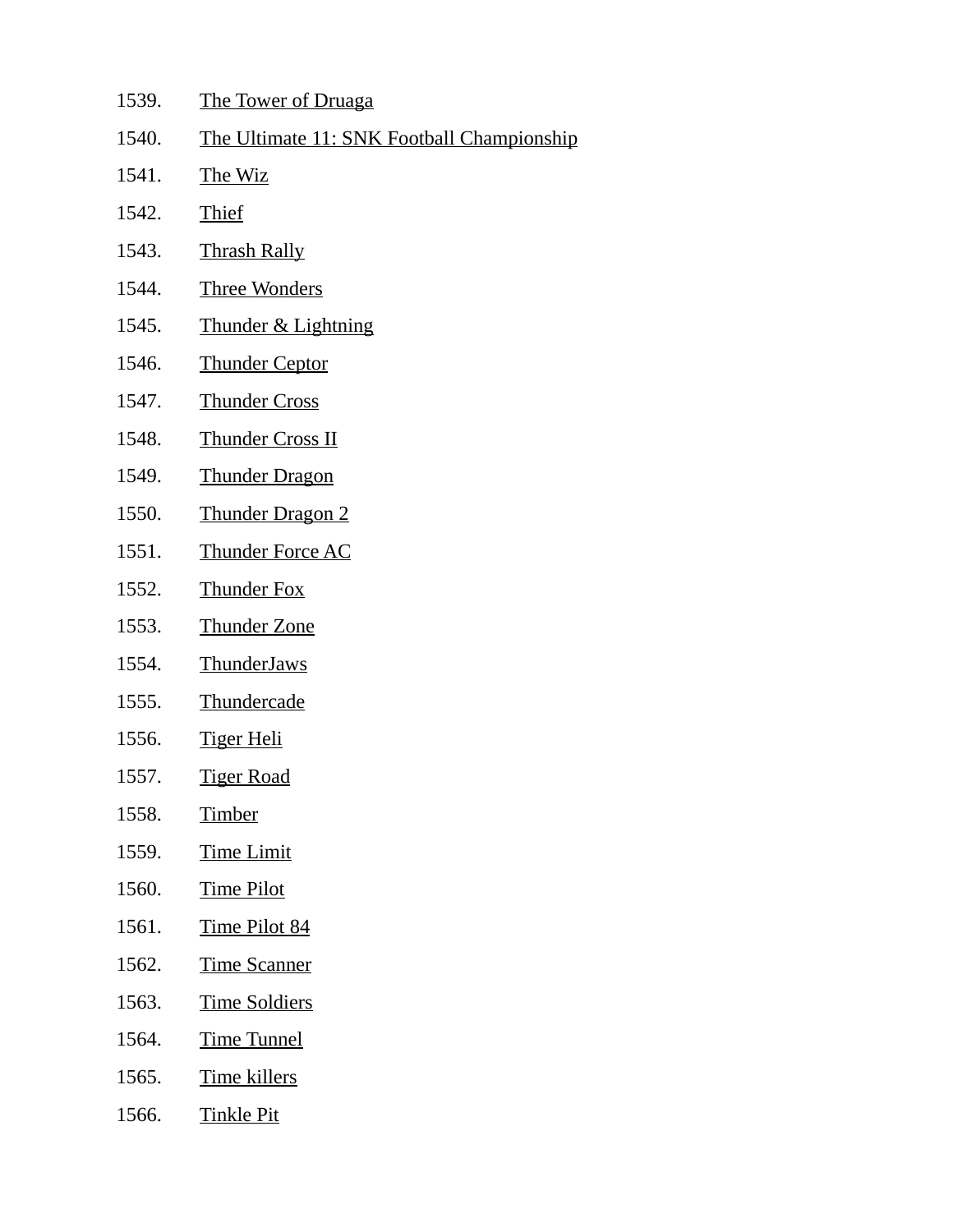| 1567. | <b>Toffy</b>                     |
|-------|----------------------------------|
| 1568. | <b>Toggle</b>                    |
| 1569. | Toki                             |
| 1570. | <b>Top Gunner (US)</b>           |
| 1571. | Top Hunter: Roddy & Cathy        |
| 1572. | <u>Top Player's Golf</u>         |
| 1573. | <b>Top Ranking Stars</b>         |
| 1574. | <b>Top Speed</b>                 |
| 1575. | <b>Total Carnage</b>             |
| 1576. | <b>Touchdown Fever</b>           |
| 1577. | <b>Touchdown Fever II</b>        |
| 1578. | <b>Toypop</b>                    |
| 1579. | <b>Track &amp; Field</b>         |
| 1580. | Transformer                      |
| 1581. | <b>Trick Trap</b>                |
| 1582. | <b>Tricky Doc</b>                |
| 1583. | Trio The Punch - Never Forget Me |
| 1584. | <b>Triple Punch</b>              |
| 1585. | <u>Trog</u>                      |
| 1586. | <b>Trojan</b>                    |
| 1587. | <b>Tron</b>                      |
| 1588. | <b>Tropical Angel</b>            |
| 1589. | <b>Truxton</b>                   |
| 1590. | <u>Truxton II</u>                |
| 1591. | <u>Tube Panic</u>                |
| 1592. | <b>Tug Boat</b>                  |
| 1593. | <b>Tumble Pop</b>                |
| 1594. | <u>Tunnel Hunt</u>               |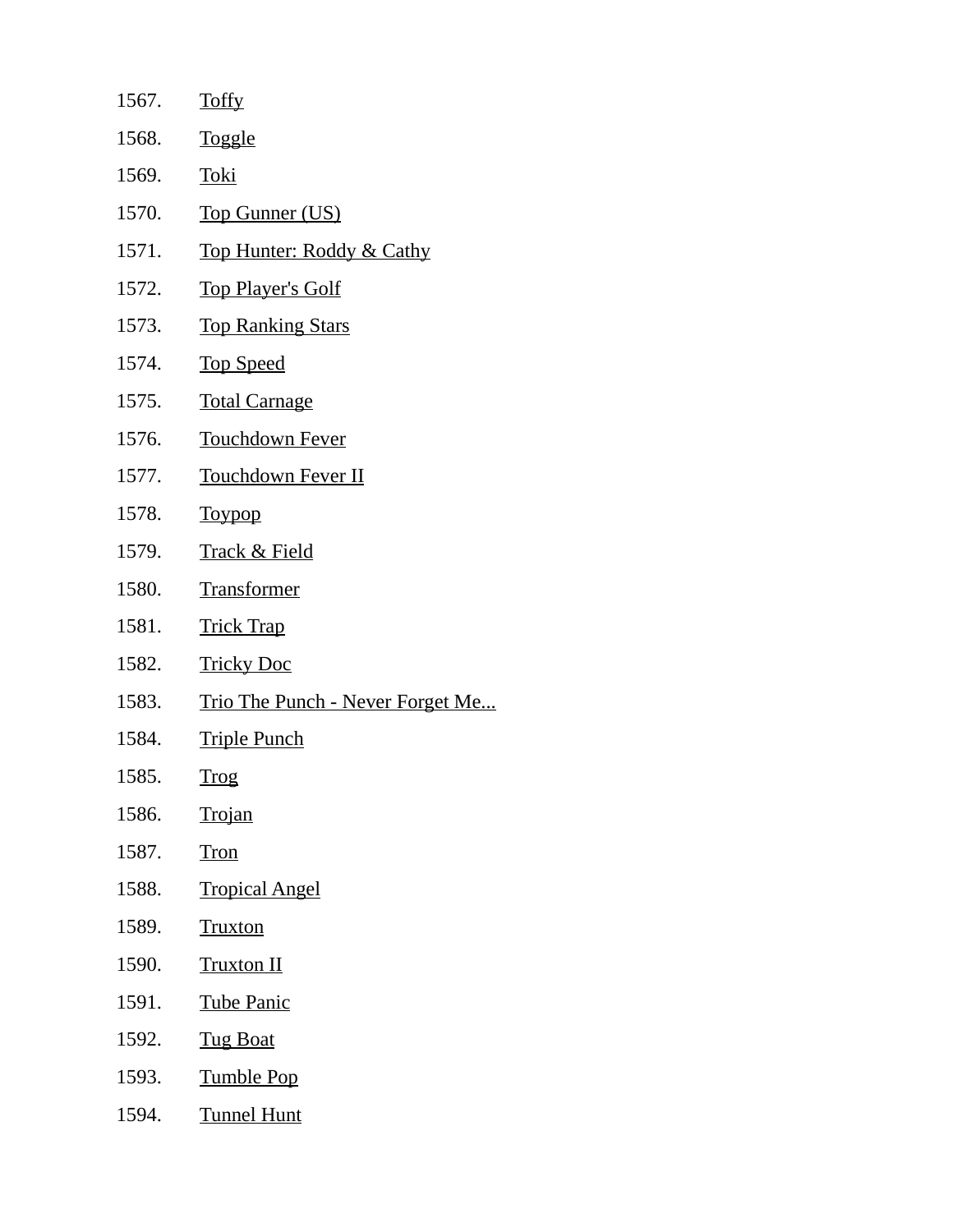| 1595. | Turbo                                        |
|-------|----------------------------------------------|
| 1596. | <b>Turbo Force</b>                           |
| 1597. | <b>Turkey Shoot</b>                          |
| 1598. | <b>Turtle Ship</b>                           |
| 1599. | <b>Turtles</b>                               |
| 1600. | Tutankham                                    |
| 1601. | <b>Twin Bee Yahhoo!</b>                      |
| 1602. | <b>Twin Cobra</b>                            |
| 1603. | <b>Twin Eagle - Revenge of Joe's Brother</b> |
| 1604. | <b>Twin Hawk</b>                             |
| 1605. | <b>Twin Qix</b>                              |
| 1606. | <b>TwinBee</b>                               |
| 1607. | <b>Twinkle Star Sprites</b>                  |
| 1608. | <b>Two Tigers</b>                            |
| 1609. | <b>Typhoon</b>                               |
| 1610. | Tōkidenshō Angel Eyes                        |
| 1611. | <b>U.N. Defense Force: Earth Joker</b>       |
| 1612. | U.N. Squadron                                |
| 1613. | <b>U.S. Championship V'Ball</b>              |
| 1614. | <b>UFO Robo Dangar</b>                       |
| 1615. | <b>US AAF Mustang</b>                        |
| 1616. | <b>Ultimate Mortal Kombat 3</b>              |
| 1617. | <b>Ultimate Tennis</b>                       |
| 1618. | <b>Ultra Balloon</b>                         |
| 1619. | <u>Ultra Tank</u>                            |
| 1620. | <b>Ultra Toukon Densetsu</b>                 |
| 1621. | <u>Ultra X Weapons</u>                       |
| 1622. | <b>Ultraman</b>                              |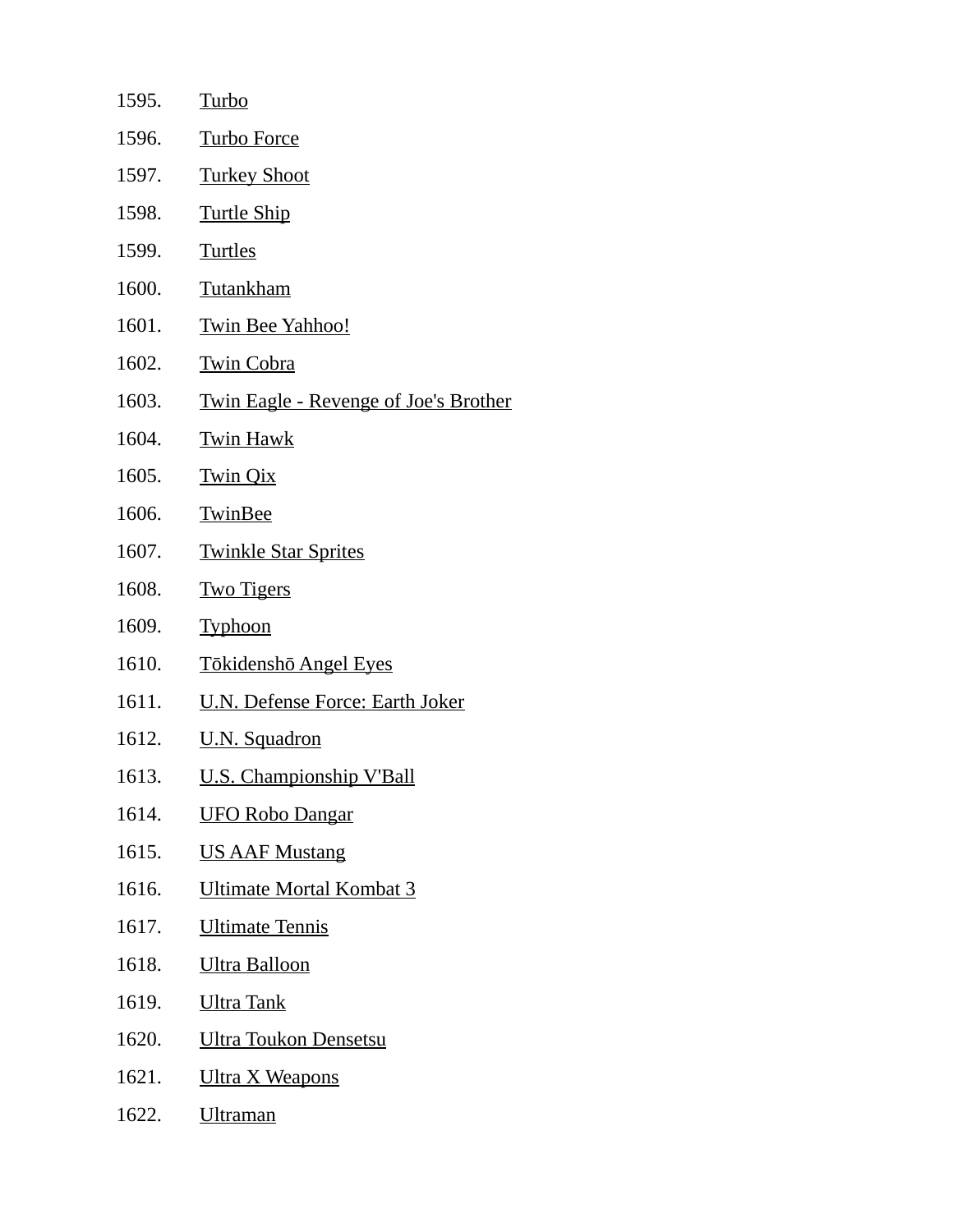- 1623. Ultraman Club: Tatakae! Ultraman Kyoudai!!
- 1624. Undercover Cops
- 1625. UniWar S
- 1626. Up'n Down
- 1627. Valtric
- 1628. Vampire Savior: The Lord Of Vampire
- 1629. Van-Van Car
- 1630. Vandyke
- 1631. Vanguard
- 1632. Vanguard 2
- 1633. Vapor Trail
- 1634. Varth: Operation Thunderstorm
- 1635. Vasara
- 1636. Vastar
- 1637. Vendetta
- 1638. Venture
- 1639. Victory
- 1640. Victory Road
- 1641. Video Hustler
- 1642. Viewpoint
- 1643. Vigilante
- 1644. Vindicators
- 1645. Vindicators Part II
- 1646. Violent Storm
- 1647. Viper
- 1648. Volfied
- 1649. Voltage Fighter Gowcaizer
- 1650. Vulcan Venture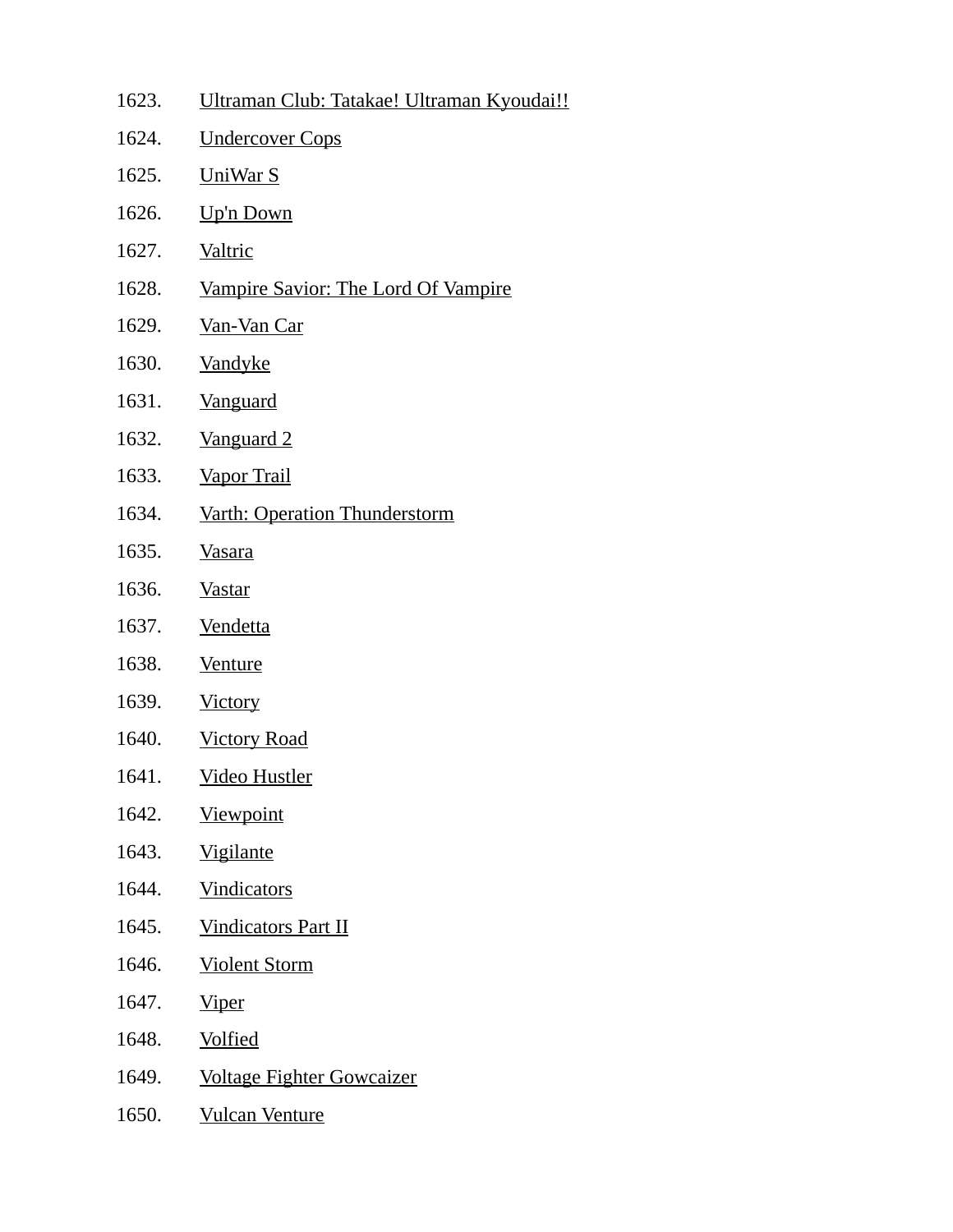| 1651. | <b>Vulgus</b>                                      |
|-------|----------------------------------------------------|
| 1652. | <b>WEC Le Mans 24</b>                              |
| 1653. | <b>WWF Superstars</b>                              |
| 1654. | <b>WWF WrestleFest</b>                             |
| 1655. | <b>WWF Wrestlemania</b>                            |
| 1656. | <b>Wacko</b>                                       |
| 1657. | <u>Wai Wai Jockey Gate-In!</u>                     |
| 1658. | <u>Waku Waku 7</u>                                 |
| 1659. | <b>Wall Crash</b>                                  |
| 1660. | <b>Wall Street</b>                                 |
| 1661. | <b>Wanted</b>                                      |
| 1662. | <b>War of Aero</b>                                 |
| 1663. | War of the Bugs or Monsterous Manouvers in a Mushr |
| 1664. | <b>Wardner</b>                                     |
| 1665. | <b>Warlords</b>                                    |
| 1666. | <b>Warp &amp; Warp</b>                             |
| 1667. | <b>Warrior Blade: Rastan Saga Episode III</b>      |
| 1668. | <b>Warriors of Fate</b>                            |
| 1669. | <b>Water Match</b>                                 |
| 1670. | <u>Water Ski</u>                                   |
| 1671. | <b>Welltris</b>                                    |
| 1672. | <b>Wheel Of Fortune</b>                            |
| 1673. | <b>Who Dunit</b>                                   |
| 1674. | <b>Wild Fang</b>                                   |
| 1675. | Wild West C.O.W.-Boys of Moo Mesa                  |
| 1676. | <b>Wild Western</b>                                |
| 1677. | Willow                                             |
| 1678. | <b>Wily Tower</b>                                  |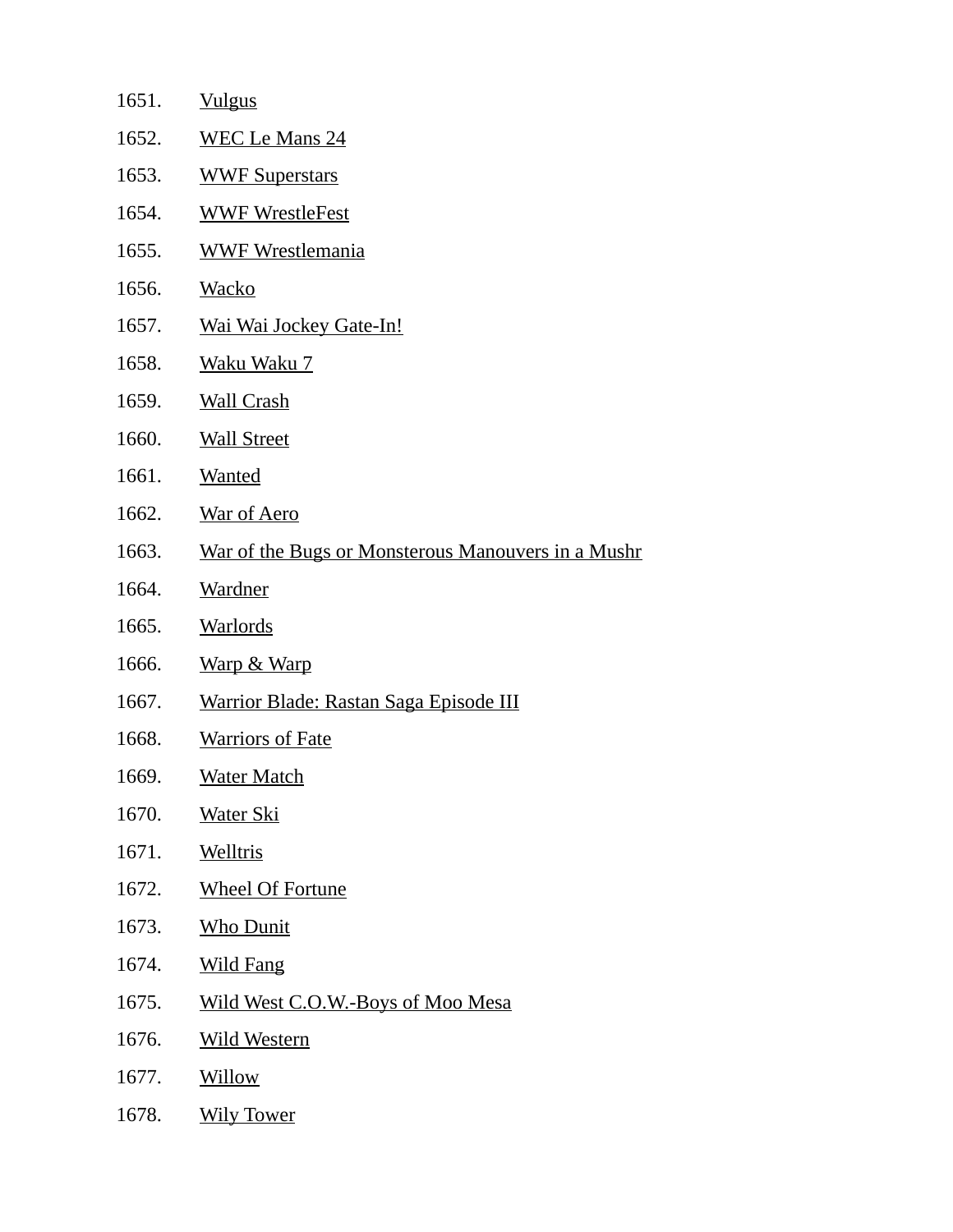| 1679. | <b>WindJammers</b>                    |
|-------|---------------------------------------|
| 1680. | Wit's                                 |
| 1681. | <b>Wizard Fire</b>                    |
| 1682. | <b>Wizard of Wor</b>                  |
| 1683. | <b>Wonder Boy</b>                     |
| 1684. | <u> Wonder Boy III : Monster Lair</u> |
| 1685. | <u>Wonder Momo</u>                    |
| 1686. | <b>Wonder Planet</b>                  |
| 1687. | <b>World Class Bowling</b>            |
| 1688. | <b>World Court</b>                    |
| 1689. | <b>World Grand Prix</b>               |
| 1690. | <b>World Grand Prix 2</b>             |
| 1691. | <u>World Heroes</u>                   |
| 1692. | <u>World Heroes 2</u>                 |
| 1693. | <u>World Heroes 2 Jet</u>             |
| 1694. | <b>World Heroes Perfect</b>           |
| 1695. | <u>World Rally 2</u>                  |
| 1696. | <b>World Soccer Finals</b>            |
| 1697. | <b>Wrestle War</b>                    |
| 1698. | X-Men vs. Street Fighter              |
| 1699. | X-Men: Children Of The Atom           |
| 1700. | X-Multiply                            |
| 1701. | <b>XMen</b>                           |
| 1702. | XX Mission                            |
| 1703. | <u>Xain'd Sleena</u>                  |
| 1704. | <b>Xenophobe</b>                      |
| 1705. | <u>Xevious</u>                        |
| 1706. | <u>Xexex</u>                          |